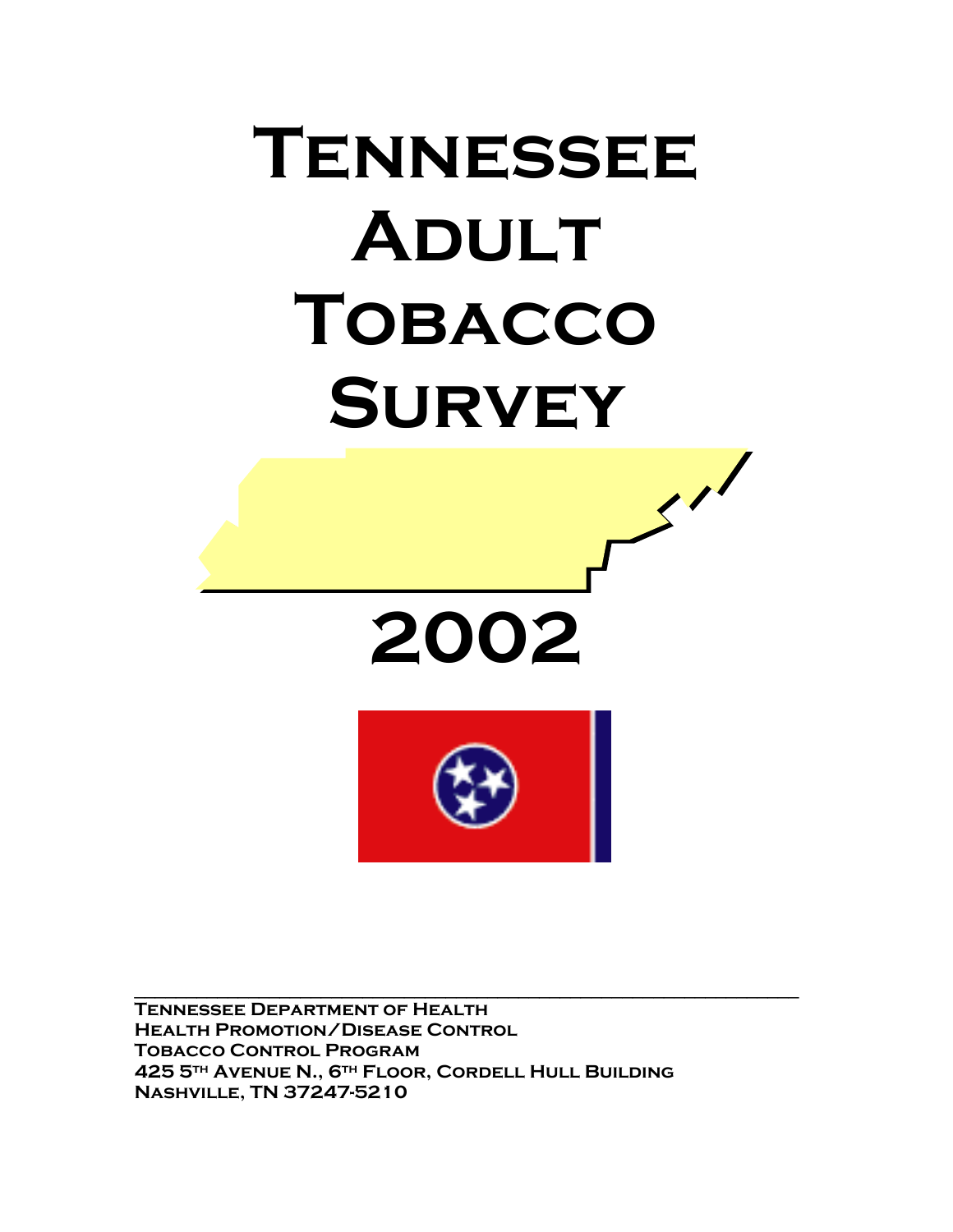# **2002 Tennessee Adult Tobacco Survey**

## **Tennessee Department of Health Health Promotion and Disease Control**

## **Tobacco Control**

This report was produced through a contract between

**The Tennessee Department of Health And East Tennessee State University College of Public and Allied Health** 

Primary authors of the report are:

Allied Health **Bruce Goodrow, Ed.D, MPH, CHES**  Professor, East Tennessee State University, College of Public and Allied Health **Kit Dulin, BS**  Program Coordinator, East Tennessee State University, College of Public and Allied Health **Susan H. Austin**  Research Associate, East Tennessee State University, College of Public and Allied Health **Rebecca Heck**  Executive Aide, East Tennessee State University, College of Public and Allied Health

In collaboration with:

**Joan Sartin, MS**  Director, Tobacco Control Tennessee Department of Health **Cynthia High, BS**  Tennessee Department of Health **Shelley Courington, BS**  Tennessee Department of Health **Ann Phillips**  Tennessee Department of Health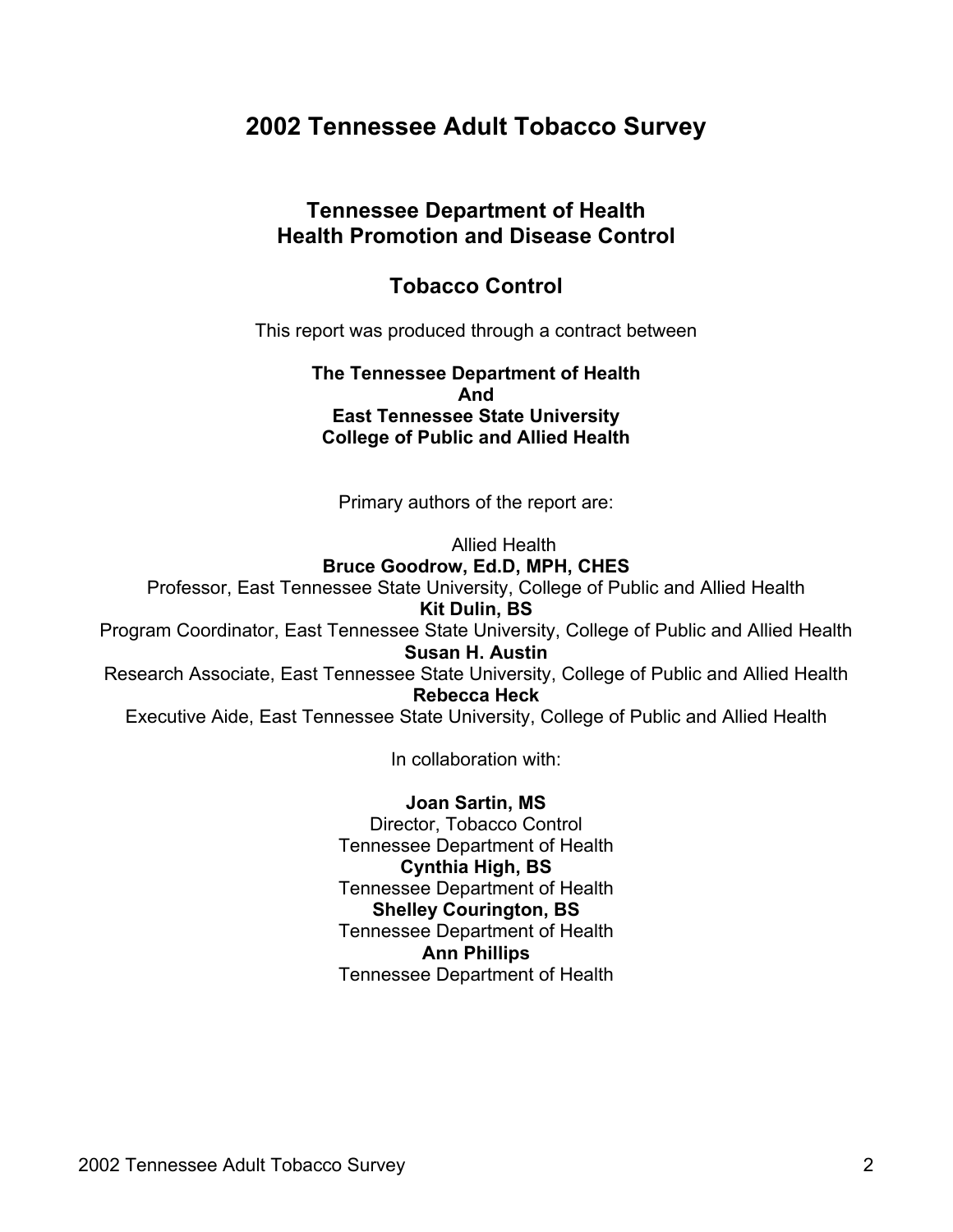#### **Centers for Disease Control and Prevention Office on Smoking and Health**

#### **Sue Lin Yee, MA, MPH**

Public Health Advisor Epidemiology Branch

#### **Dr. Peter Mariolis, PhD**  Survey Methodologist Epidemiology Branch

**Charles Warren**  Statistician/Demographer

> **Heather Ryan**  Behavioral Scientist

> **Eric Pevzner**  Behavioral Scientist

**Curtis Blanton Statistician** 

**Jerelyn Jordan**  Program Manager

#### Please direct requests for additional information to:

Kit Dulin, BS Program Coordinator Tennessee Tobacco Surveillance & Evaluation Program East Tennessee State University P.O. Box 668 Rogersville, Tennessee 37857 (423) 921-8330 phone (423) 921-8324 fax kdulin@charterbn.com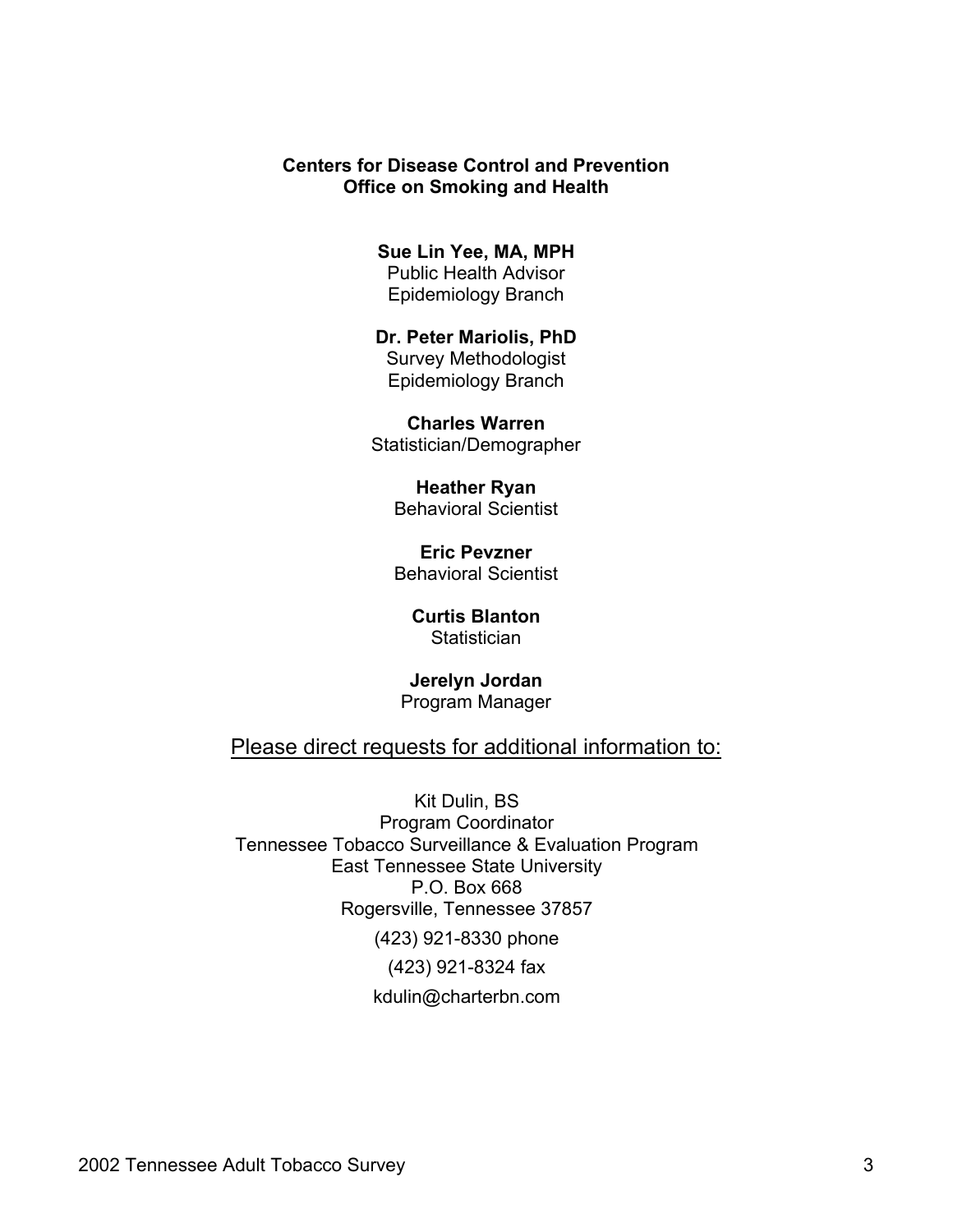# **Table of Contents**

#### *Page* Product of the Contract of the Contract of the Page

| Health Care Provider Counseling33 |  |
|-----------------------------------|--|
|                                   |  |
|                                   |  |
|                                   |  |
|                                   |  |
|                                   |  |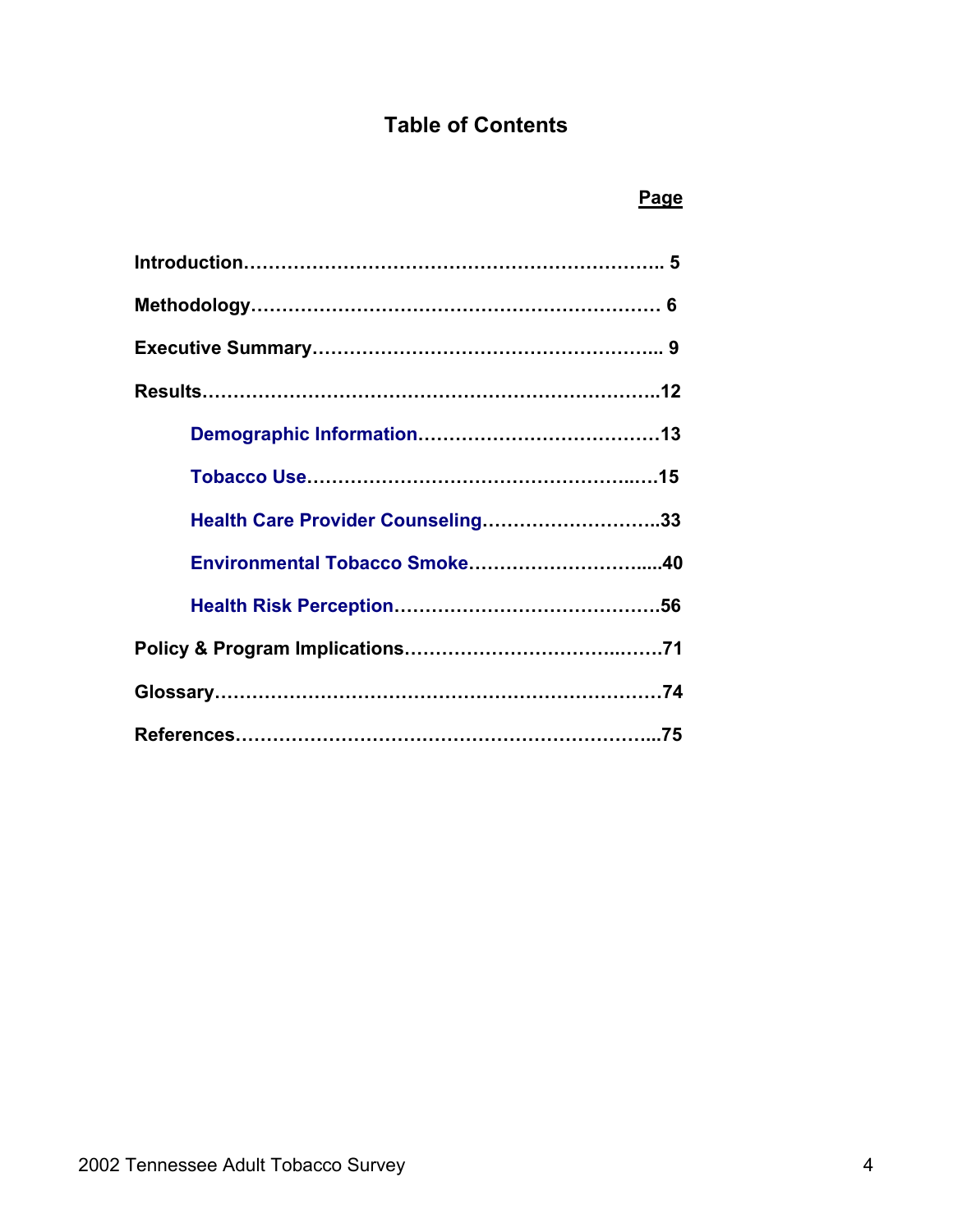# **2002 Tennessee Adult Tobacco Survey**

# **Introduction**

Tennessee was selected by the Centers for Disease Control and Prevention, Office on Smoking and Health, as one of three pilot states to conduct a statewide Adult Tobacco Survey. A geographically stratified random sample of 2,466 Tennessee residents, ages 18 and over, were surveyed, via telephone, on topics such as tobacco use, cessation, clinician counseling, health risk perception and social influences. The results gathered from this first survey will provide vital baseline data for the further development and evaluation of tobacco control programs and policies.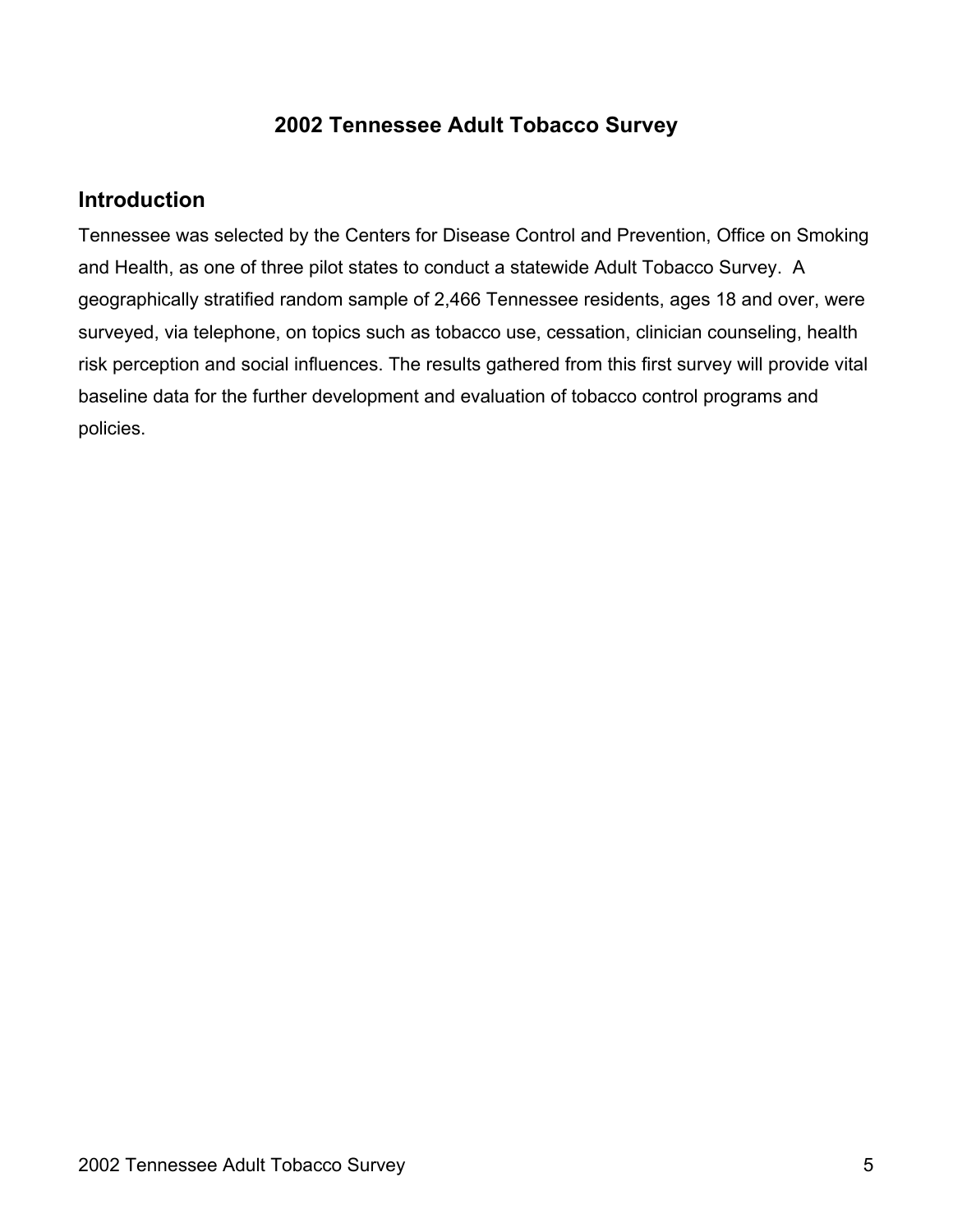## **2002 Tennessee Adult Tobacco Survey**

#### **Purpose**

The purpose of this report is to provide reliable data on adult tobacco use and cessation efforts to create a mechanism for program development and intervention evaluation. It is essential that trends in adult tobacco use, attitudes, and cessation efforts be monitored, as adults are key role models for youth tobacco behaviors. Adults are also important as they establish social norms for tobacco use. Adult cessation efforts have a direct impact on the risk of environmental tobacco smoke that contributes to many smoking related diseases and disability. The objective of this research effort is to provide scientifically valid, Tennessee specific data on knowledge, behaviors, and attitudes related to tobacco. Outcomes will support policy development, advocacy, and intervention program planning/evaluation. The report will support the Tennessee goals of assisting current smokers to quit, preventing new smokers from starting, and to protect all the citizens of Tennessee from second hand environmental tobacco smoke.

#### **Methodology**

A Computer Assisted Telephone Interview (CATI) survey was conducted statewide on 2,466 Tennessee residents. The survey instrument was jointly developed and validated by the Office on Smoking and Health at the Centers for Disease Control and Prevention and the Tennessee Department of Health. The instrument consisted of a 43-item questionnaire that included information on tobacco use, cessation, environmental tobacco smoke, risk perception, and social influences. A stratified random sample was drawn using random digit dialing software, based upon county population estimates. Survey administration was conducted by the Social Science Research Institute at the University of Tennessee. In each household, one person was selected at random. The overall response rate was 33.5%.

#### Informed consent and confidentiality

The Adult Tobacco Survey was completely random and anonymous; therefore, informed consent was not required. The respondents were informed of the voluntary nature of the survey and could end it at any time. Person specific information will never be used.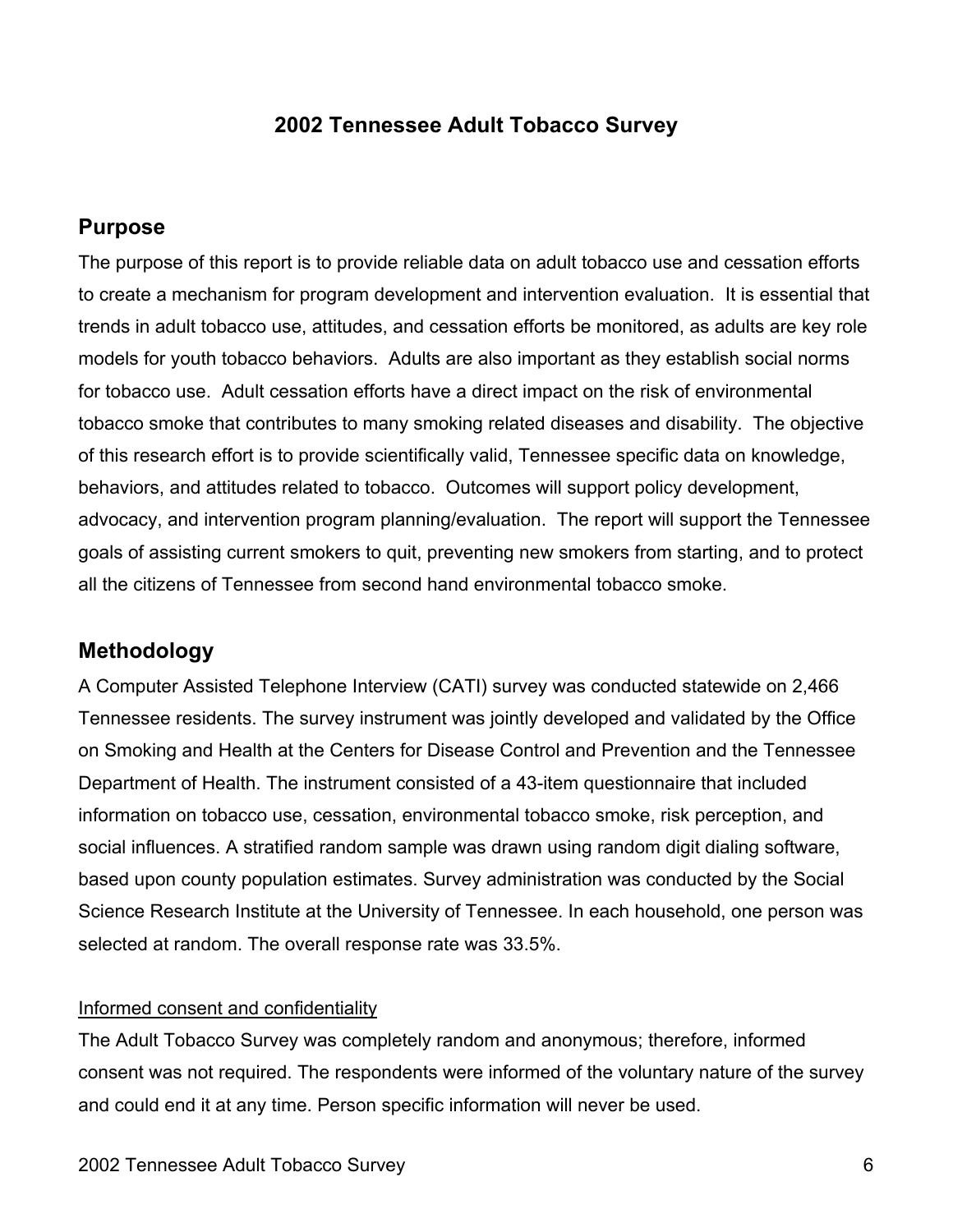#### **Weighting**

The Adult Tobacco Survey follows a weighting procedure similar to the Behavioral Risk Factor Survey. The BRFSS DSS Weighting Formula is:

FINAL WEIGHT = GEOWT \* DENSWT \* DESWT \* PSWT

**Where** 

GEOWT = Geographic Weight DENSWT = Density Weight DESWT = Design Weight PSWT = Post-Stratification Weight

Fortunately, Genesys employs the "gold standard" of procedures; specifically, the sampling frame consists of all one-plus block numbers in Tennessee. (A "block" is a set of one hundred numbers with the same area code, prefix, and first two digits, e.g., 865-573-34xx, is a block. A "one-plus" block has one or more working numbers in the block) Moreover, Genesys samples these blocks at the same rate. Therefore, it is not necessary to calculate geographic weights or density weights.

Moreover, DESWT, the design weight, is merely

DESWT = 1/NPH \* NAD

**Where** 

NPH = the number of personal phone lines coming into the residence (thereby eliminating business lines, fax lines, computer lines, etc.) NAD = the number of adults in the household

 *So, the weighting formula we applied was* 

FINAL WEIGHT = 1/NPH \* NAD \* PSWT

If NPH was missing, a value of 'one' was imputed.

If NAD was missing, a value of "two" was imputed (since this is the modal response).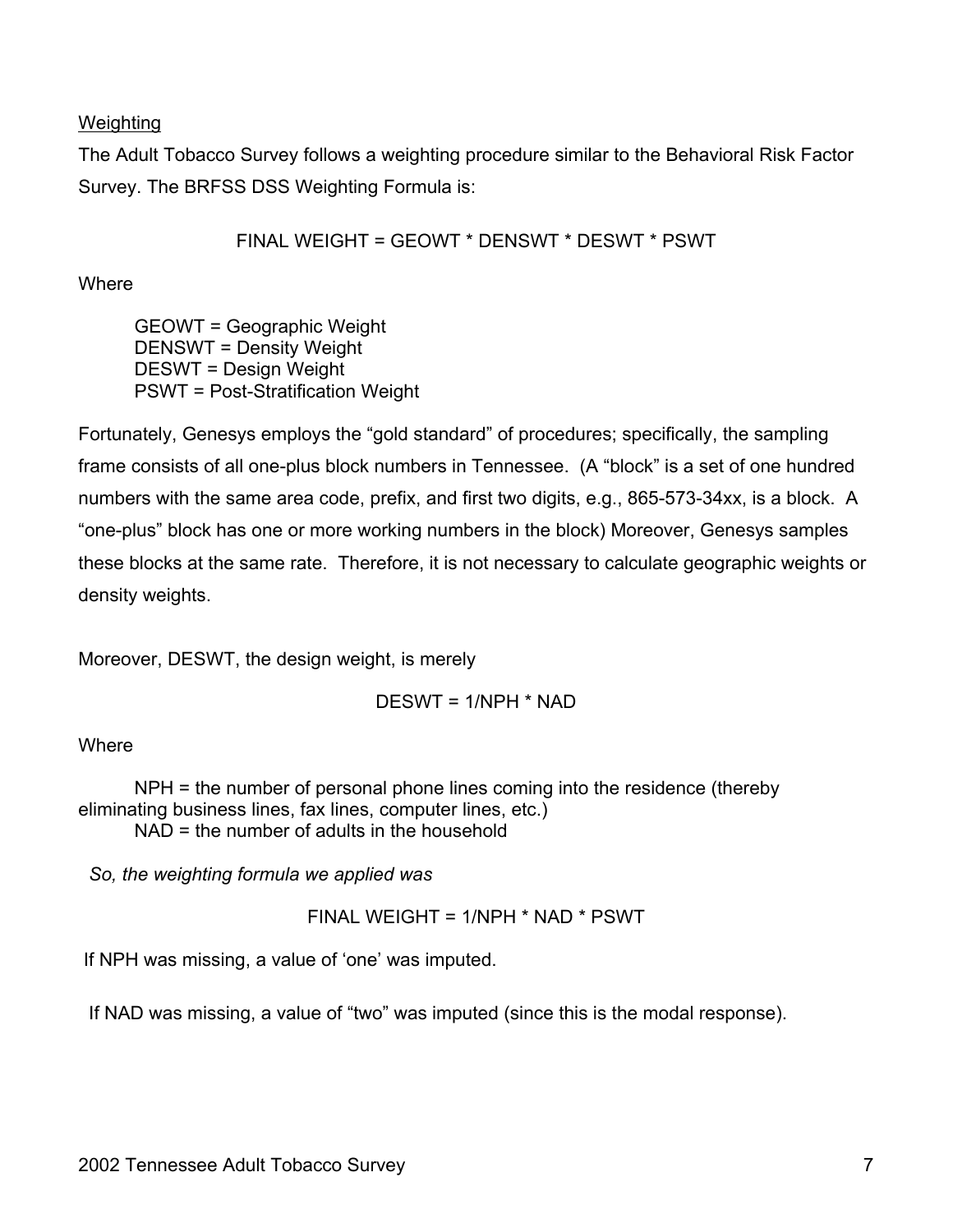#### Sampling Limitations

According to the 2000 U.S. Census, 3% of Tennessee households were without telephones, making them ineligible for the survey. The data are weighted to reflect the age, sex, and race/ethnic distribution of Tennessee's adult population, and to account for differences in the probability of selection (e.g., households with more than one telephone line have a higher probability of selection), and for non-response.

#### Data Analysis

Data analysis was done in-house using SPSS PC based statistical software. The survey produced estimates on statewide prevalence of tobacco use and results of tobacco related opinion questions. Estimates for all adults are accurate within  $\pm$  4 percentage points while estimates for characteristics of the smoking population are relatively within  $\pm$  5 percentage points.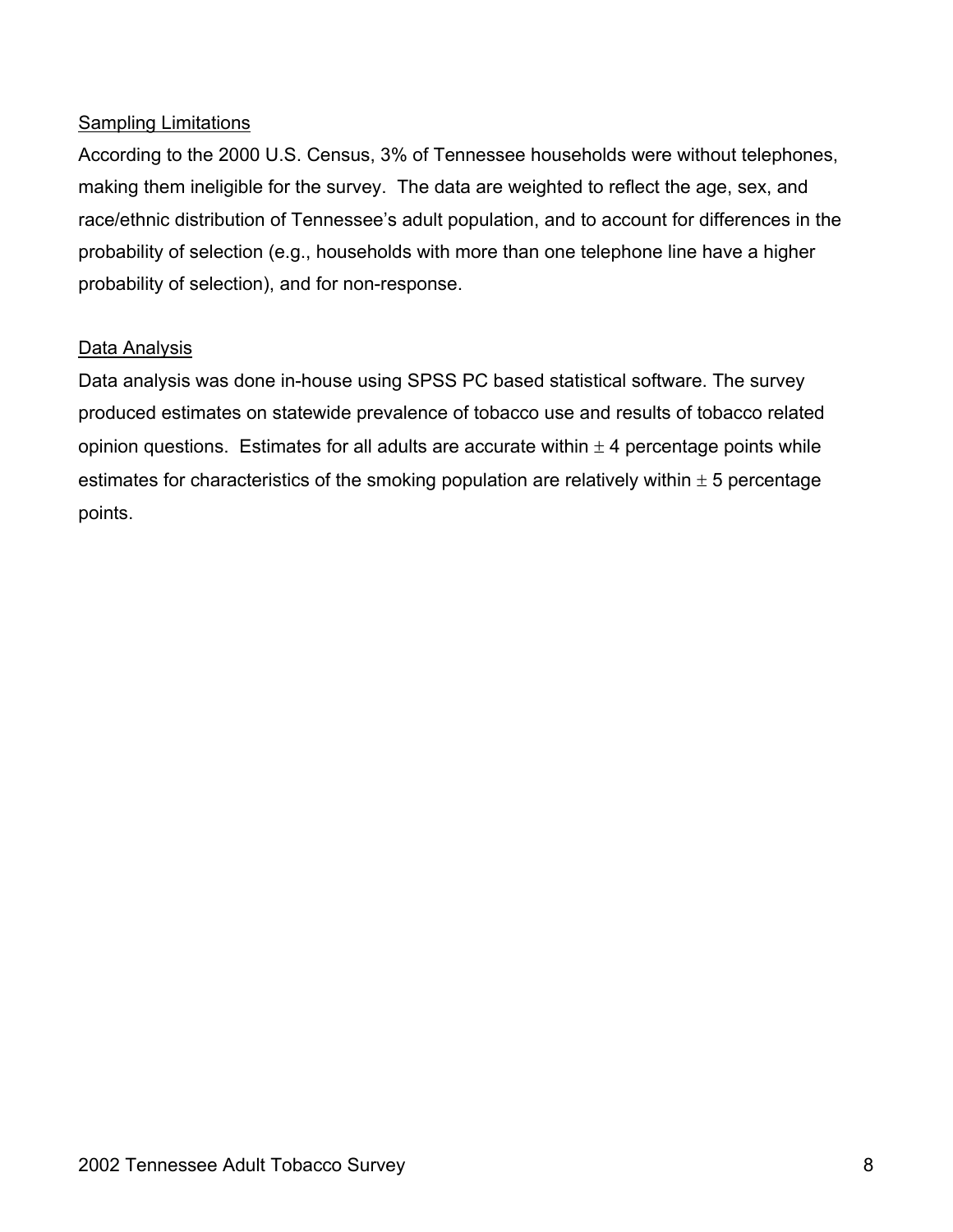# **2002 Tennessee Adult Tobacco Survey**

## **Executive Summary**

Tobacco is responsible for enormous health, economic, and emotional consequences in Tennessee. It has a direct and indirect financial cost in millions of dollars just for health care expenditures alone. It not only is causally related to numerous diseases but also reduces overall productivity in state and local businesses due to days of illness resulting in a loss of workdays. Programs targeting the prevention of smoking and the cessation of tobacco use will be instrumental in reducing the personal and social costs due to tobacco related illness and disability. Preventing and reducing tobacco use will save Tennessee taxpayers millions of dollars and thousands of lives. It is estimated that for every one-dollar invested in prevention programs about 14 dollars are saved in future costs.

# **Key Findings**

- o 53.3% of the adults surveyed considered their general health to be very good or excellent.
- $\circ$  48.4% of the respondents had smoked at least 100 cigarettes in their lifetime.
- o 25% of respondents indicated that they still smoke cigarettes on a regular basis.
- $\circ$  Of those respondents that had smoked 100 cigarettes, 51.6% currently smoke everyday or some days.
- o The mean number of cigarettes smoked daily by current smokers was 20 (one pack per day).
- o 69.4% of current smokers had their first cigarette of the day within an hour of awakening.
- o 61.8% of former smokers had not smoked for 10 years or more.
- $\circ$  49.9% of current smokers had made at least one attempt to quit smoking within the last year.
- o Both former and current smokers reported little use of aids (such as medication, classes, or counseling) when quitting or attempting to quit.
- $\circ$  Over half (52.8%) of current smokers were seriously considering stopping smoking in the next six months, while 45.6% were considering stopping within the next 30 days.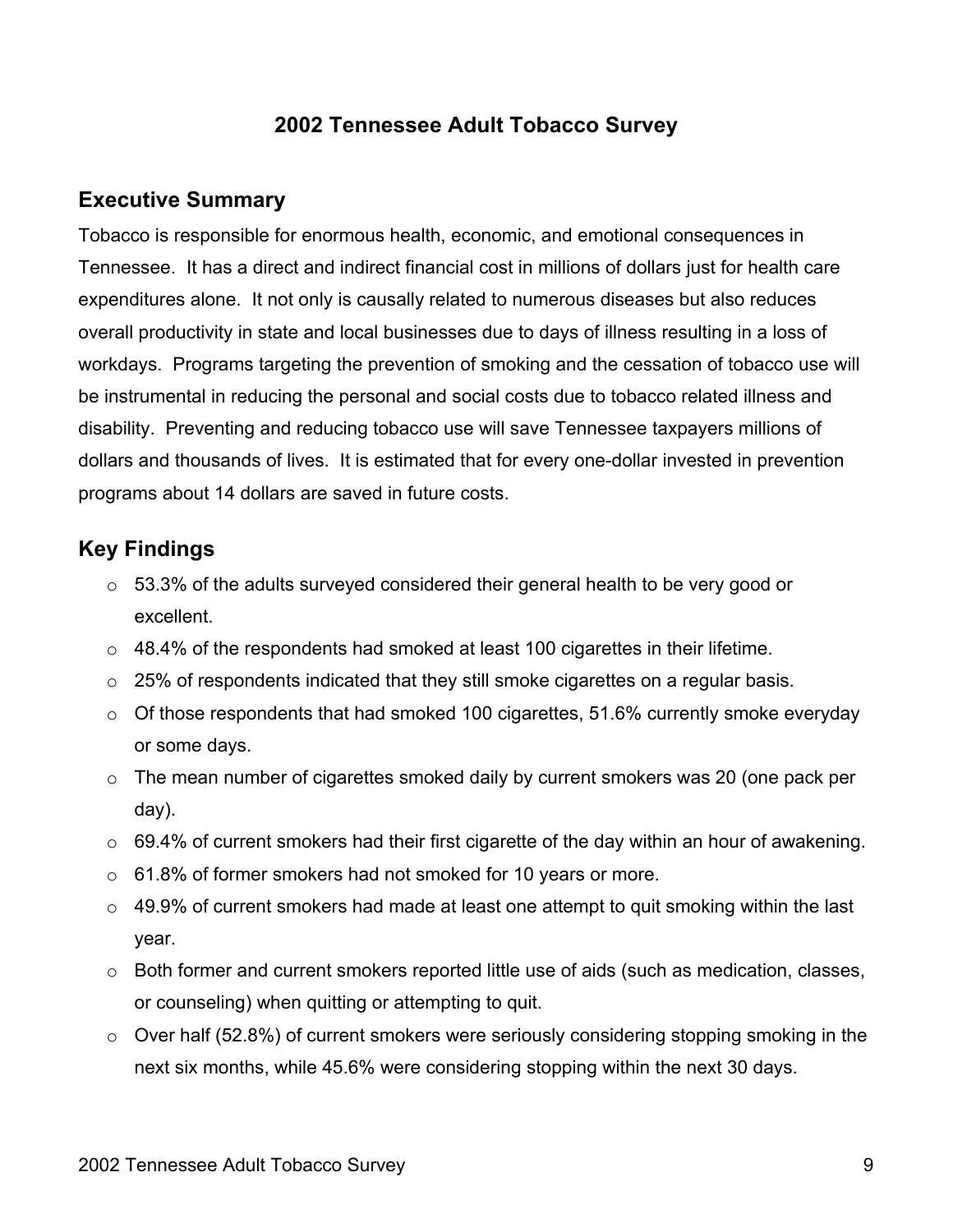- $\circ$  Of the current smokers that had seen a health professional within the last year, only 55% reported being advised to stop smoking. Of those that were not advised to quit, only 66.7% were asked whether or not they smoked.
- $\circ$  63.4% of the respondents reported that smoking was not allowed anywhere in the home.
- $\circ$  Of those respondents that worked indoors most of the time, 69.8% reported that smoking was not allowed in any work areas, and 70% reported that smoking was not allowed in any public areas.
- $\circ$  57.9% of the respondents were of the opinion that smoking should not be allowed in any indoor work areas.
- $\circ$  46.3% of respondents were of the opinion that smoking should not be allowed in any indoor dining areas of restaurants.
- $\circ$  60.4% of respondents expressed the opinion that smoking should not be allowed at all in indoor shopping malls.
- $\circ$  73.8% of respondents disagreed that there is little health benefit to quitting smoking after 20 years.
- $\circ$  53.0% of those surveyed believed that second hand smoke is very harmful to one's health.
- o 73.2% of respondents believed that second hand smoke causes lung cancer in adults.
- o 62.1% of respondents reported the belief that breathing second hand smoke causes heart disease in adults.
- o Only 18.3% of respondents were aware of the association between second hand smoke and colon cancer.
- $\circ$  89.6% of those surveyed reported the belief that breathing smoke from other people's cigarettes causes respiratory problems in children.
- o Only 27.2% of those surveyed expressed the belief that exposure to second hand smoke is related to sudden infant death syndrome (SIDS).
- o The age group from 25 to 54 has the highest rate of current smoking.
- o One third of Tennessee households with smoking adults continue to have second hand tobacco smoke exposure to children under the age of ten.
- o Tennessee women experience higher cessation rate failures than do Tennessee men.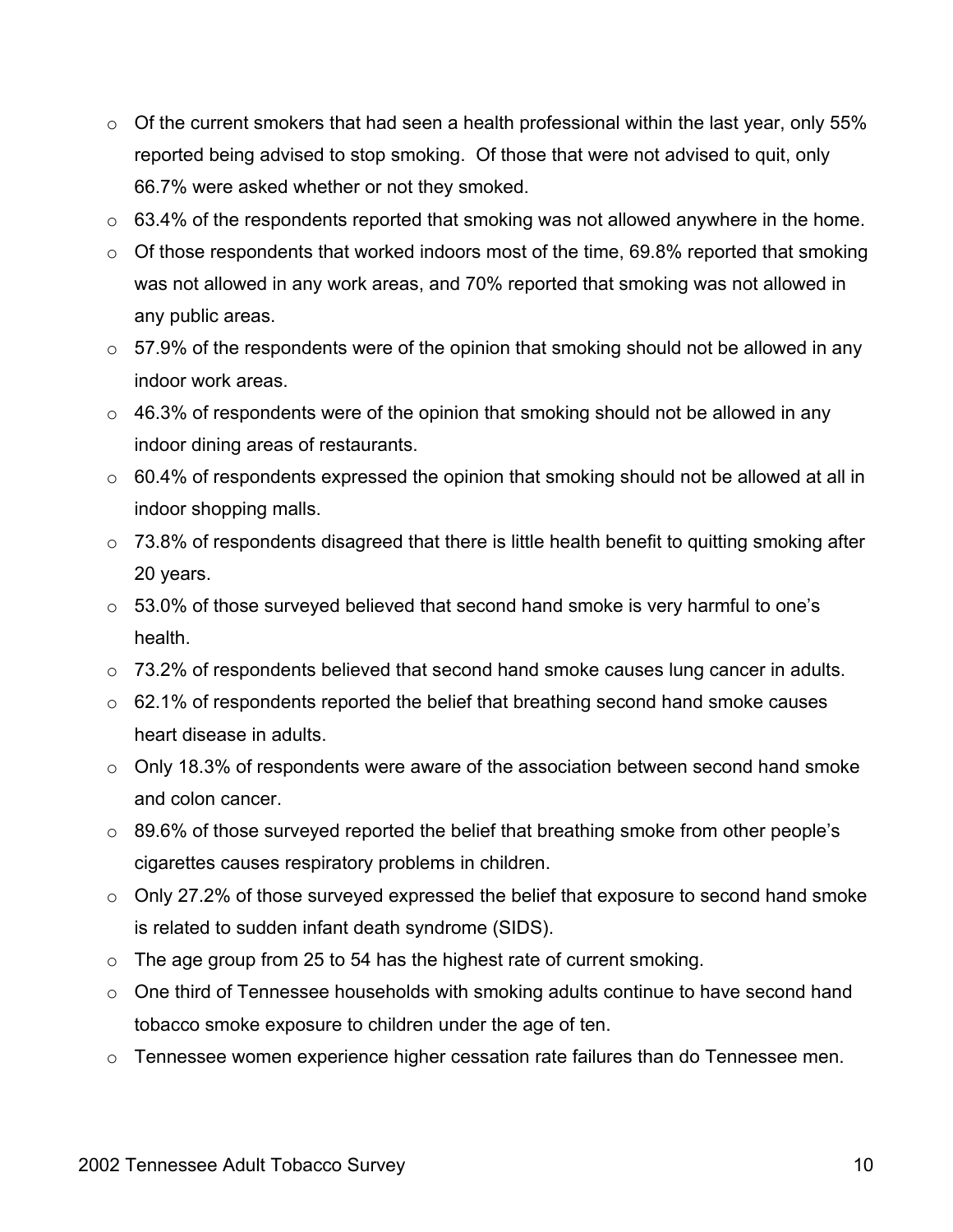- o Additional public health education related to the dangers of second hand tobacco smoke should target Tennessee parents.
- o Awareness of the disease risk related to environmental tobacco smoke is almost universal yet actual behaviors do not occur accordingly.
- o Former smokers have less tolerance for environmental tobacco smoke in all age, race, and gender groups.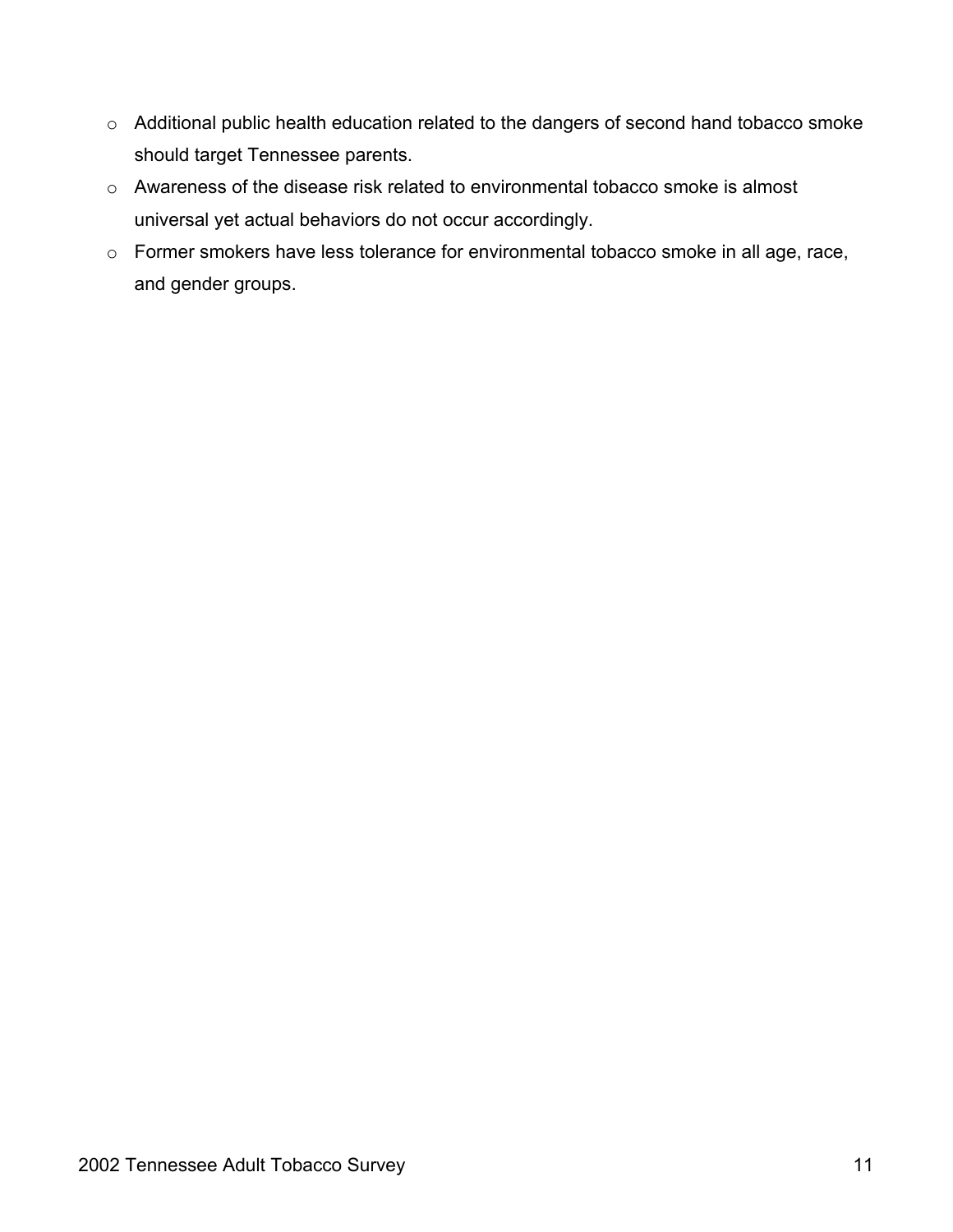**2002 Tennessee Adult Tobacco Survey** 

**Summary Findings**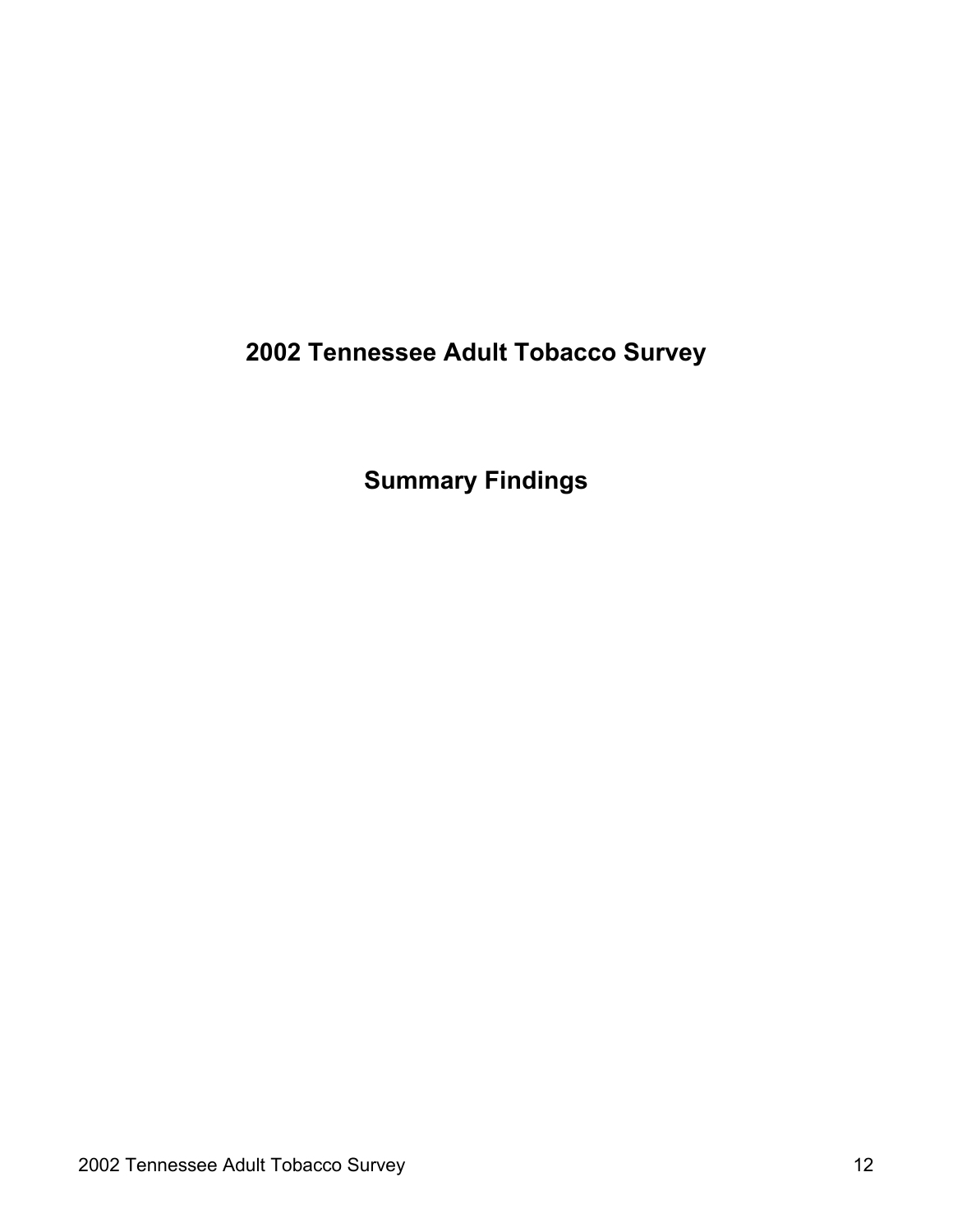# **Demographic Profile**



o The sample was weighted to closely reflect the 2000 U.S. Census numbers for male and female population distribution in the State of Tennessee.



o The majority of respondents (58%) were between the ages of 25 and 54. The sample correlated with the age proportion of Tennessee 2000 census data.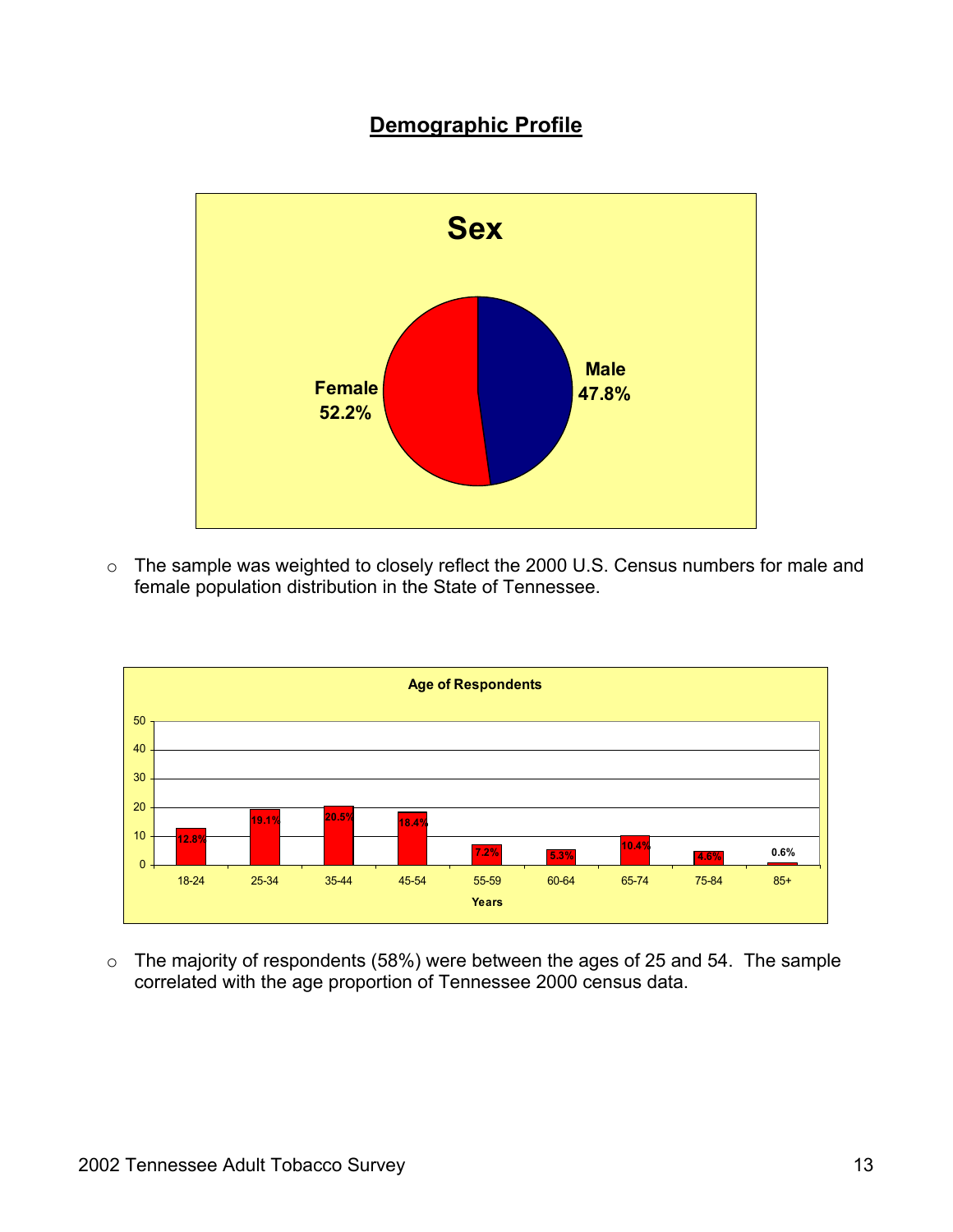# **Demographic Profile**



o Racially, the sample closely correlated with the racial breakdown of the state, based upon 2000 U.S. Census data.



o The majority of the respondents (87.4%) had at least a high school education.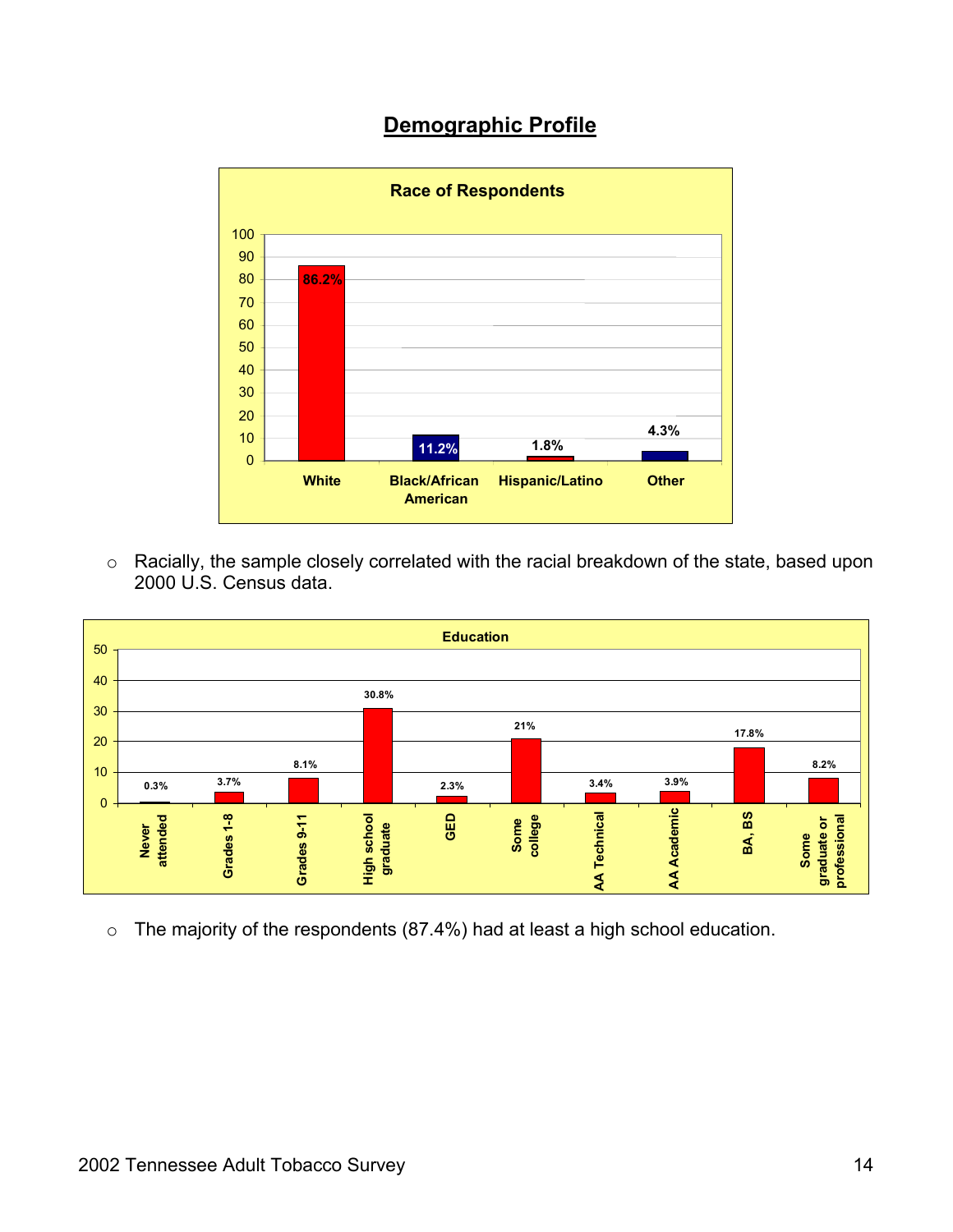This section examines the estimates of current smokers, never smokers and former smokers. Current smokers were identified as having smoked at least 100 cigarettes in their lifetime and were still smoking cigarettes "everyday" or "some days". Former smokers were identified as having smoked at least 100 cigarettes in their lifetime but now do not smoke at all. The never smoker category included individuals who have not smoked 100 cigarettes in their lifetime.



o Slightly over half of the respondents were defined as smokers, having smoked at least 100 cigarettes in their entire lifetime. Of the total respondents, 25% reported continuing tobacco use. This is slightly higher than the estimated national average of 22.8% in 2001.



o Survey data reveals that there are currently 25% of Tennessee adults who continue to smoke on a daily basis. Of Tennessee residents, 49% have smoked at some time during their lives.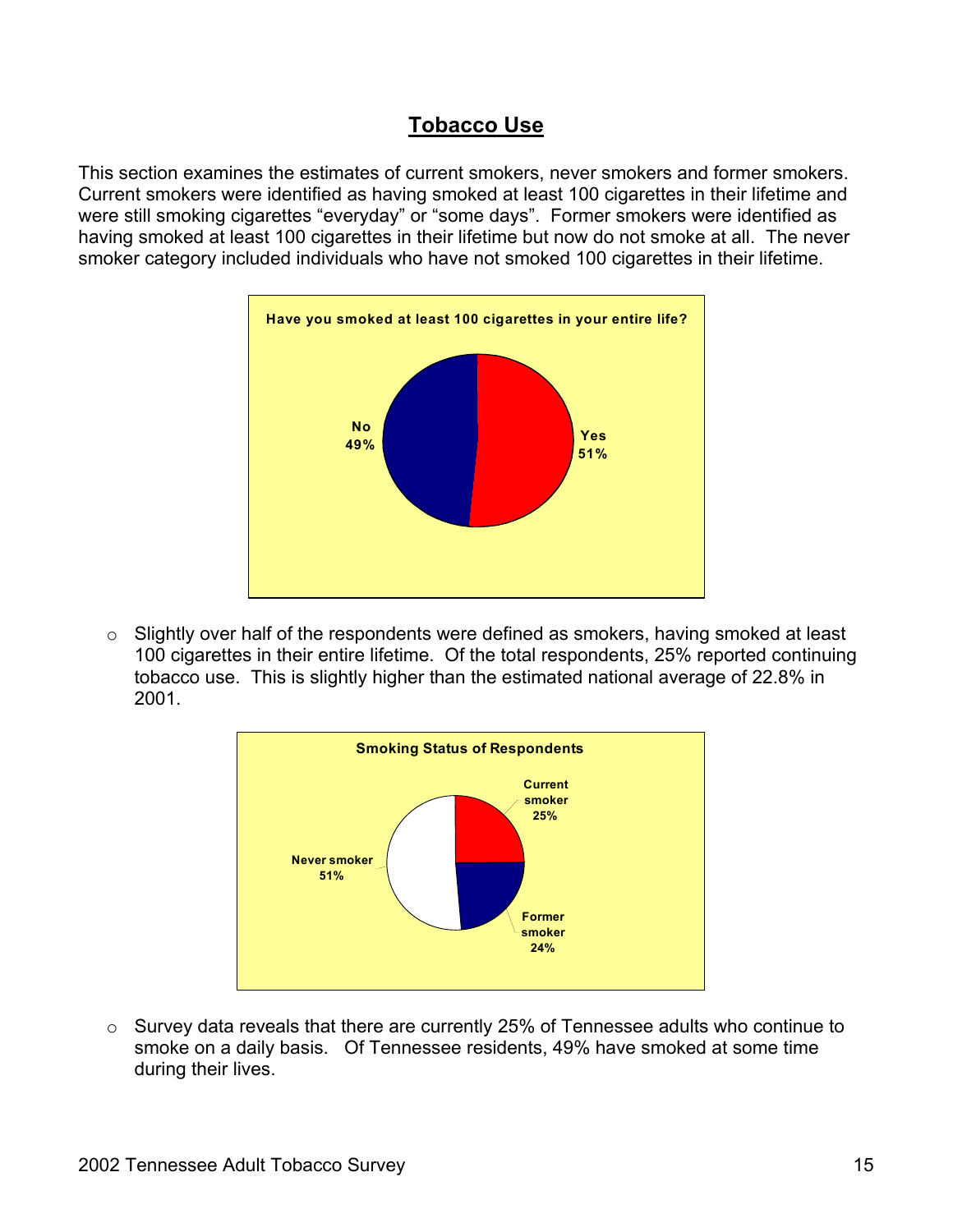

- o The analysis of data by race revealed that more whites reported having smoked at least 100 cigarettes than did either blacks or Hispanics.
- o Blacks reported the least use, with only 37.9% of respondents reporting having smoked at least 100 cigarettes in their lifetime.



o More males reported having smoked 100 cigarettes than did females. The ratio of male smokers to female smokers was 1.45 to 1.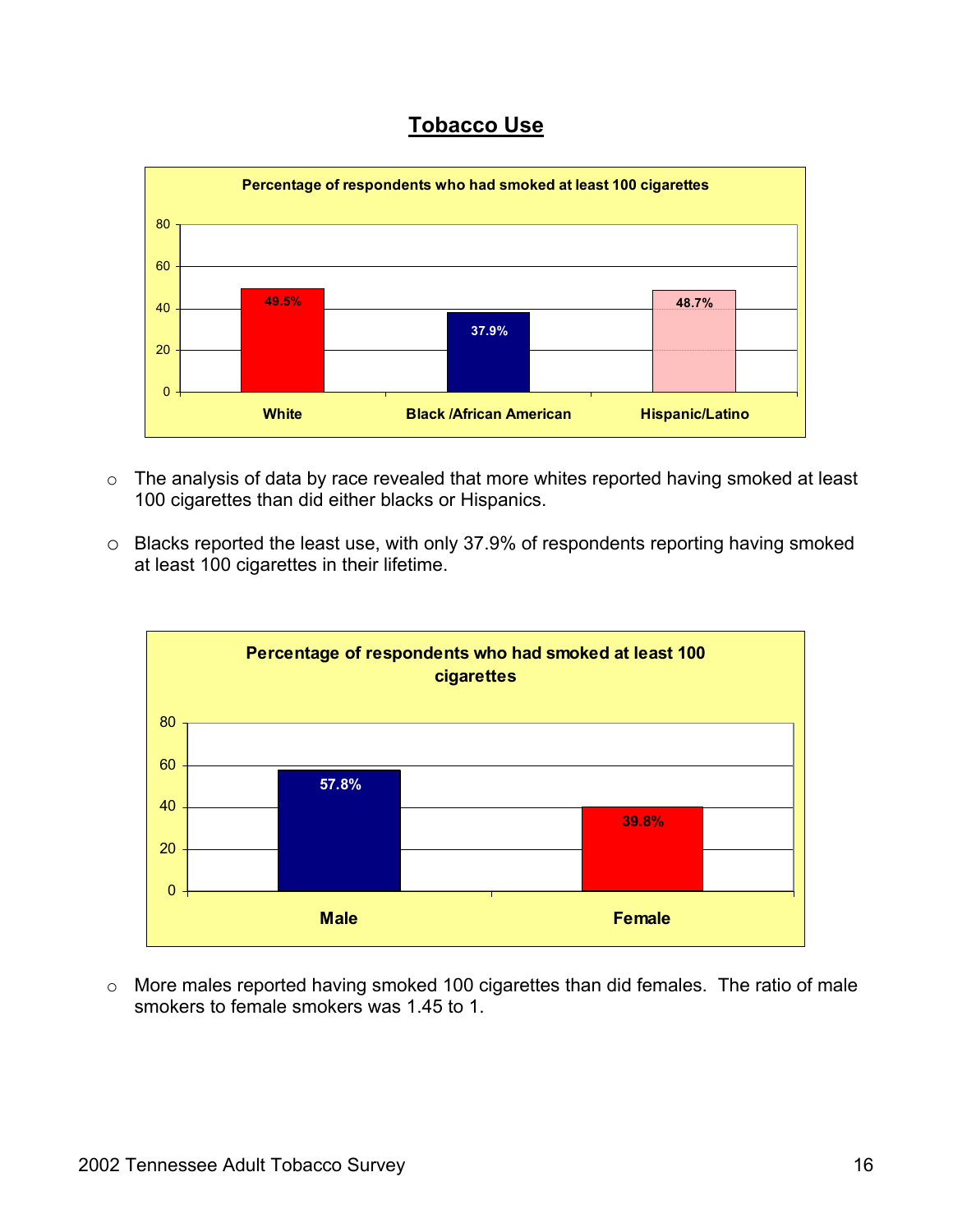

o Of those defined as smokers, nearly half (48%) reported that they no longer smoked at all, while 41.9% reported smoking everyday. The 24% of the sample population who were reported as "former smokers" were asked, "When was the last time you smoked regularly?" From this the following chart was compiled.



o 62% of former smokers report to have gone ten or more years without smoking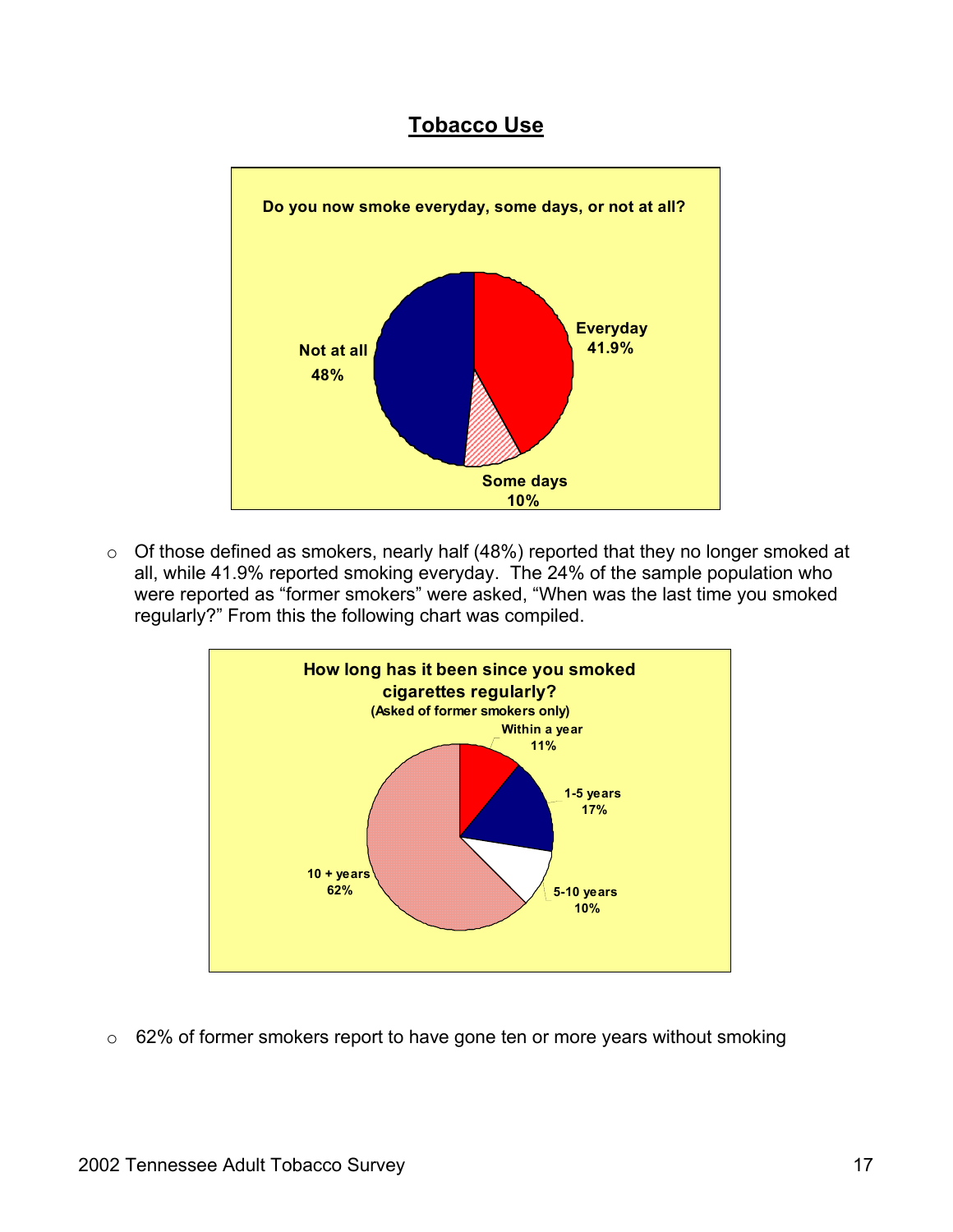

o While there were some differences racially, (Hispanics were more likely to report smoking either some days or not at all), these differences were relatively small.



o More females than males reported smoking on a daily basis. The variations in smoking rates were consistent with national trends. This suggests that women may be less likely to be successful in smoking cessation programs. Gender specific cessation efforts should target adult women smokers.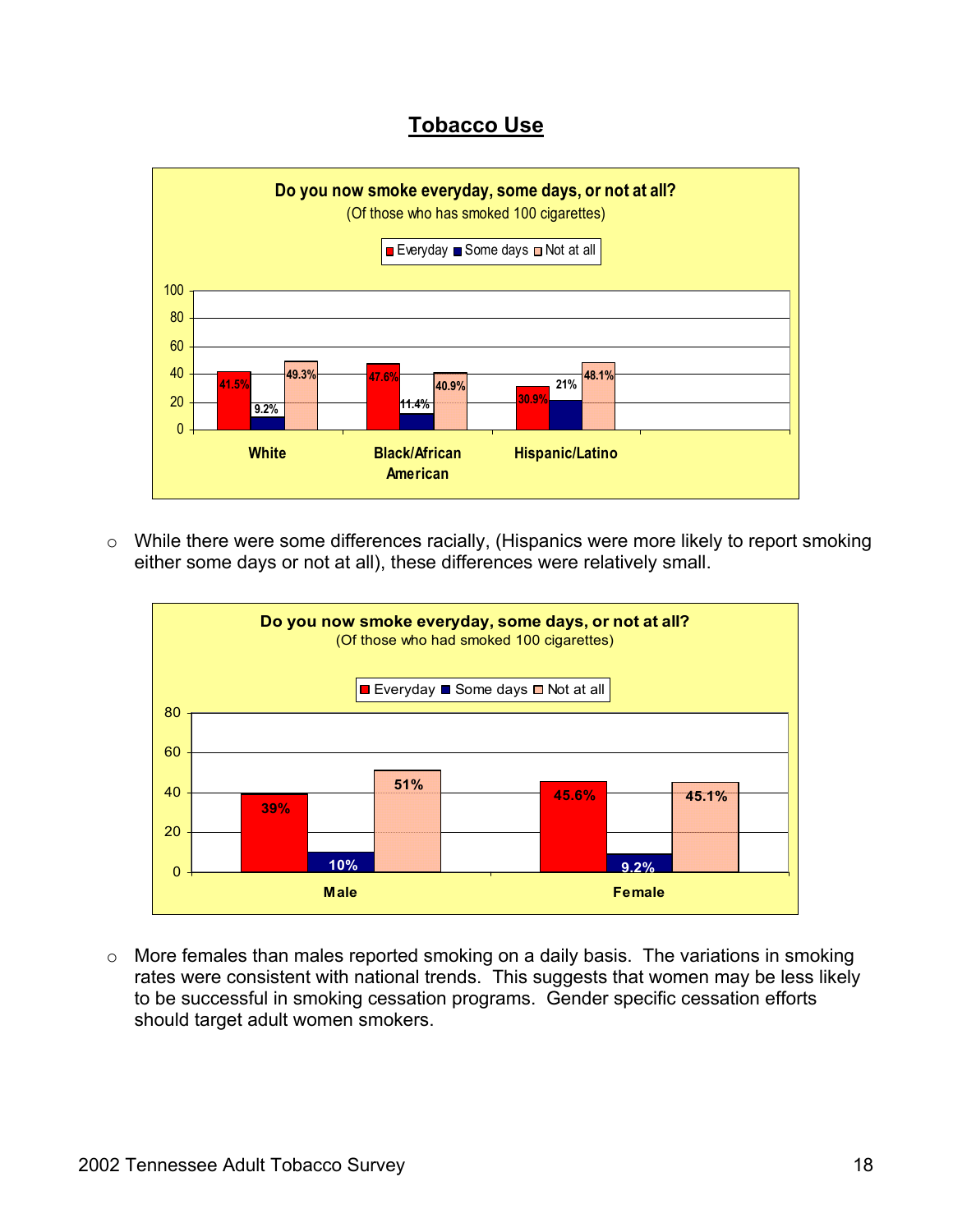The examination of smoking status by age group reveals a profile, which is important for community and clinical cessation programs.



- o The age groups from 25 to 54 have the highest percentage of current smokers in Tennessee.
- o The age group with the greatest amount of current smoking is the 35 to 44 category. Cessation programs should target this high-risk population.
- o The 45 to 54 age group shows the greatest increase in the percentage of former smokers thus suggesting the Tennesseans in the age group of 35 to 44 have the greatest need for cessation programs and have the highest probability of success.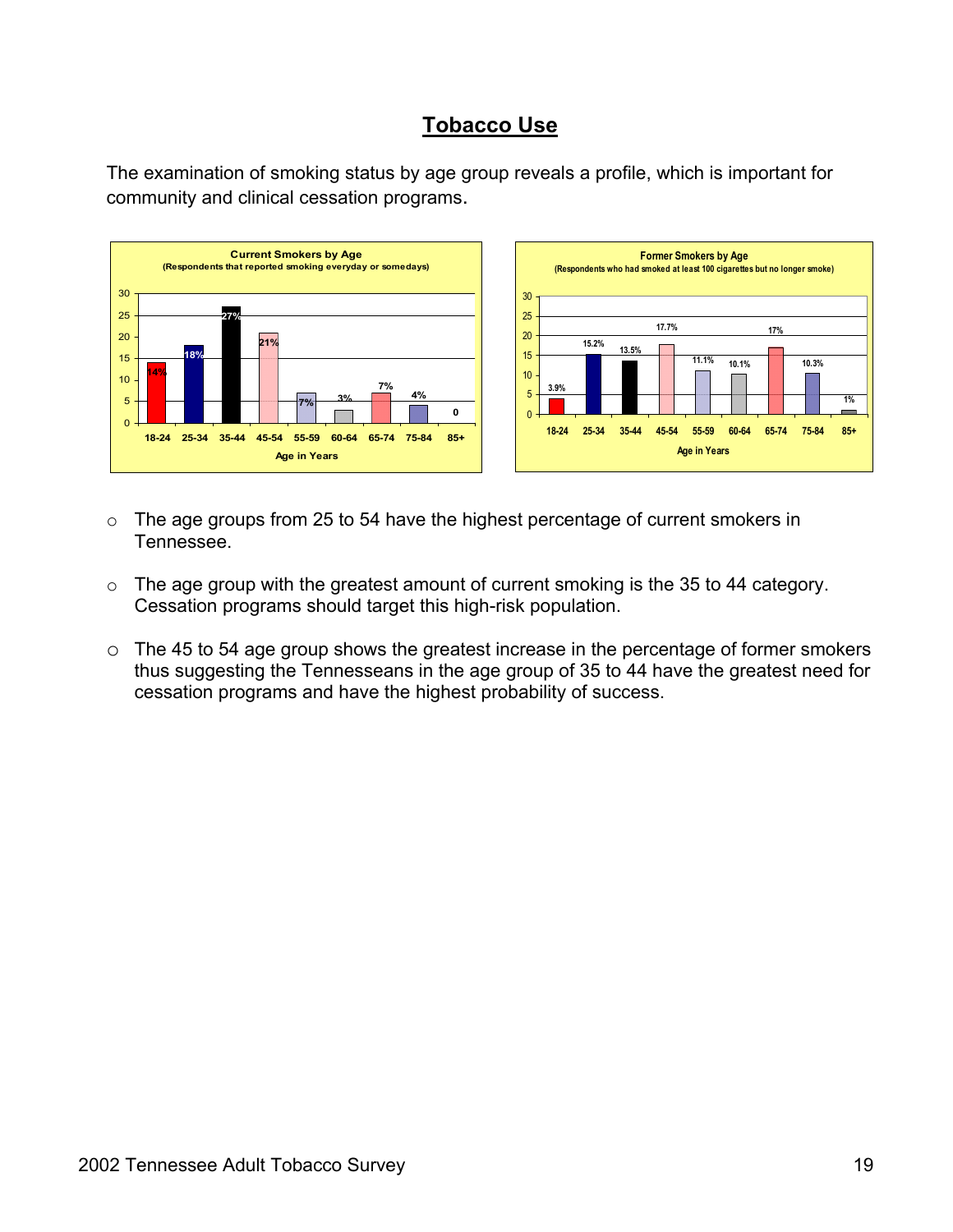



- o Of current smokers, 56% of Tennessee smokers reported having their first cigarette within 30 minutes of awakening. It is a method of examining the addictive nature of nicotine and a contributing factor in future cessation efforts. The value of prescription based nicotine replacement therapy impacts the time and intensity of nicotine demand.
- o Tennessee smokers average a pack (20) of cigarettes per day.
- o A widely used indicator of addiction is the amount of time after waking up that a person waits to smoke their first cigarette. Fifty-seven percent of adult Tennessee smokers report that they smoke their first cigarette within 30 minutes of awakening.
- o Of Tennessee smokers, 26% report that they smoke their first cigarette within five minutes of waking, an indication of an even greater level of nicotine addiction.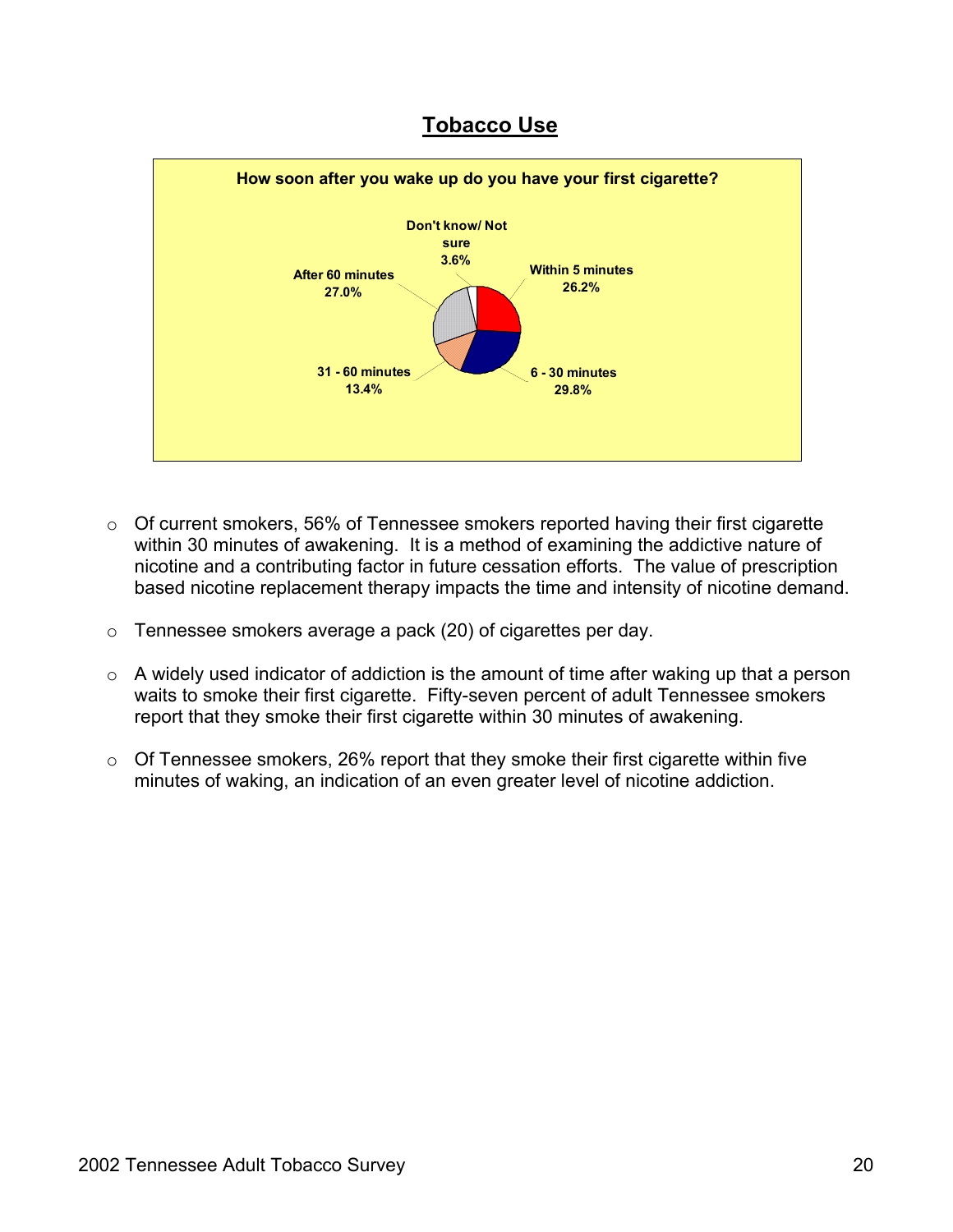

o There did not appear to be any significant racial differences with regard to how soon one smokes after waking.



o There were no significant differences between males and females with regard to how soon one smokes after waking.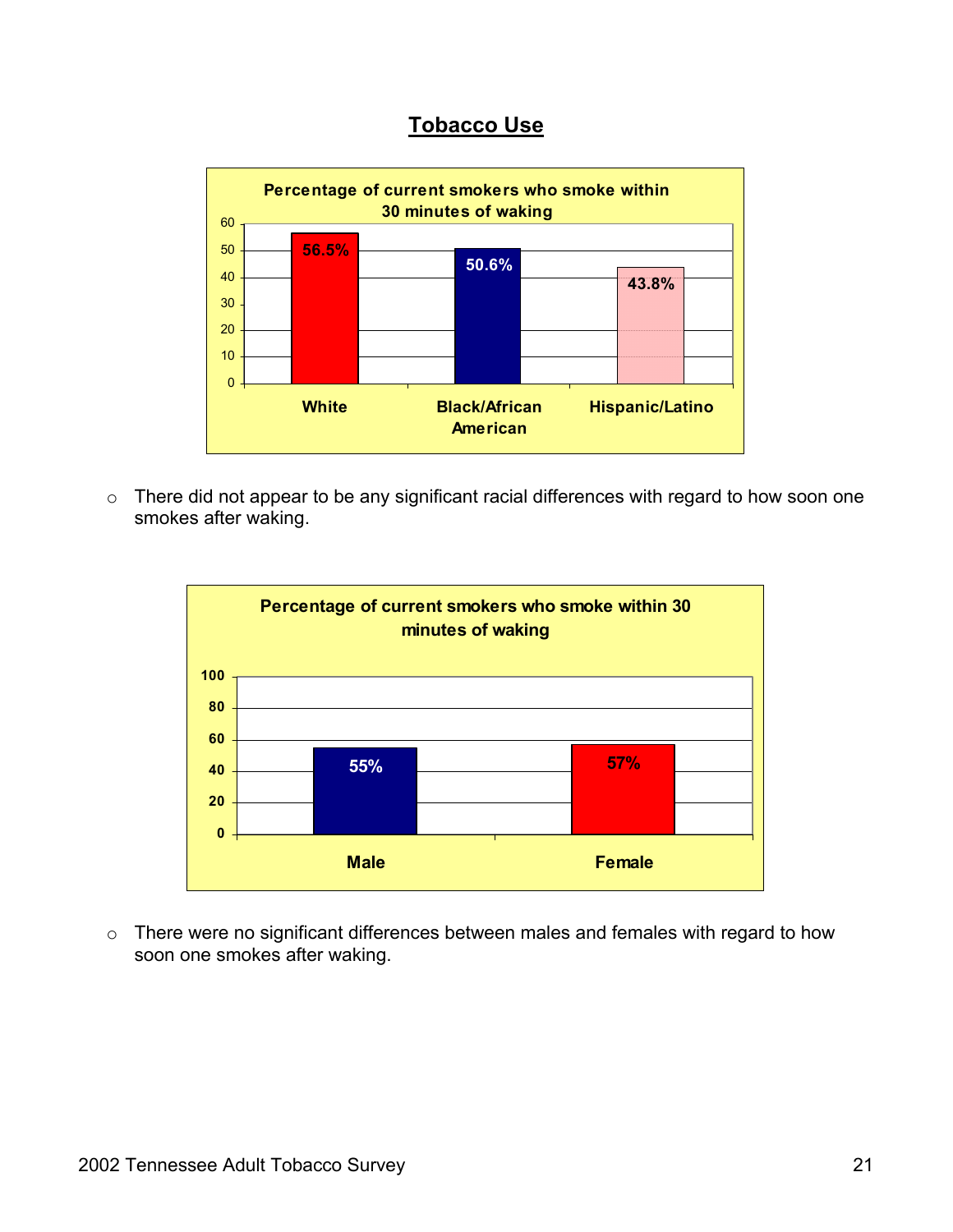Behavioral change theory dictates that tobacco related and other addictive behaviors are slow to change but do so gradually over time. The models predict that the successful change occurs by a sequence involving exposure to cessation information and education, an awareness and belief that benefits are obtained from cessation, and the public expression of a desire to quit smoking.



This report focuses on the readiness to make tobacco related behavioral change. Both the Tennessee Youth Tobacco Survey and the Adult Tobacco Survey indicate that over 50% of current smokers have attempted cessation at least one day in the previous year.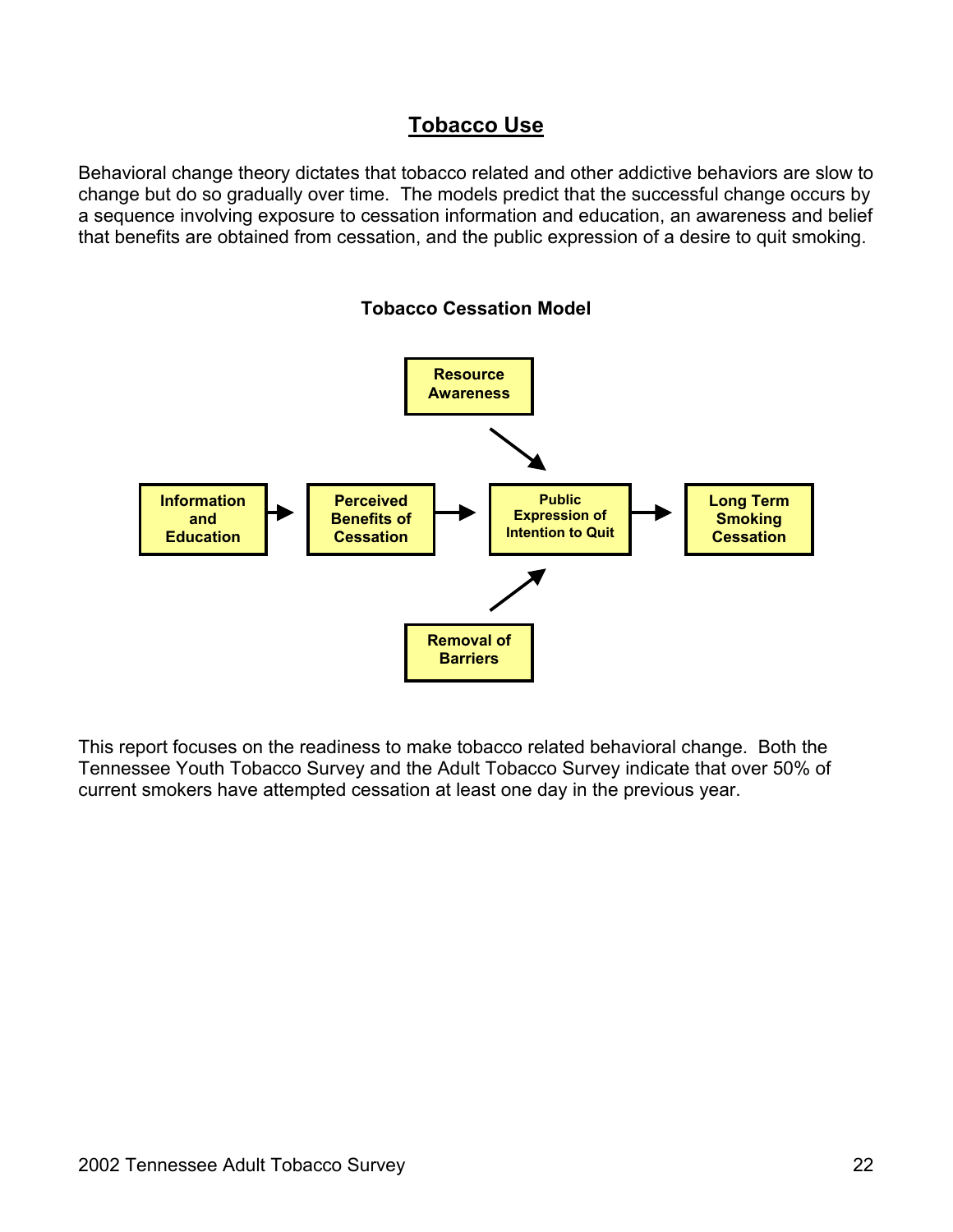

o Half of all current smokers reported having made at least one quit attempt within the last year. Research continuously documents that over half of all smokers have tried to quit on at least one previous occasion.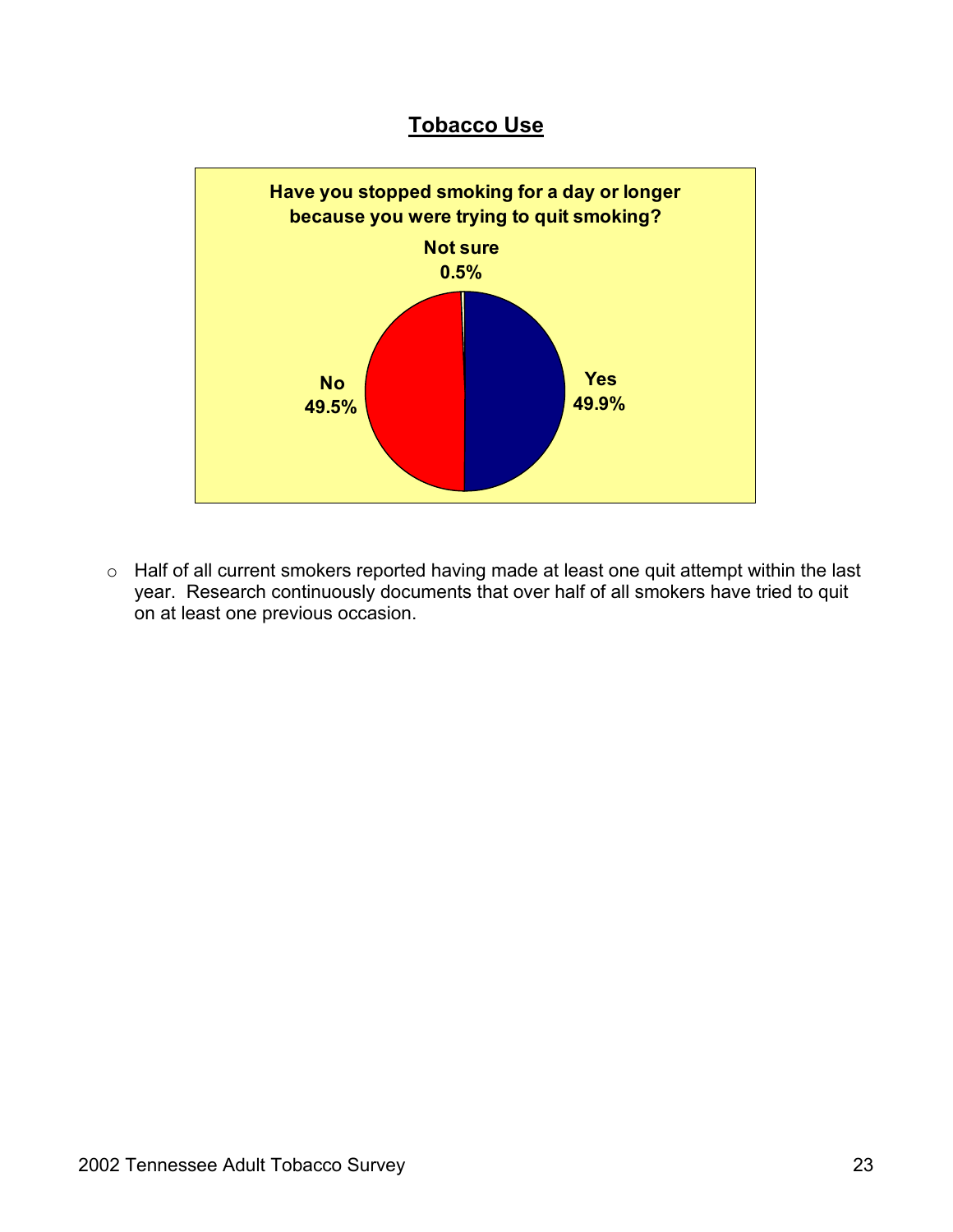

o More blacks reported having made at least one quit attempt within the last year. Whites and Hispanics had significantly lower quit percentages.



o There did not appear to be any significant differences in quit attempts between males versus females.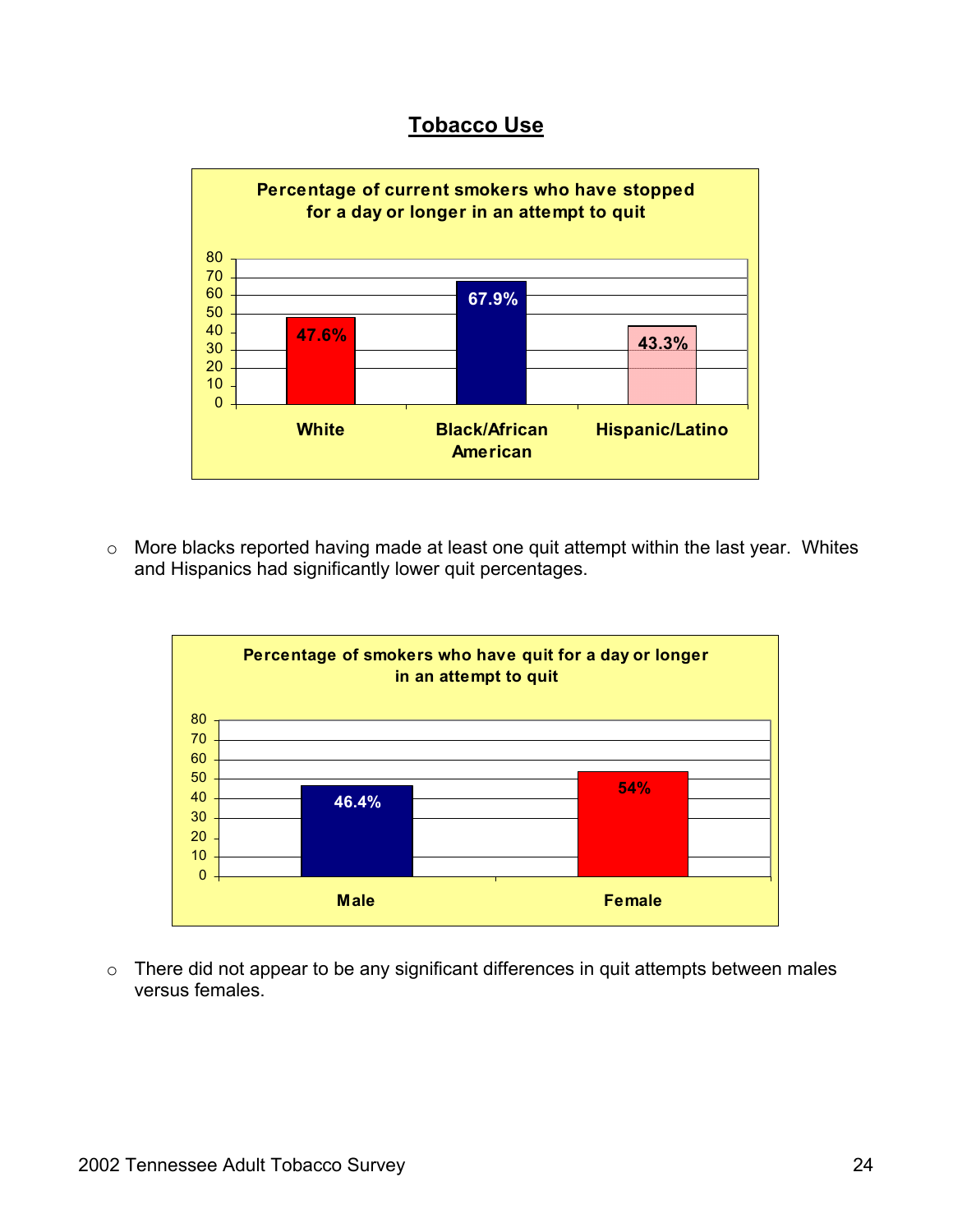



- o The greatest variations occur with Black/African American subgroups. This would suggest a higher rate of successful quit attempts.
- o White Tennesseans have the lowest success rate for cessation attempts. The minute variance between smokers and former smokers suggest a need for targeted intervention initiatives.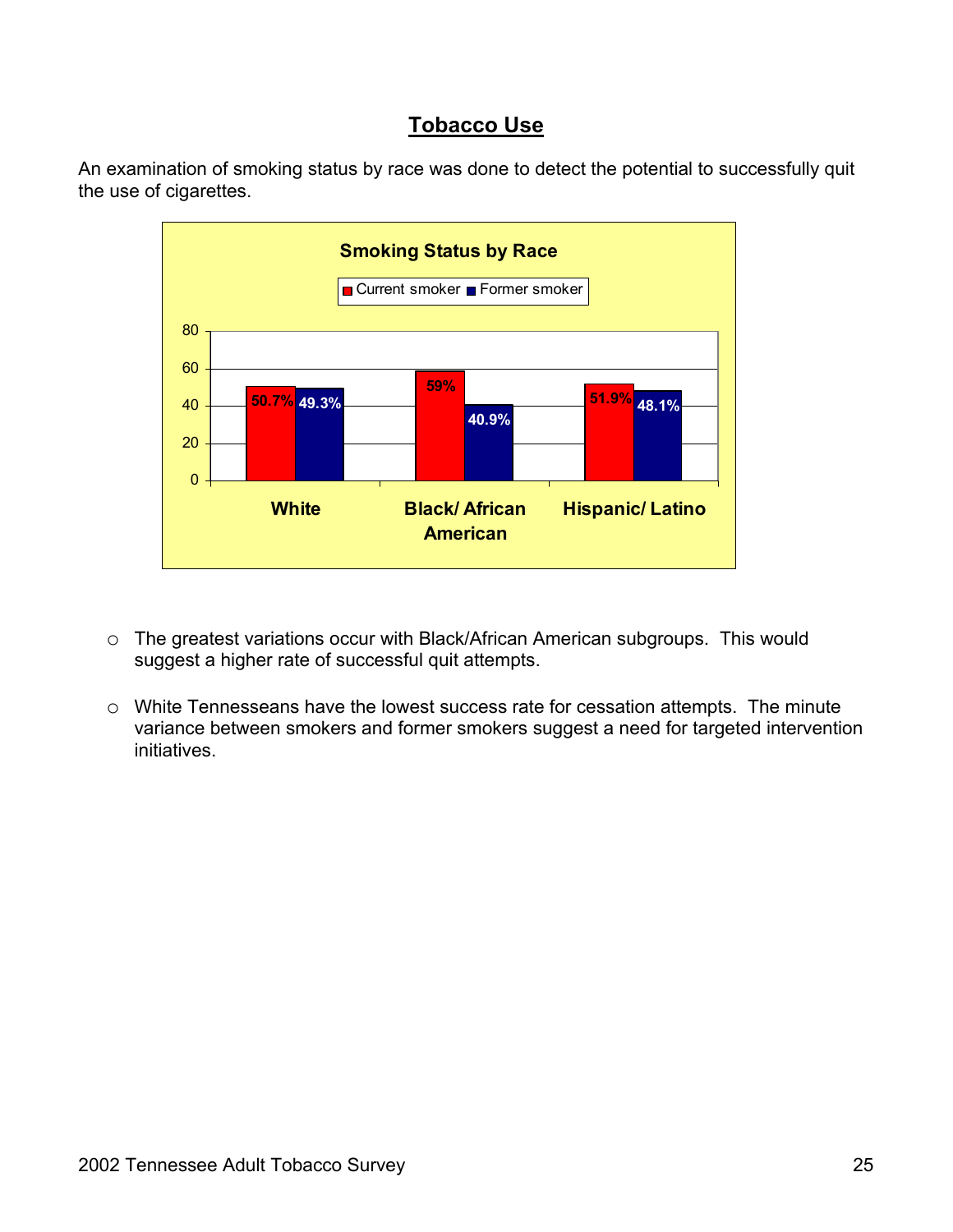The data related to smoking status by gender was enlightening as it documented a lower rate of quit success among Tennessee adult women.



- o Female smokers have a more difficult time with smoking cessation when compared to their male counterparts.
- o Targeted cessation programs should be made available to adult women in Tennessee.
- o Further research is needed to identify barriers to smoking cessation experienced by Tennessee women.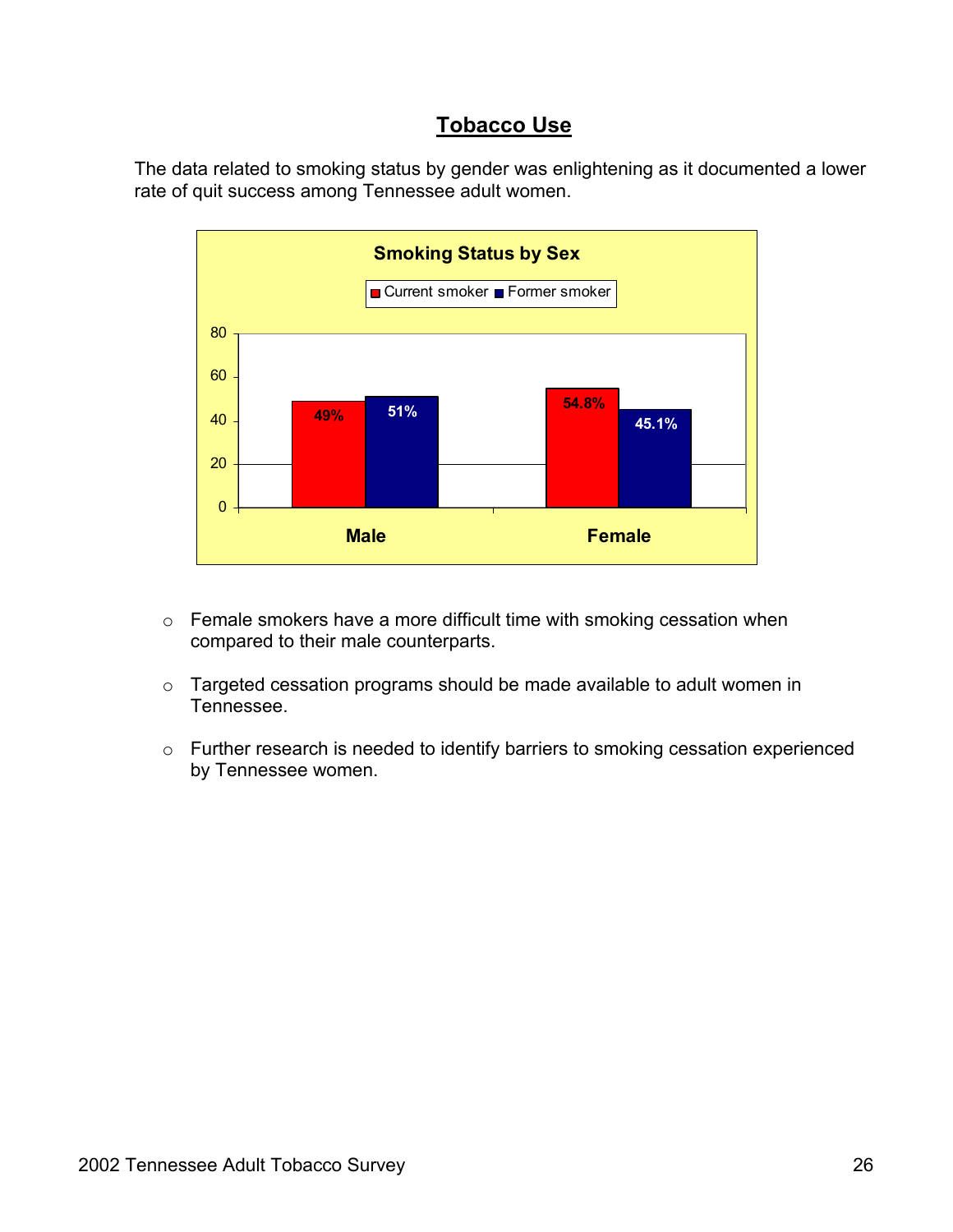

- o Respondents who were successful in quitting smoking did not make use of aids with any degree of frequency.
- o A little over a quarter (26.5%) of successful quitters used medical interventions, such as a nicotine patch/gum or medication.
- o Only 2.4% of successful quitters reported using any type of assistance, such as classes or counseling.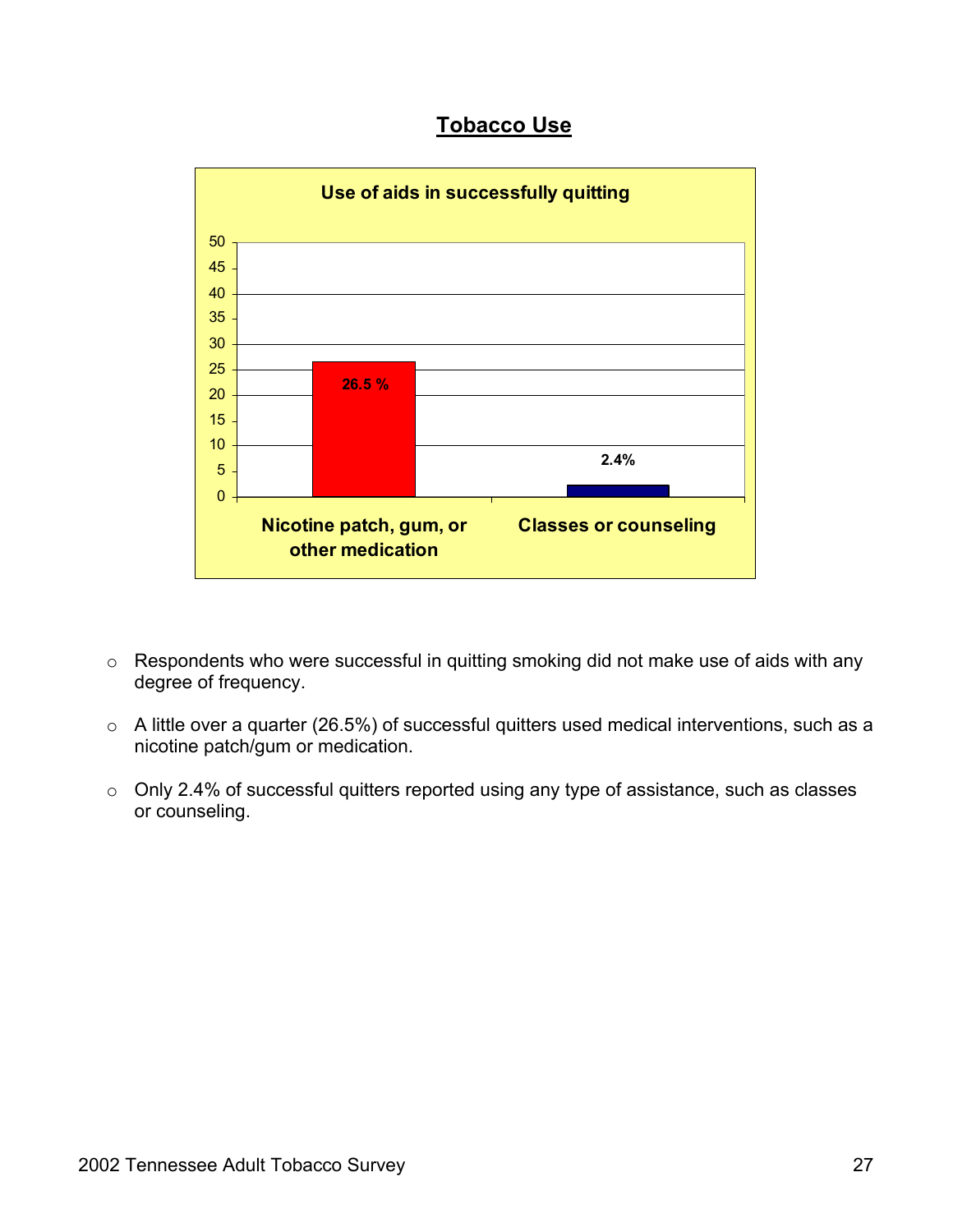

- o There was no difference in the use of quitting aids between whites and blacks.
- o Hispanics reported no use of either medical interventions or classes.



- o There was little difference between males and females in the use of medical interventions to quit smoking.
- o Females were much more likely to make use of classes or counseling than were males (reporting <1%).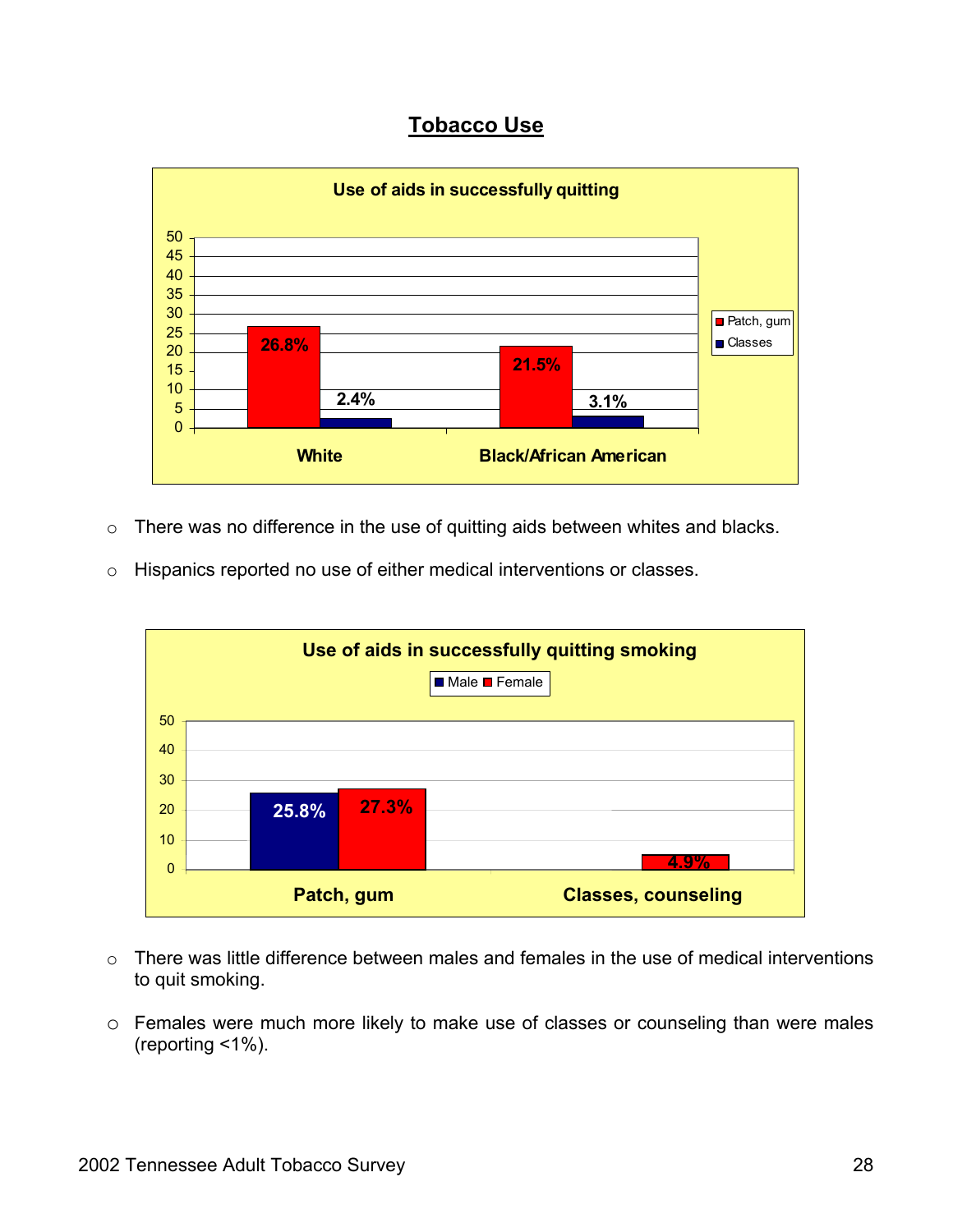

- o Over half (53.4%) of current smokers expressed an interest in quitting smoking within the next six months. This is also consistent with previous national surveys, which indicate that over half of all current smokers desire to stop using tobacco products.
- o Current smokers readiness to quit can be framed in the model "5 stages of change". The five stages are:
	- 1. Precontemplation: People not thinking of quitting smoking in the next six months (39% of Adult Tennesseans who smoke).
	- 2. Contemplation: People planning to quit in the next 6 months (53% of Adult Tennesseans who smoke).
	- 3. Preparation: People who are planning to quit in the next 30 days who have also tried quitting recently (45% of Adult Tennesseans who smoke).
	- 4. Action: Those who attempt quitting.
	- 5. Maintenance: Former smokers who remain smoke free.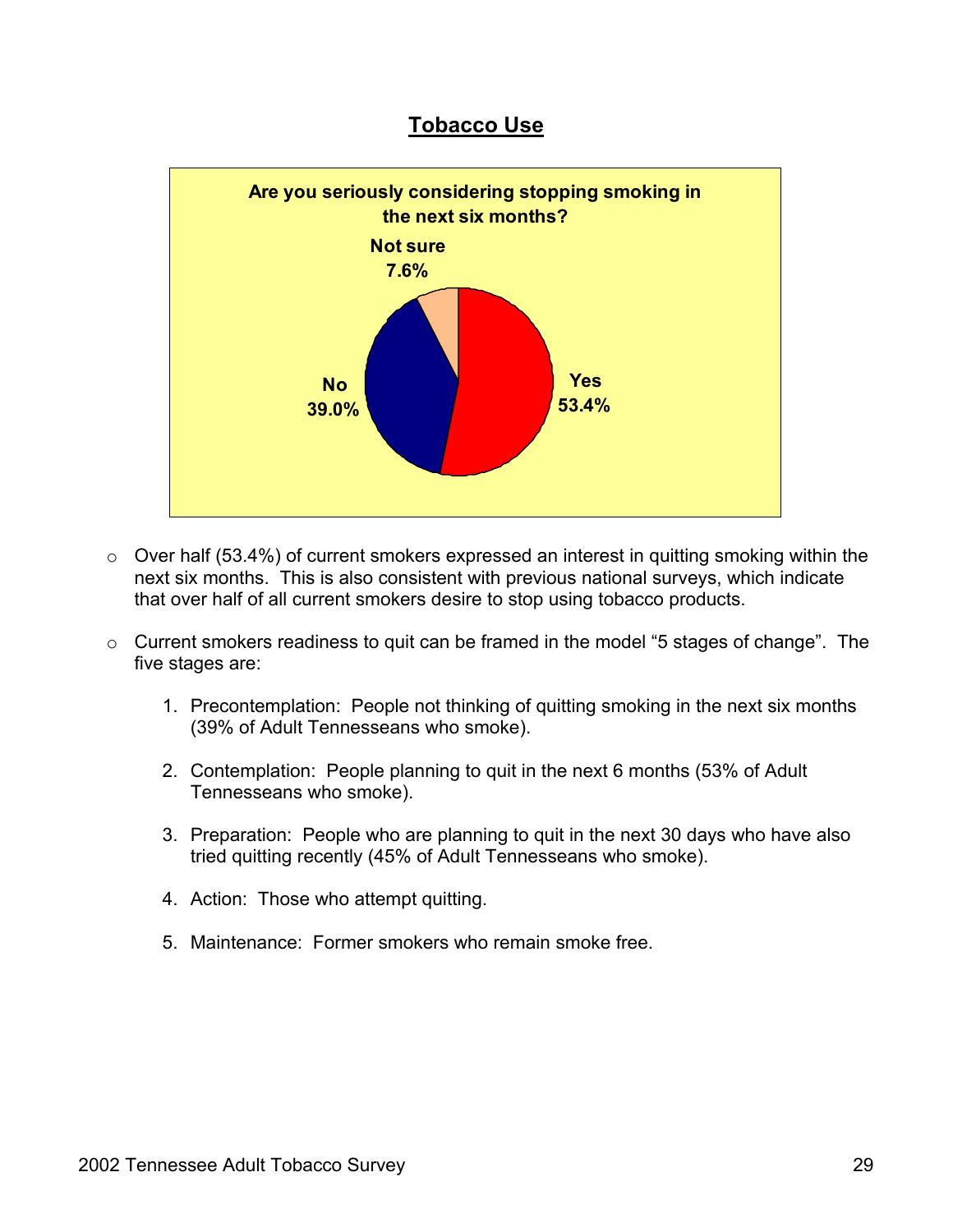

o More blacks and Hispanics reported considering quitting smoking within six months, than did their white counterparts.



o There were no significant differences between the percentages of males versus females that reported considering quitting smoking in the next six months.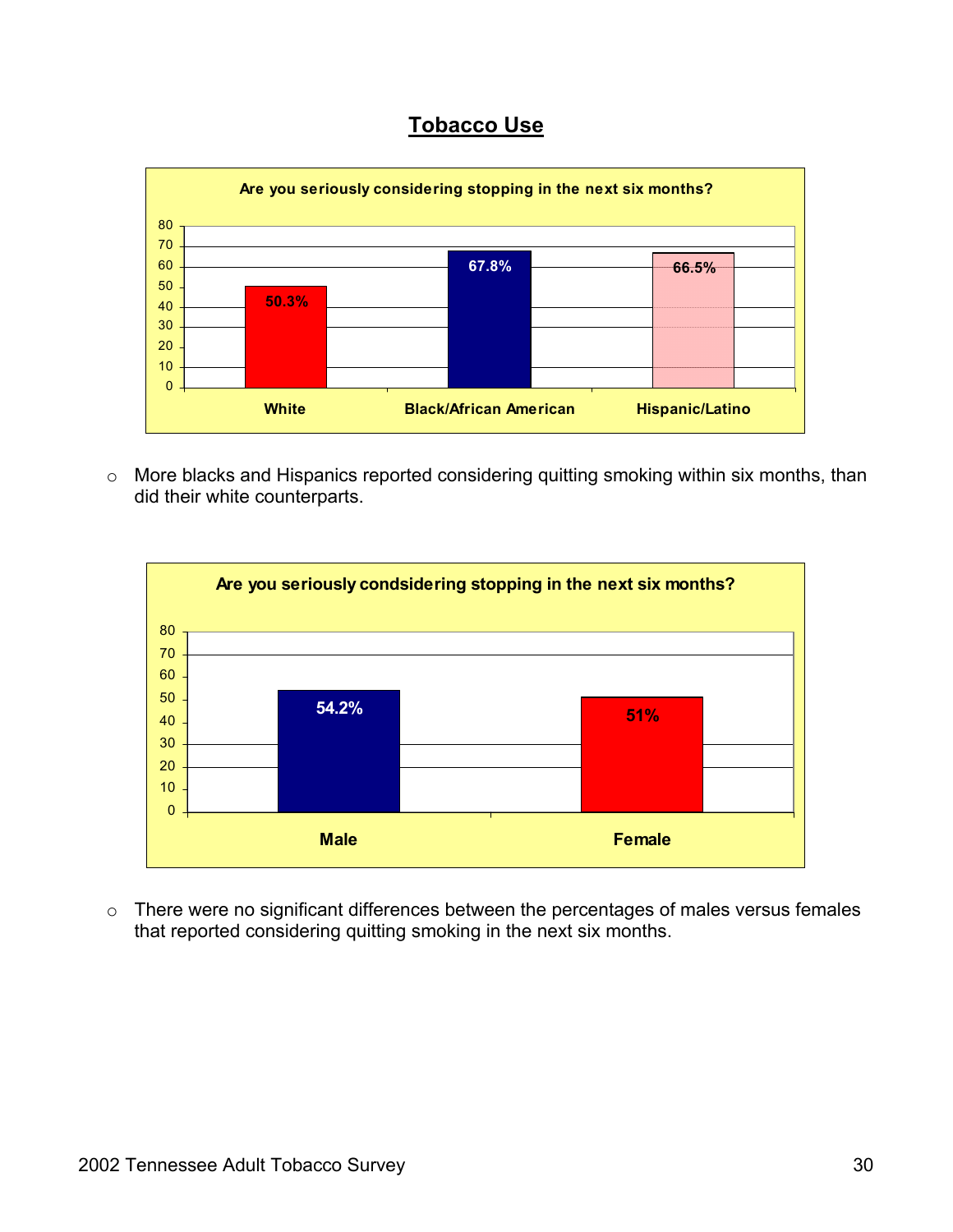

- o This question was asked only of those that reported an interest in stopping within six months.
- o When asked if they were considering stopping smoking within 30 days, slightly fewer (45.6%) answered in the affirmative.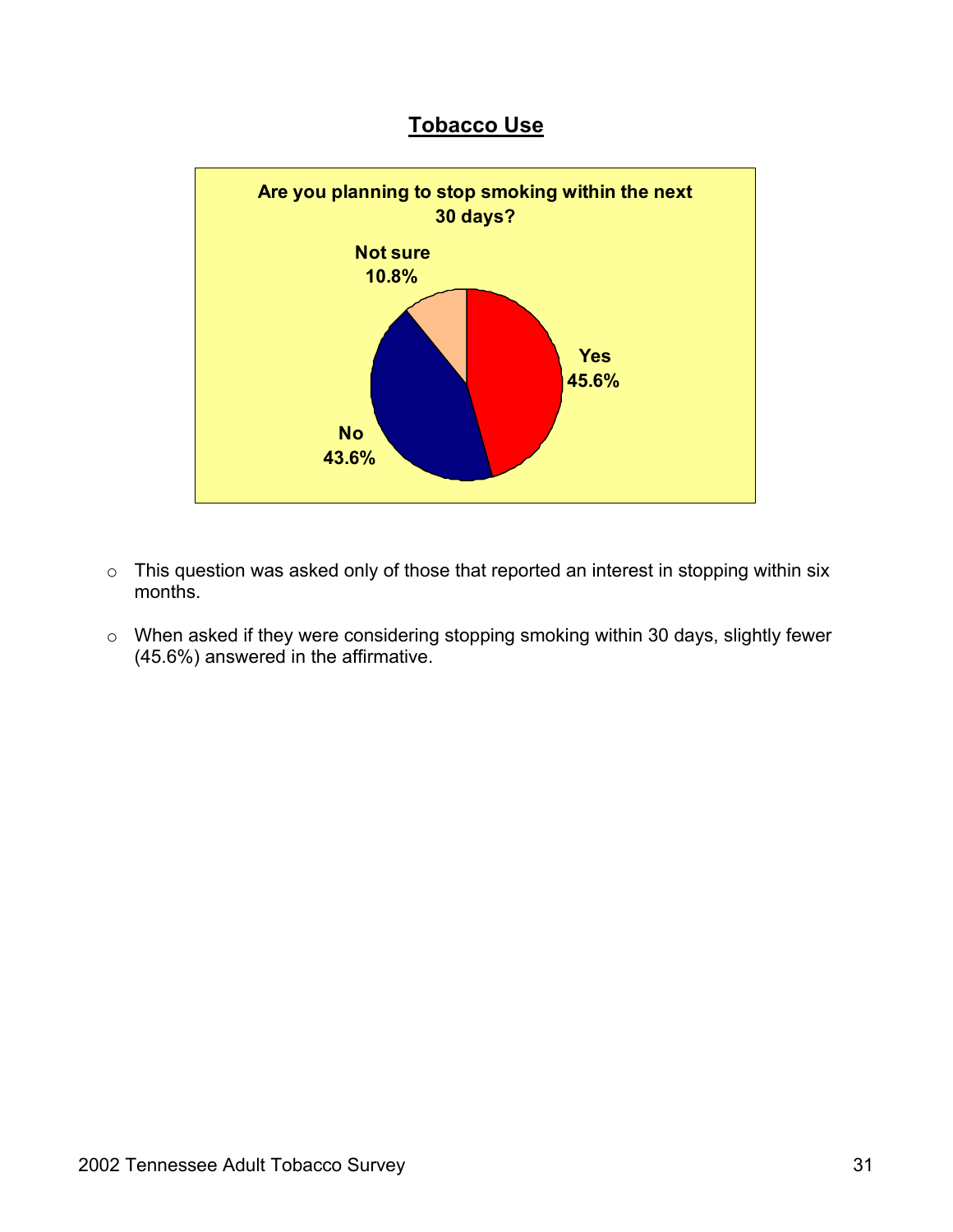

- o This question was asked only of those reporting an interest in quitting smoking in the next six months. It is a measure of preparation to quit, a critical stage in Behavioral Change Therapy.
- o While the numbers of whites and blacks that were planning to stop within 30 days dropped somewhat, the numbers of Hispanics reporting they were planning to do so dropped dramatically.



o There was no significant difference between males and females when asked about the intent to quit smoking in the immediate future.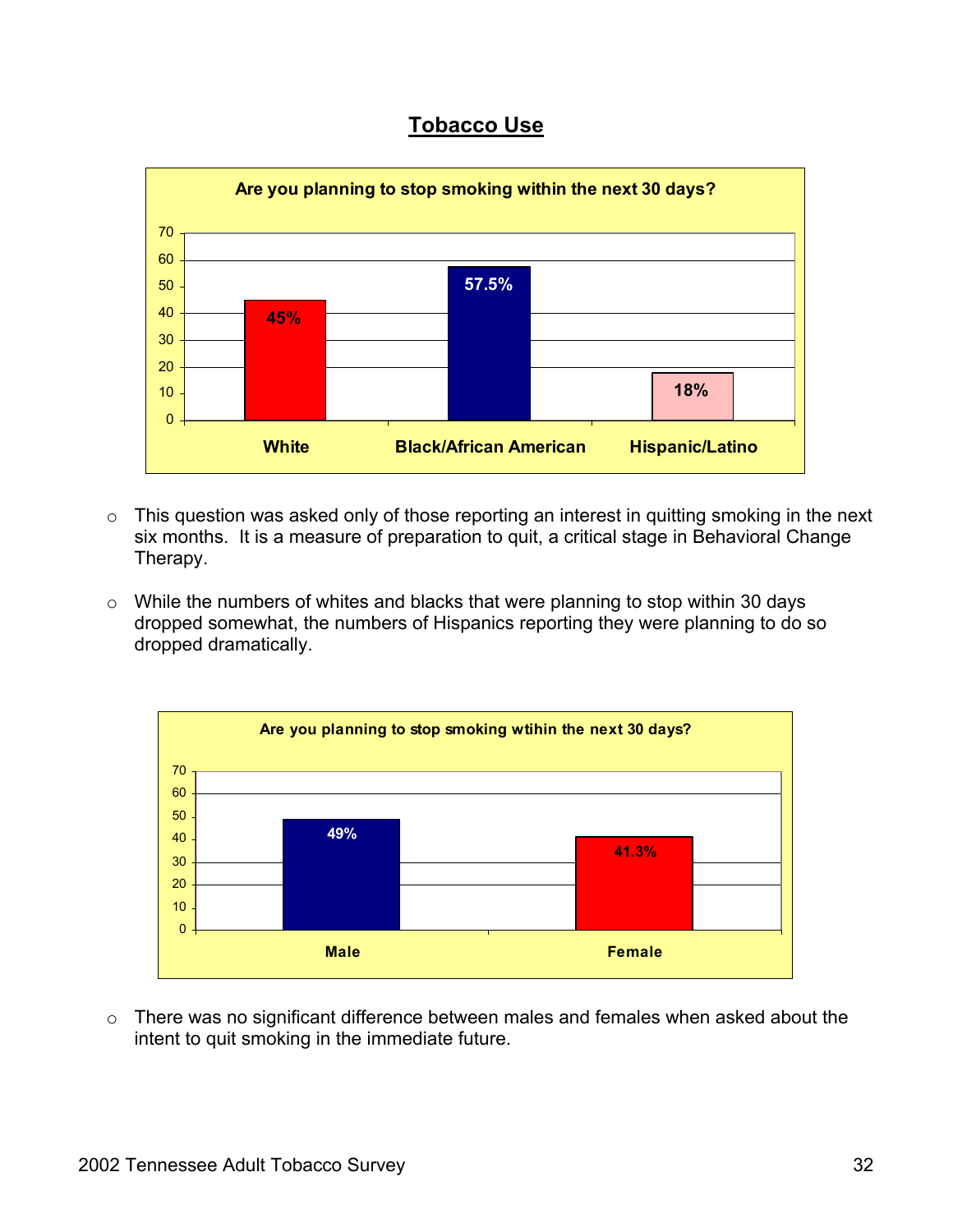This section examines the rate of healthcare providers in stimulating smoking cessation behaviors by enhancing patient awareness and encouraging behavioral change. Health care providers have a unique opportunity to address tobacco related issues.



- o This question was asked of all respondents.
- o The majority of respondents reported having seen a health care provider within the last year.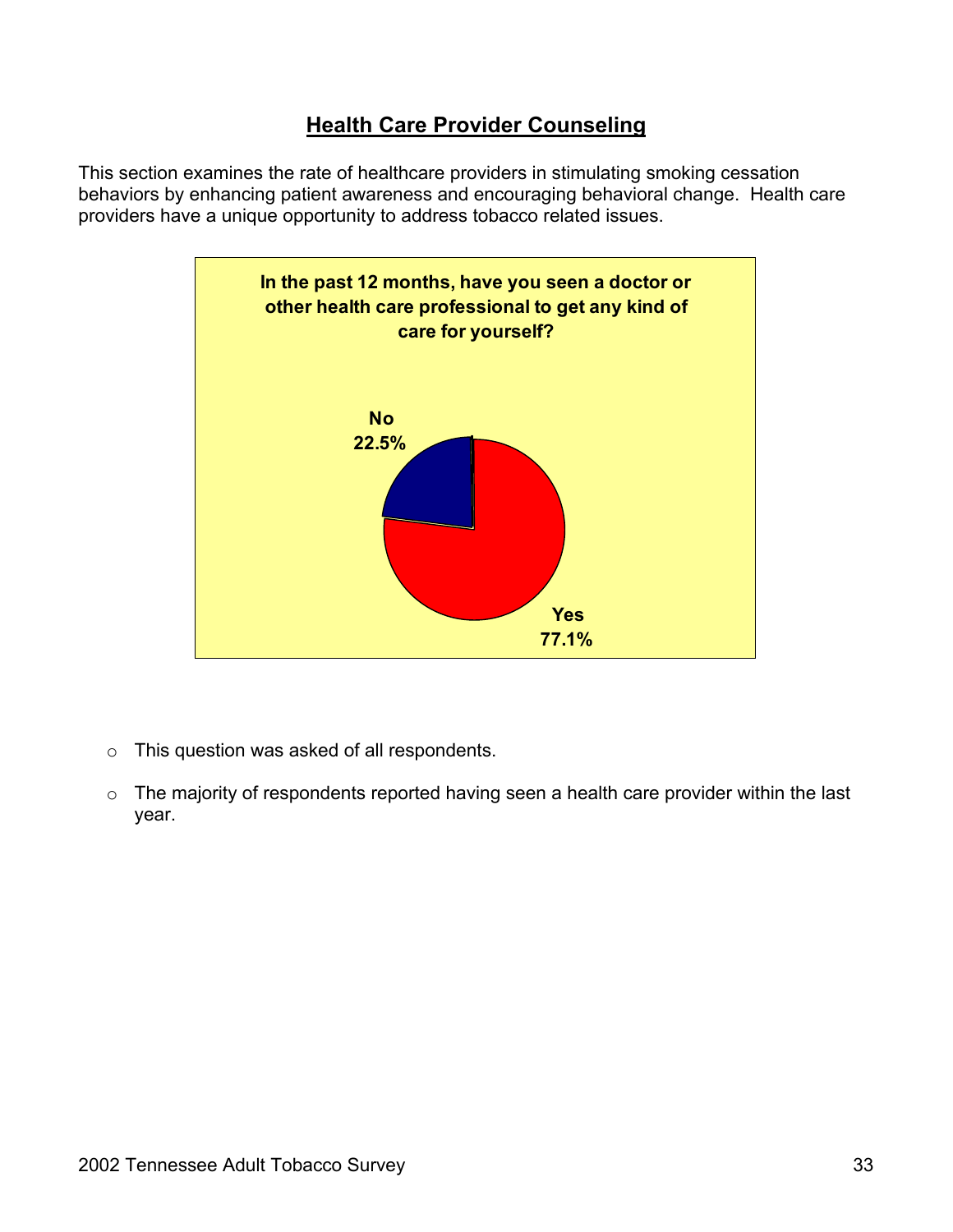

o Slightly fewer Hispanics reported having seen a health care provider in the last year, than did whites or blacks. Overall, almost 75% of respondents had accessed a provider within the previous year.



o More females reported having seen a health care provider in the last year than did males. This trend is consistent with national data reflecting use of health care systems by gender. Males seek health care at later periods in the disease process, thus resulting in less favorable outcomes.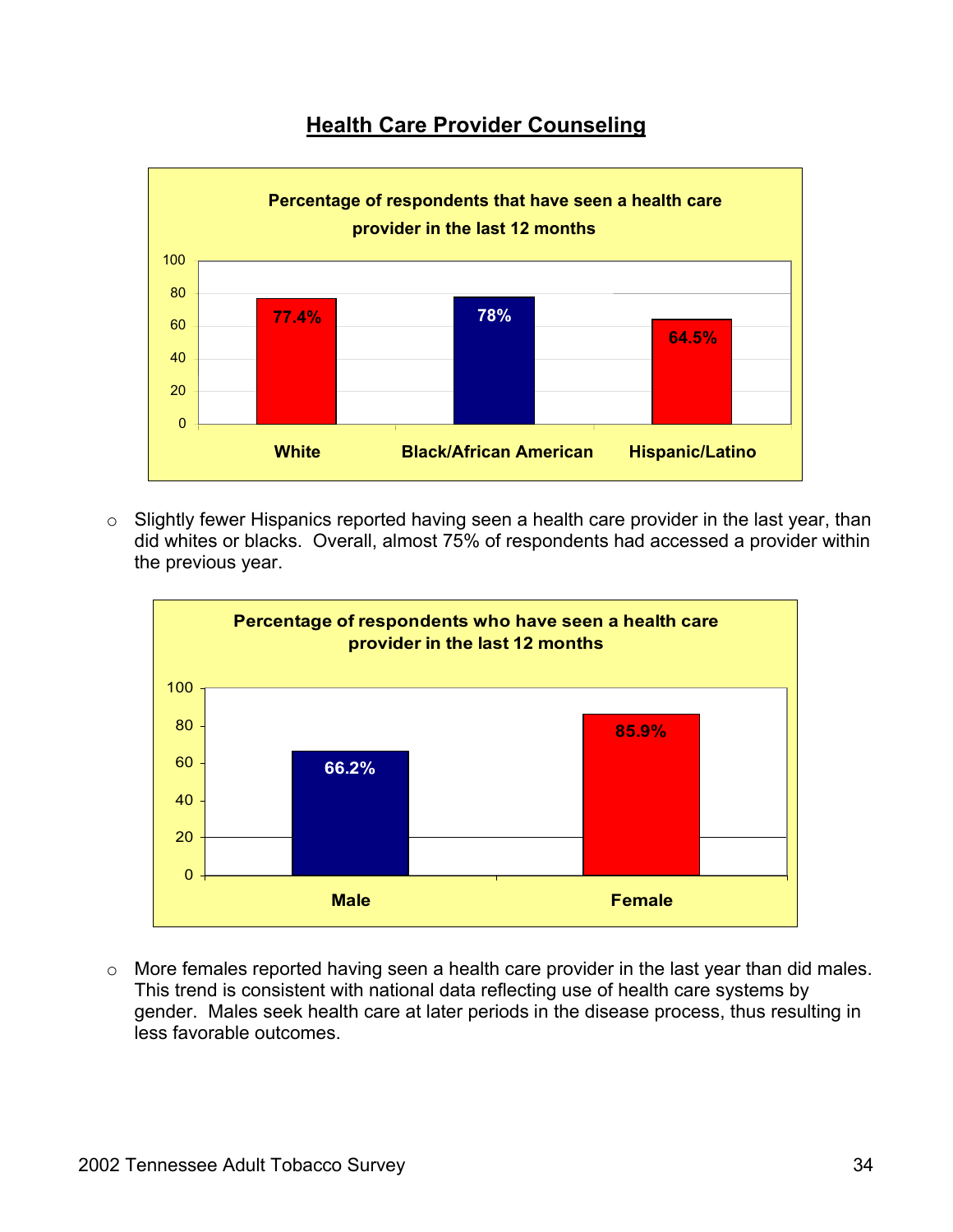

- o This question was asked of current smokers that reported having seen a health care provider within the last year.
- o Only about half (55%) of current smokers reported having been advised not to smoke by their health care provider.
- o Increased patient education opportunities are being missed by 43.5% of health care providers. Provider in-service training should be made more readily available.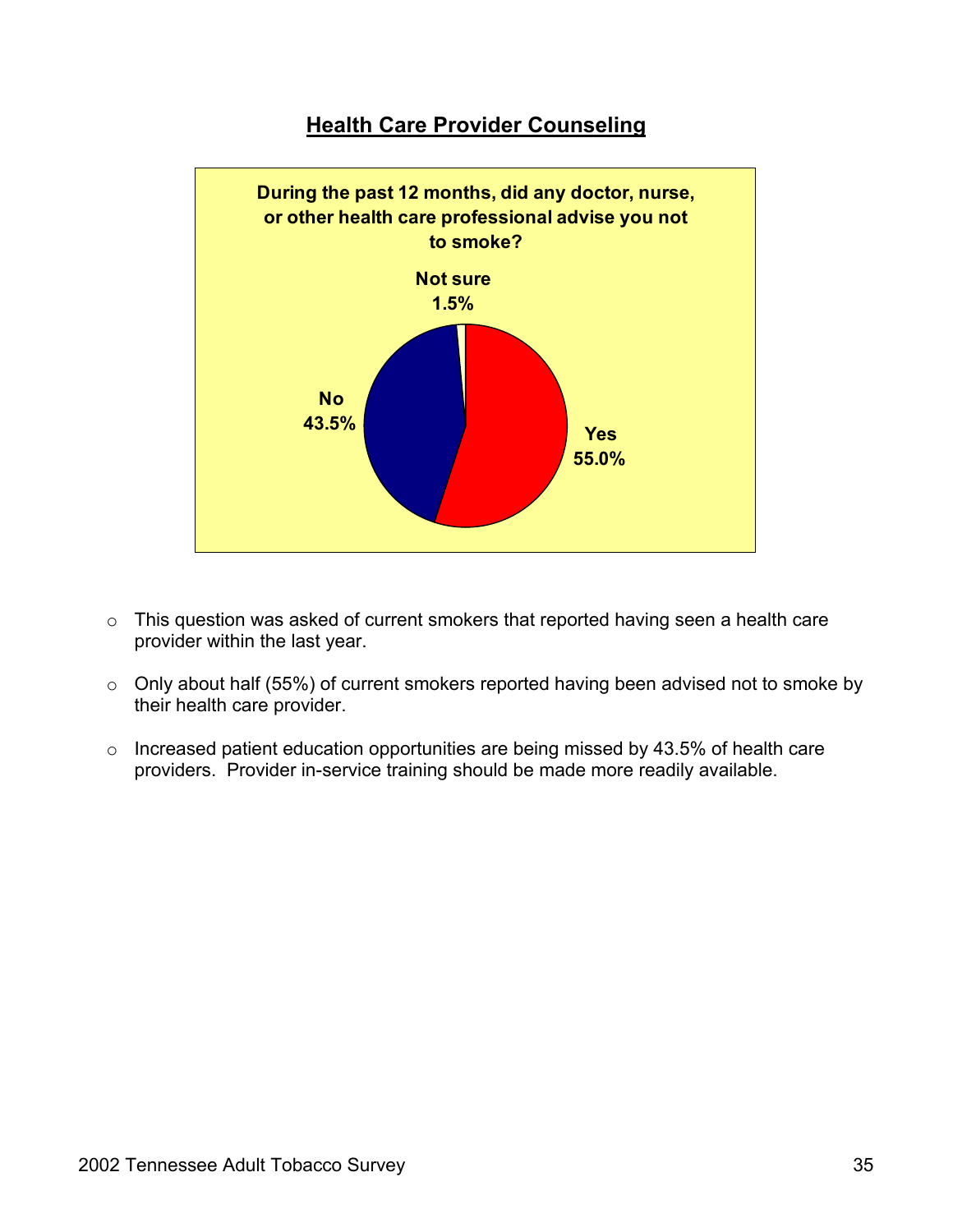

o There were no significant racial differences in whether or not current smokers were advised to stop smoking by their health care provider.



o There were no significant differences between males and females with regard to being advised not to smoke.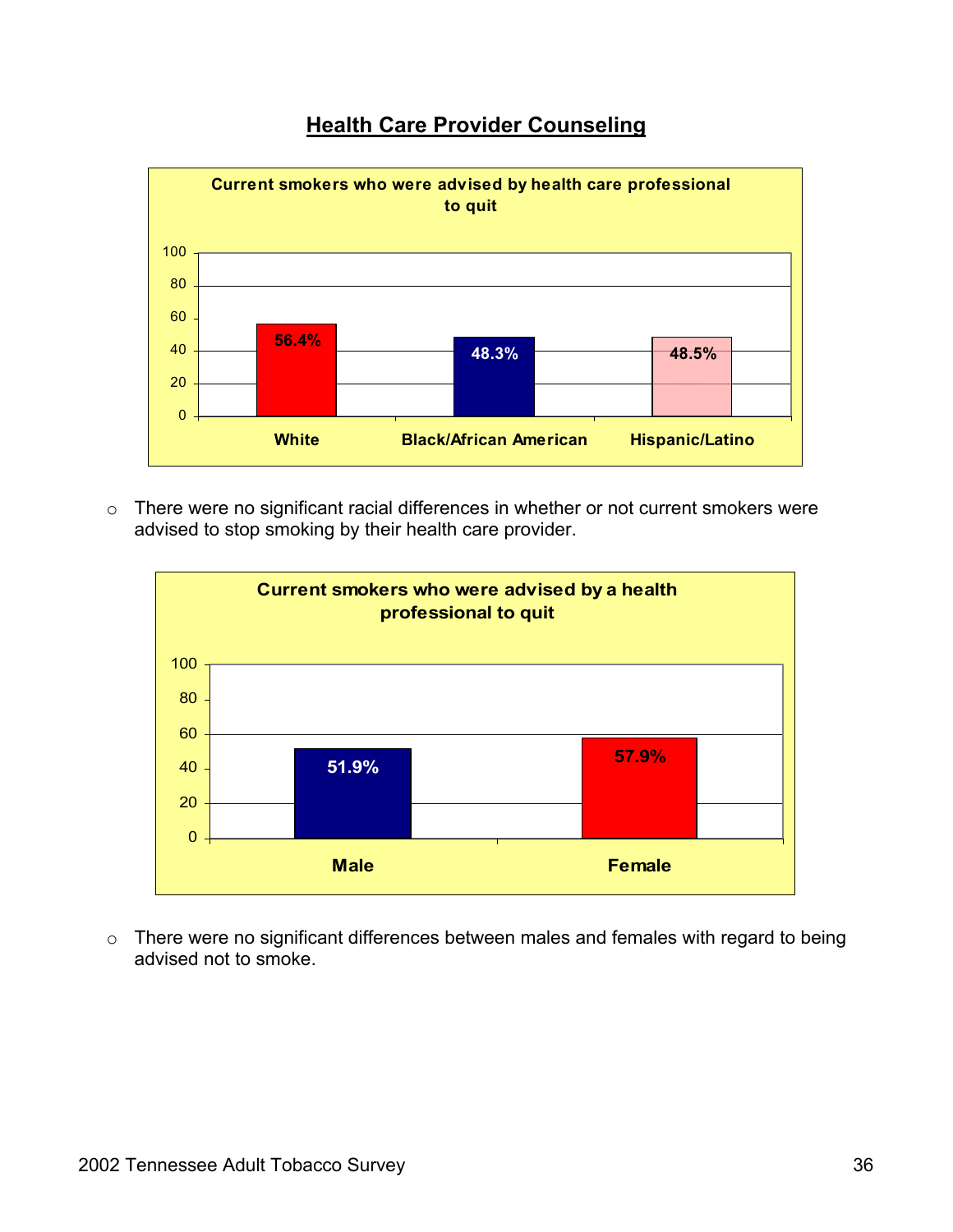#### **Health Care Provider Counseling**



- o This question was asked of current smokers who were not specifically advised to quit smoking.
- o 31.5% of current smokers were neither advised to quit smoking nor even asked if they smoked.
- o Practice protocols and chart awareness should be addressed to stimulate increased tobacco awareness for all levels of health care providers. This would serve to remind practitioners that patient education concerning tobacco use is warranted.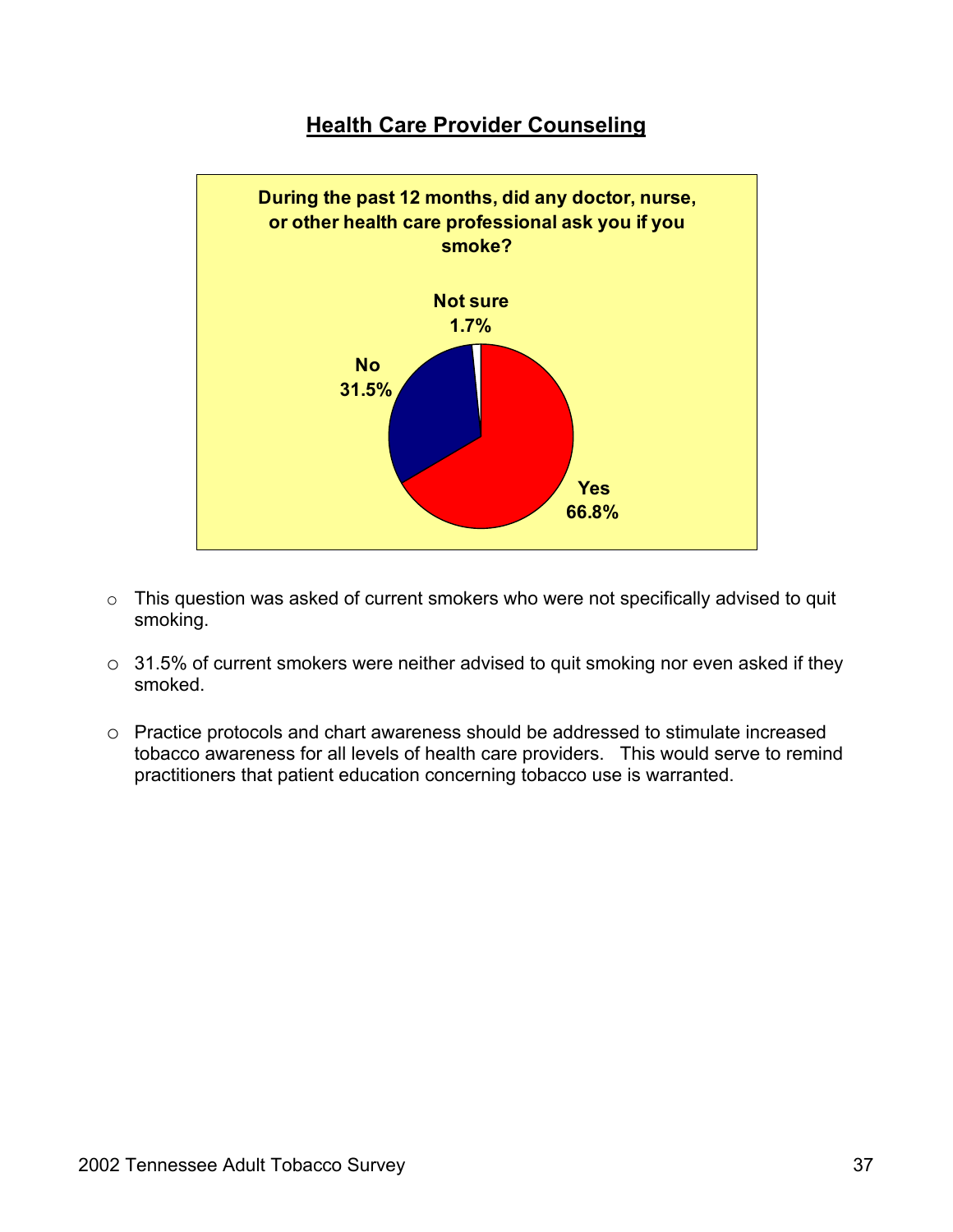## **Health Care Provider Counseling**



o A greater number of Hispanics reported having been asked if they smoke, than did whites or blacks. There are substantial variations of this component when examined by racial groups.



o There did not appear to be a significant difference in the percentages of males and females that were asked if they smoke.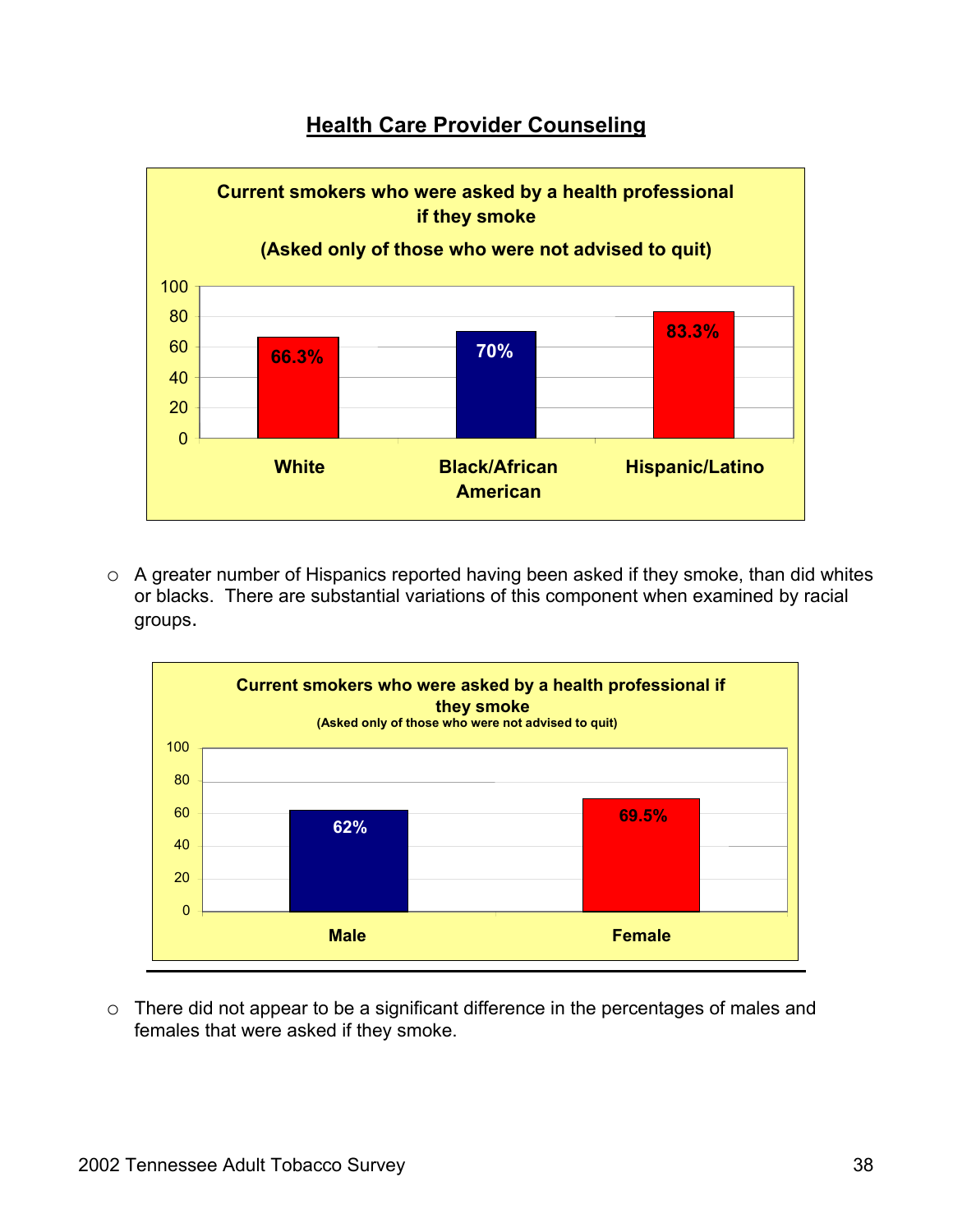# **Health Care Professional Counseling**



- o This question was asked of respondents that reported being advised to quit smoking.
- o The type of assistance offered by medical professionals most frequently was a prescription/recommendation for the patch, nicotine gum, nasal spray, an inhaler, or pills such as Zyban.
- o The assistance offered/recommended the least was a smoking cessation class, quit line, or counseling.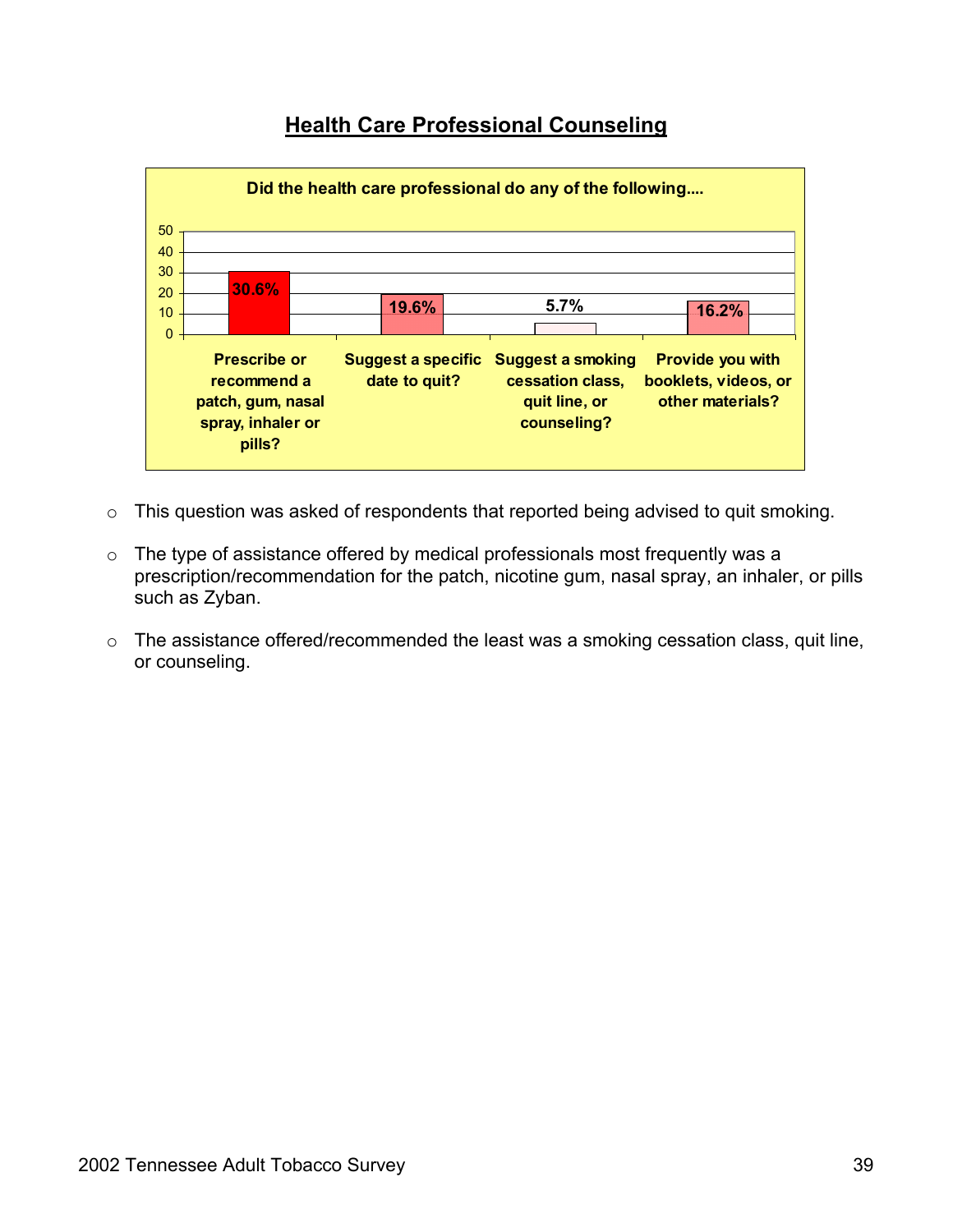This section addresses the issue of risk perception and the linkage to second hand (environmental) tobacco smoke. An estimated 36% of the households in Tennessee allow cigarette smoking and of this proportion 22% approve of smoking anywhere in the home. These results reinforce the need to educate Tennessee adults on the dangers of environmental tobacco smoke.



- o This question was asked of all respondents.
- o Almost two-thirds of the respondents reported that smoking was not allowed anywhere in the home.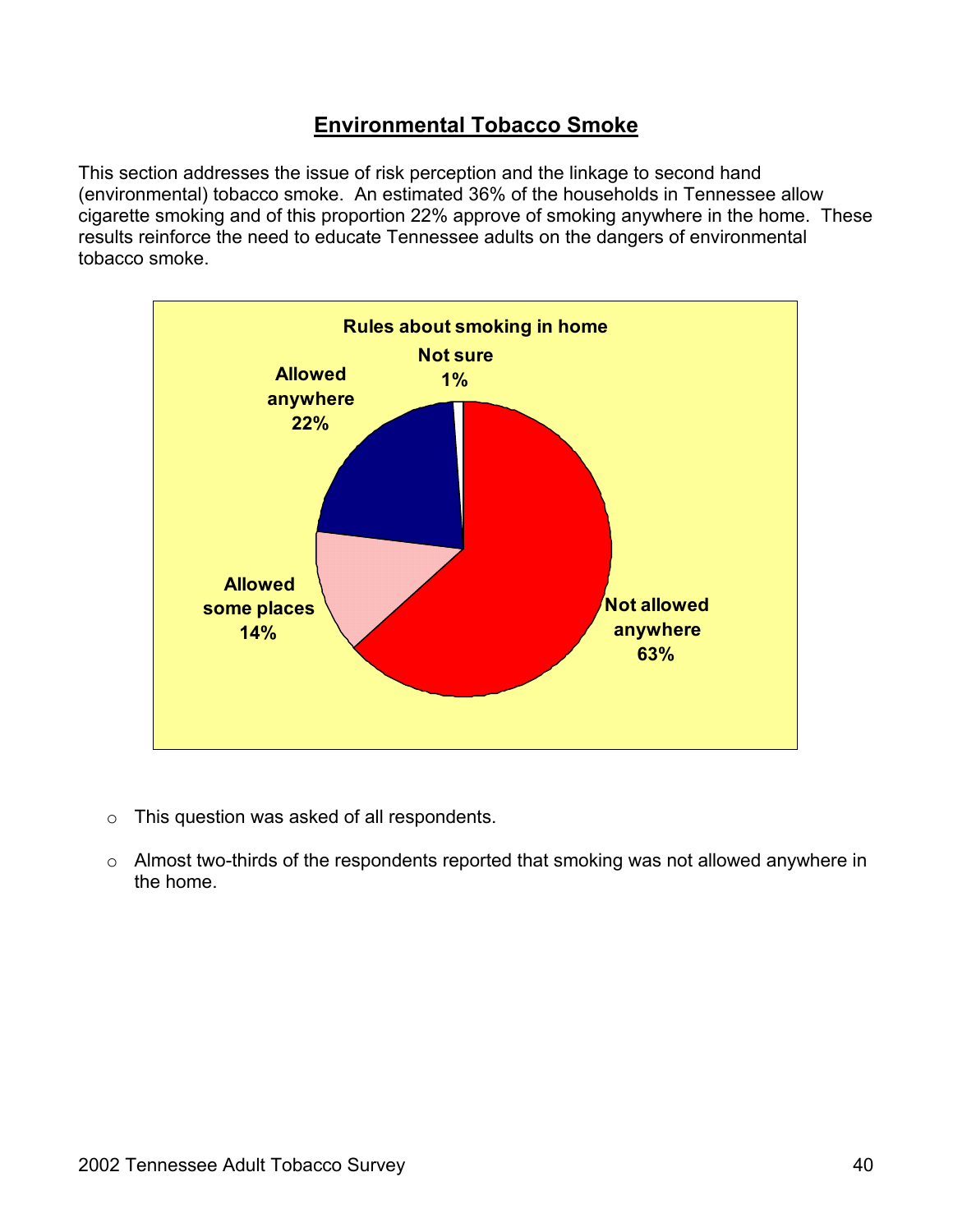

o There were no significant racial differences regarding where smoking is allowed in the home.



o There were no significant differences between males and females with regard to where smoking is allowed in the home. Women report a lower percentage of approval for smoking anywhere in the home.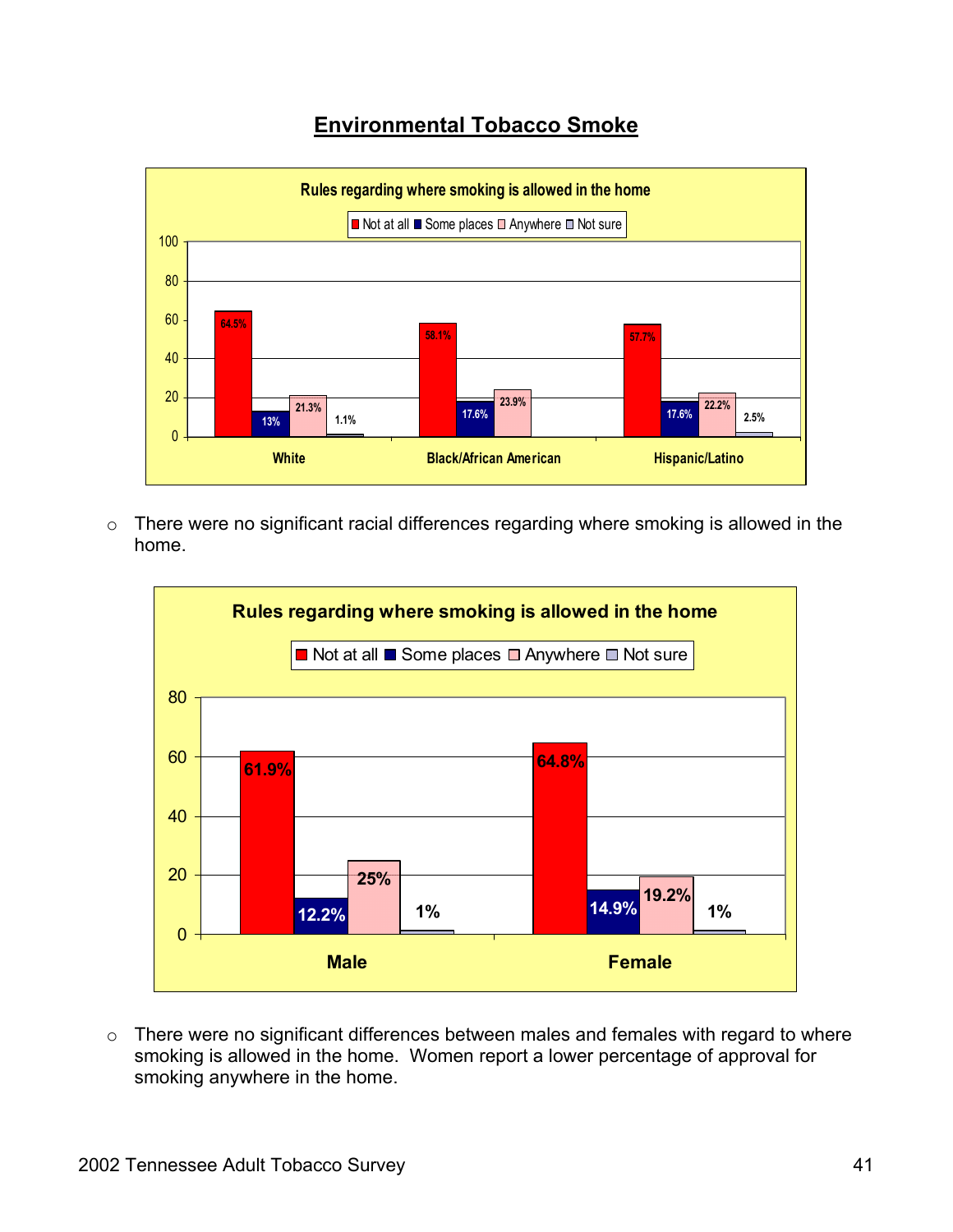An examination was made of households whom reported at least one adult smoker. The survey sought to determine if the presence or absence of children under the age of 18 had an impact household smoking rules related to environmental tobacco smoke.



- $\circ$  If adult smokers were present in the home there was no significant variation in the smoking rules due to presence or absence of children.
- o One third of Tennessee households with smoking adults continue to subject children and adolescents to second hand tobacco smoke.
- o The observation that rules against in home smoking are not higher in households with children suggest the value and need for continued education of Tennessee parents.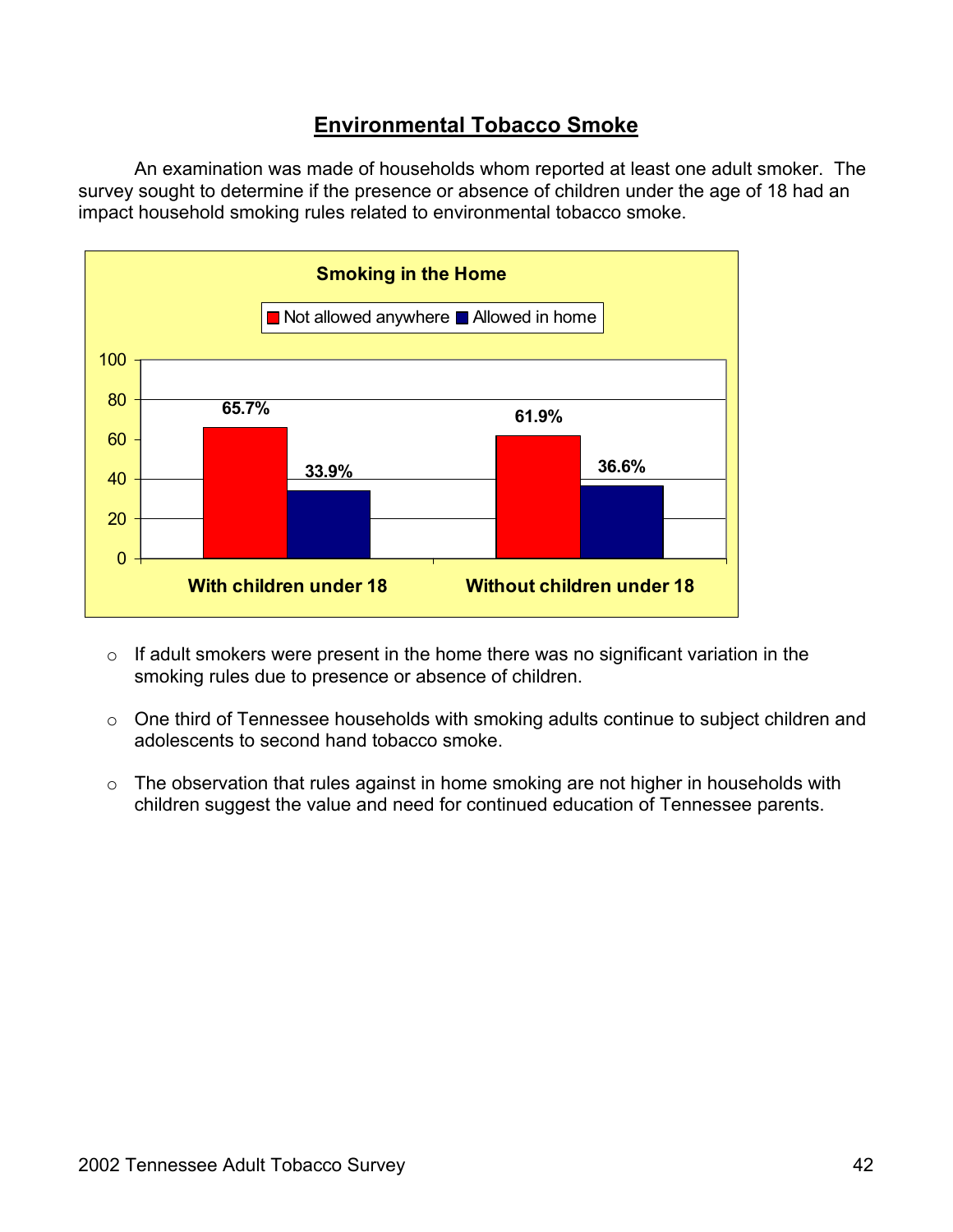A comparison of smoking rules for smokers and former smokers was done to determine if secondhand smoke tolerance levels would be different. Graphs were created that included both the presence and absence of children.



- o Former smokers have much more stringent rules forbidding smoke in the home than do current smokers.
- o The variation is the greatest when smoking is allowed anywhere.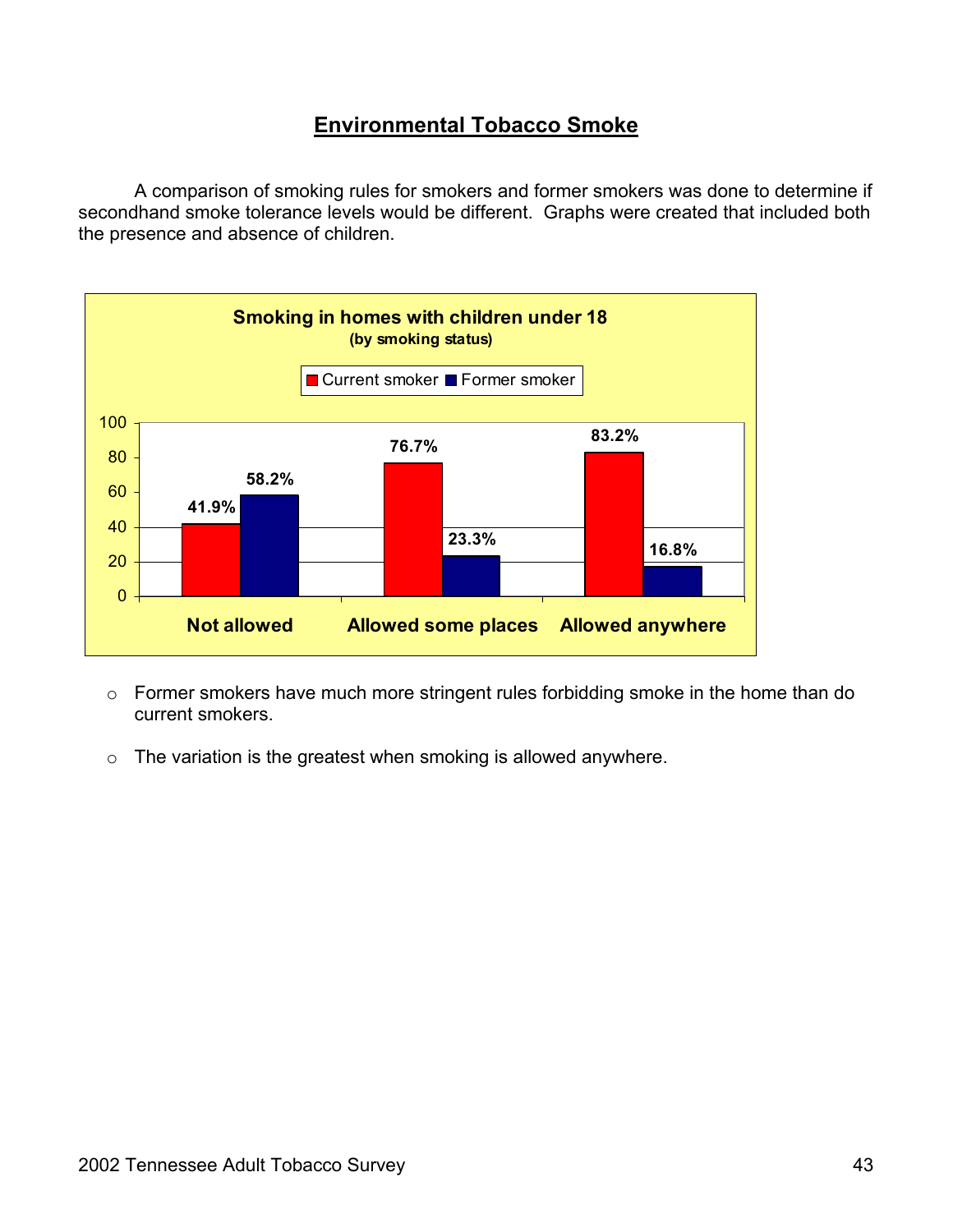

o When asked how many days over the past week that the respondents had someone smoke in the home, the answers were quite polarized. The majority of respondents reported no one smoking in the home in the last week. The next most frequent response was everyday for the last 7 days.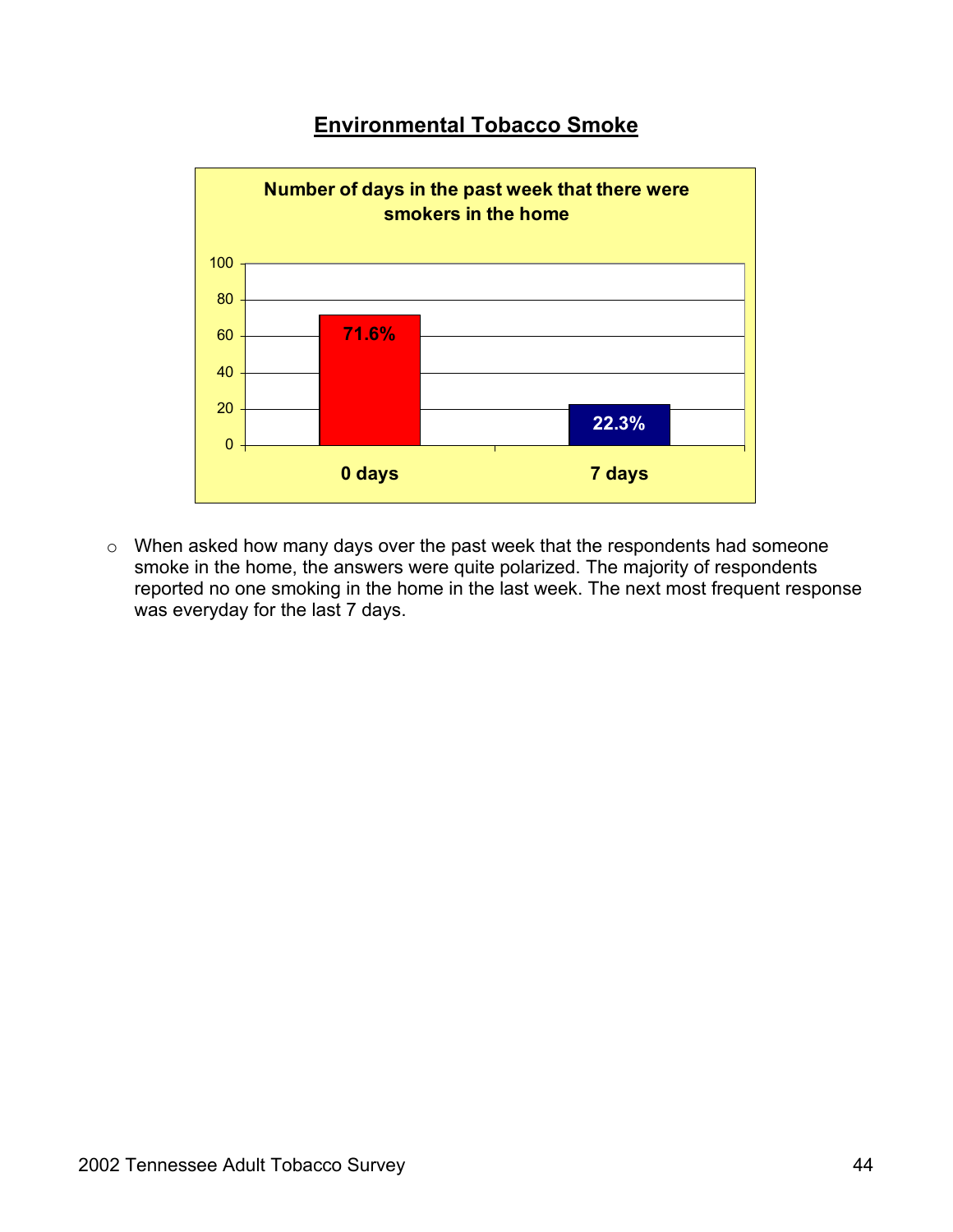

o There were no significant racial differences. Data was consistent among all groups.



o There were no significant differences between the responses of males and females relating to anyone smoking in the home a week prior to the survey.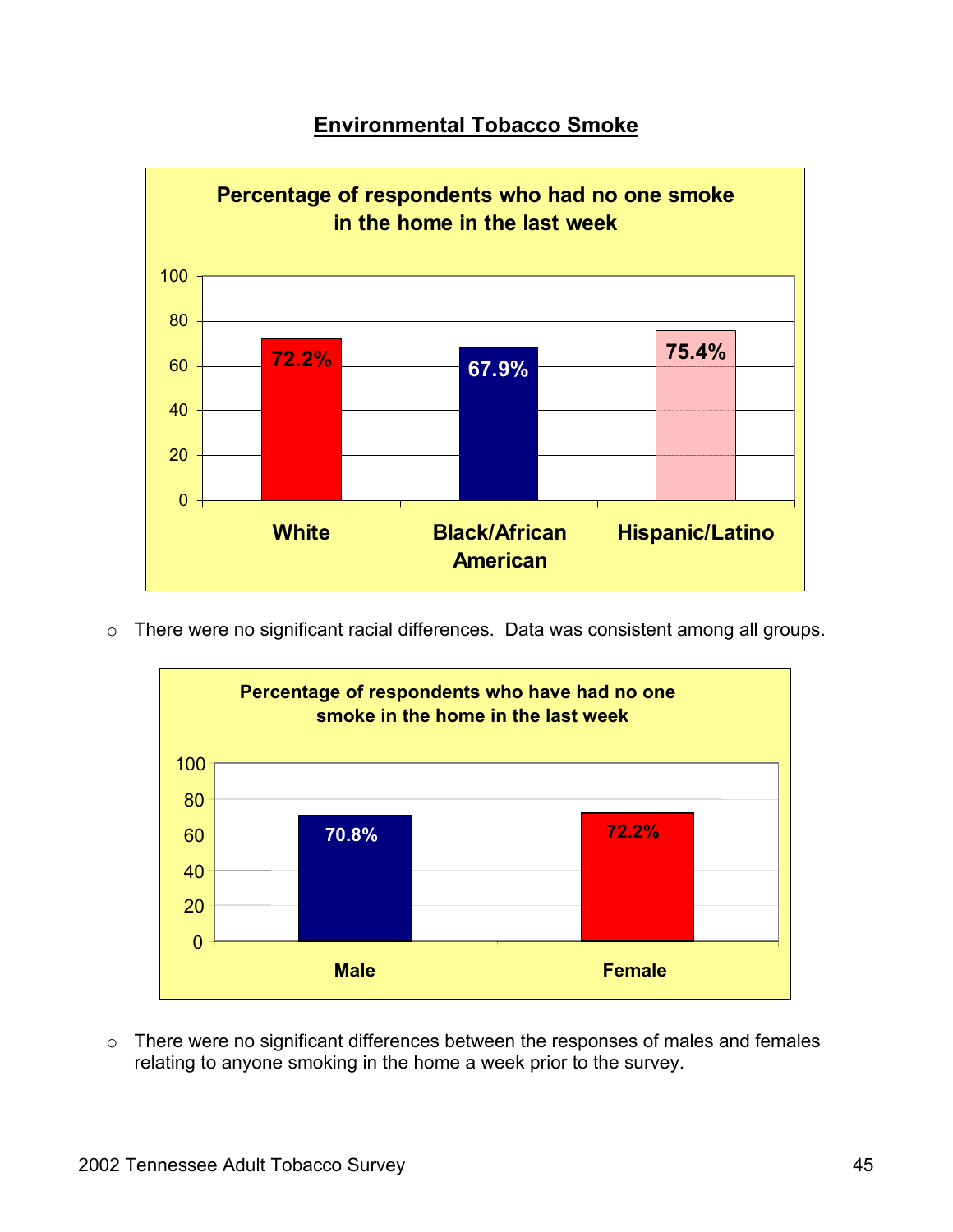An estimated 30% of Tennessee adults who work indoors report that smoking still occurs in work sites. Workplace exposure to tobacco smoke continues to be a problem for Tennessee.



- o This question was asked of those respondents who worked inside the majority of the time.
- o Most people reported that smoking was not allowed in the public areas of the workplace at all.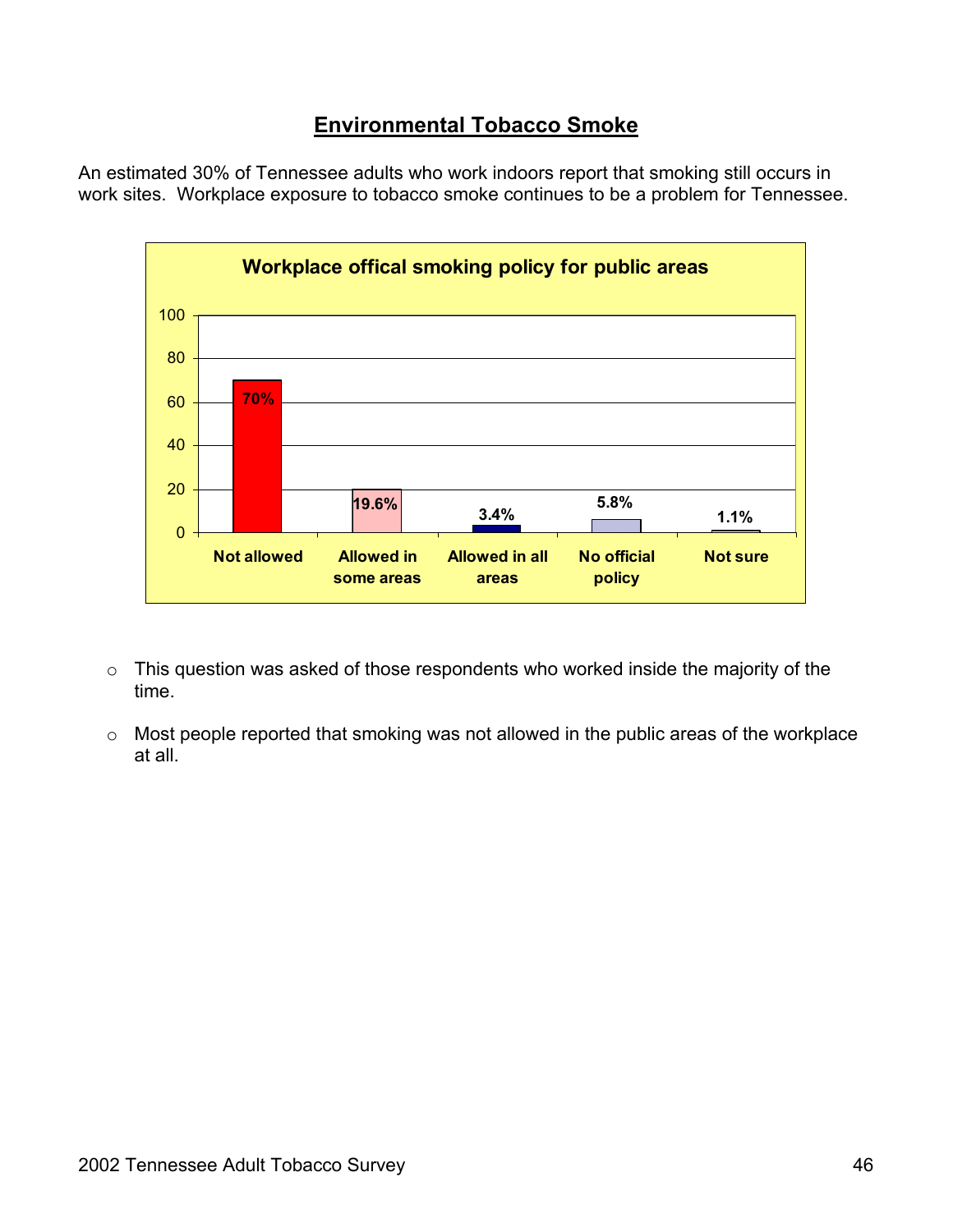

o More Hispanics reported working in environments where smoking was allowed in some places or without an official smoking policy, than did whites or blacks.



o Substantially more females reported working in environments where smoking was not allowed at all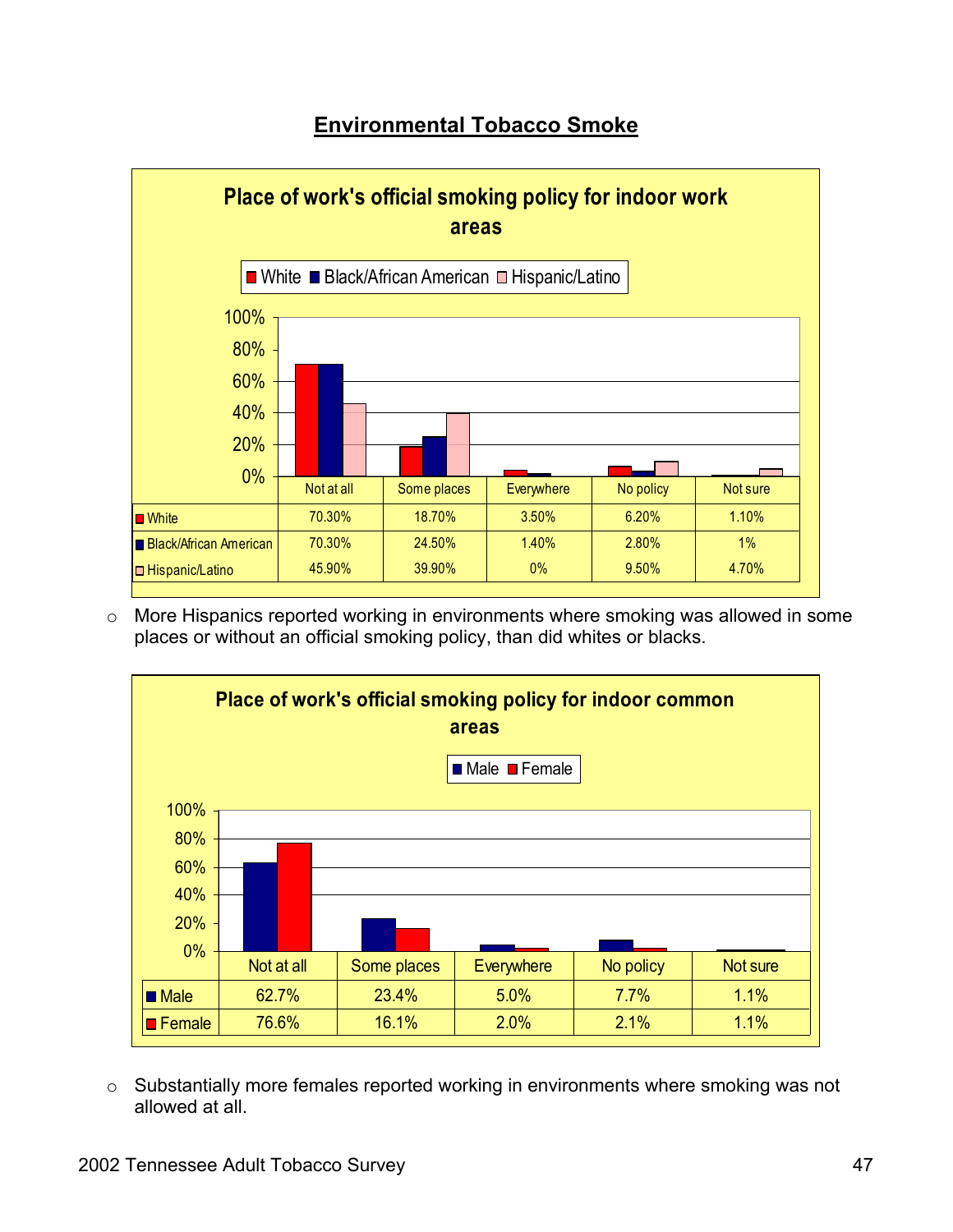

- o Over half of the respondents expressed the opinion that smoking should not be allowed at all within any indoor work environments.
- o Almost six out of ten Tennessee adults would support a full ban of tobacco use in the workplace.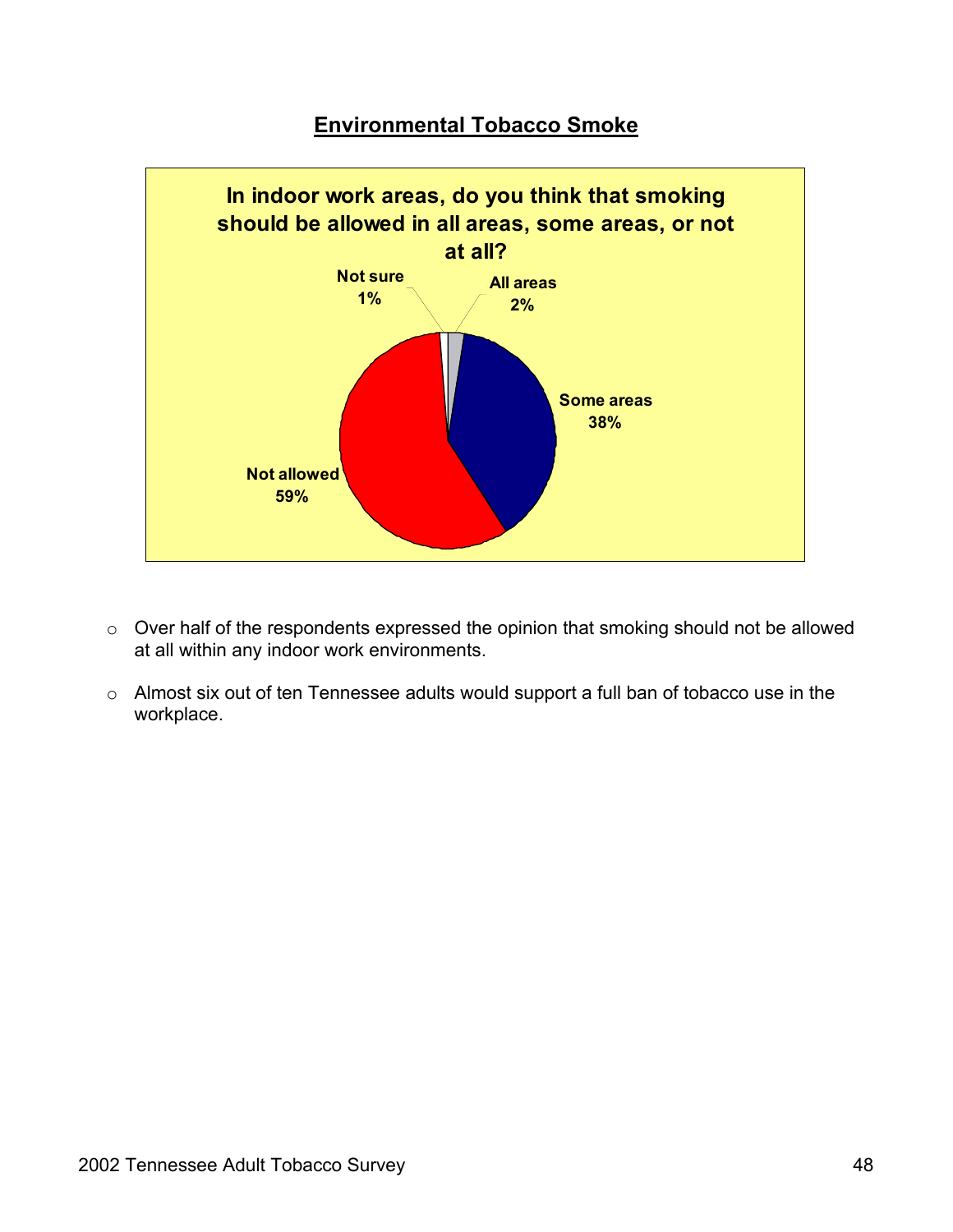

o Fewer whites expressed the opinion that smoking should not be allowed anywhere in indoor work environments than did blacks or Hispanics.



o There were no significant differences between males and females when opinions regarded smoking within indoor work environments were analyzed.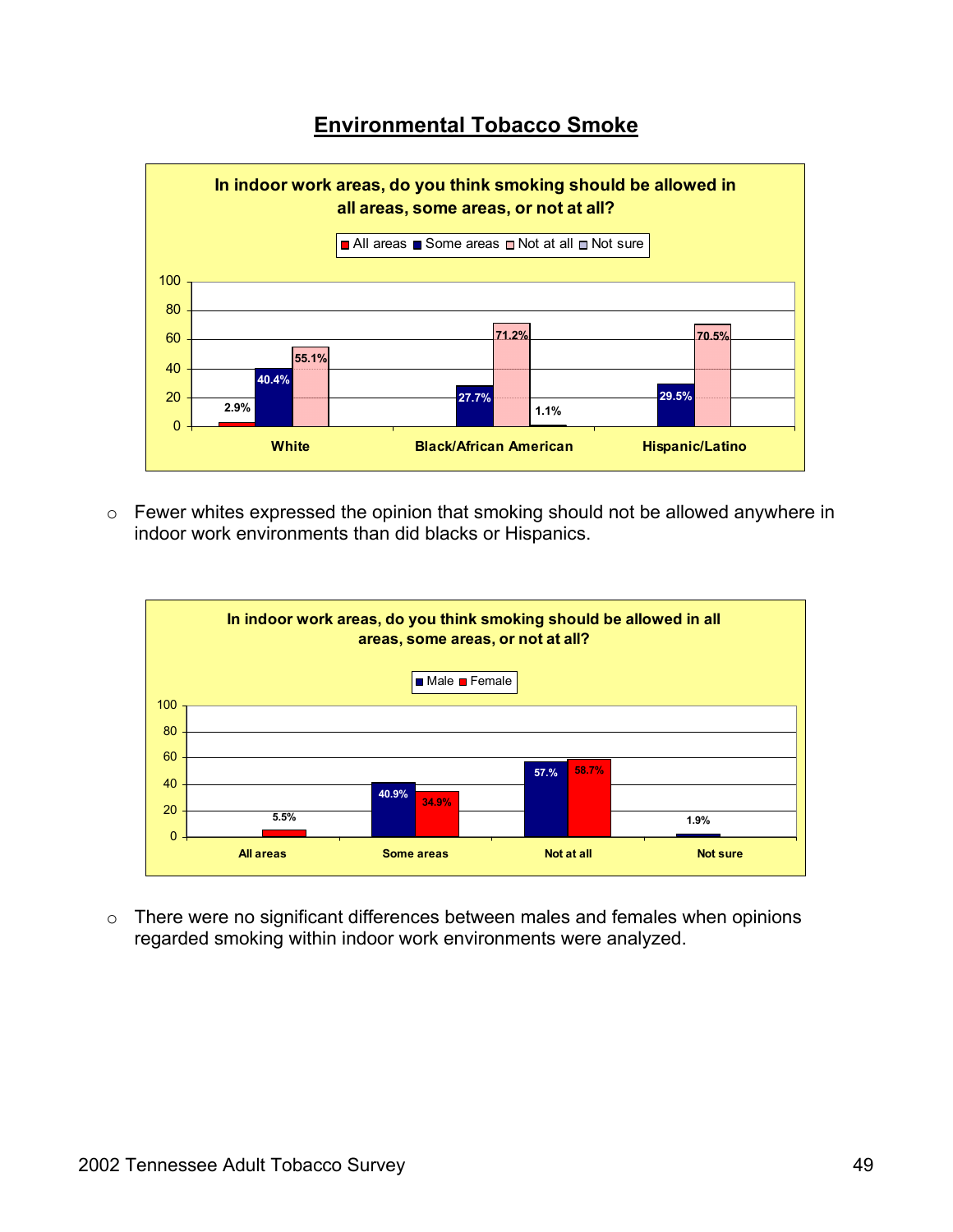

o Most respondents (69.3%) reported that they had not been in the car with a smoker in the last week prior to the survey.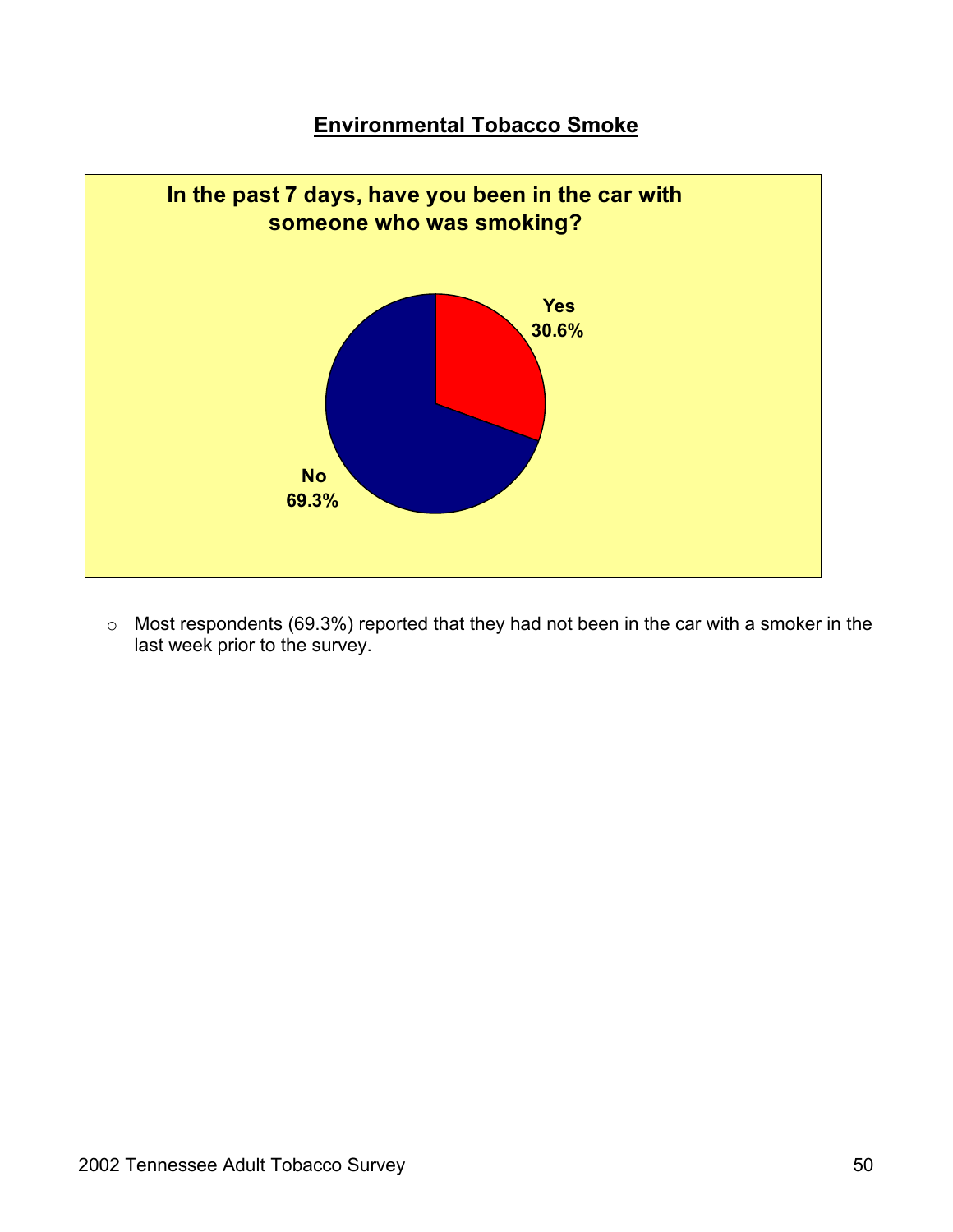

o There were no significant racial differences when the exposure to tobacco smoke in automobiles was examined.



o There were no significant differences between males and females when the exposure to tobacco smoke in automobiles was examined.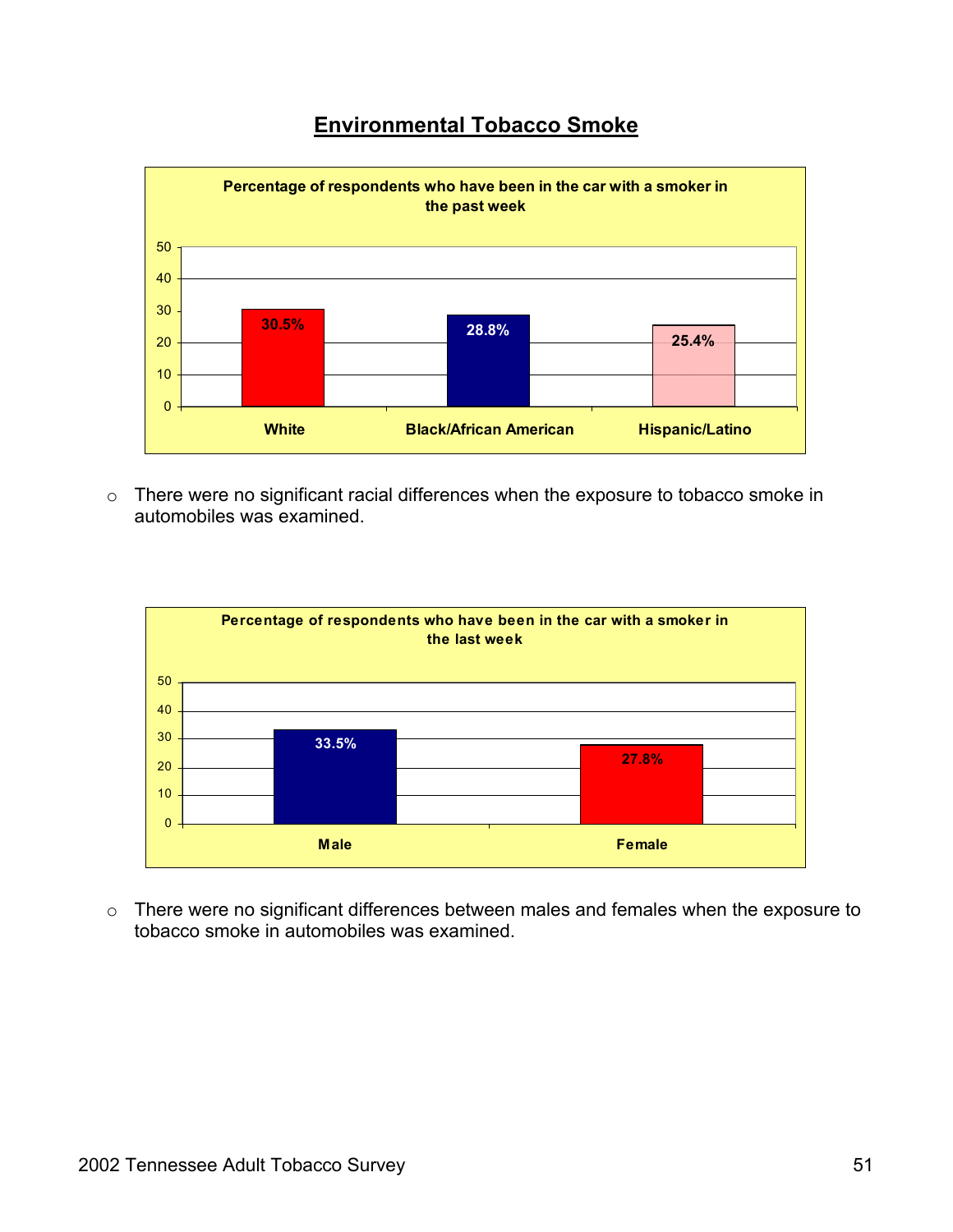

o There was almost an even split between the percentage of respondents that felt smoking should be allowed in some areas of restaurants and those that felt that smoking should not be allowed at all.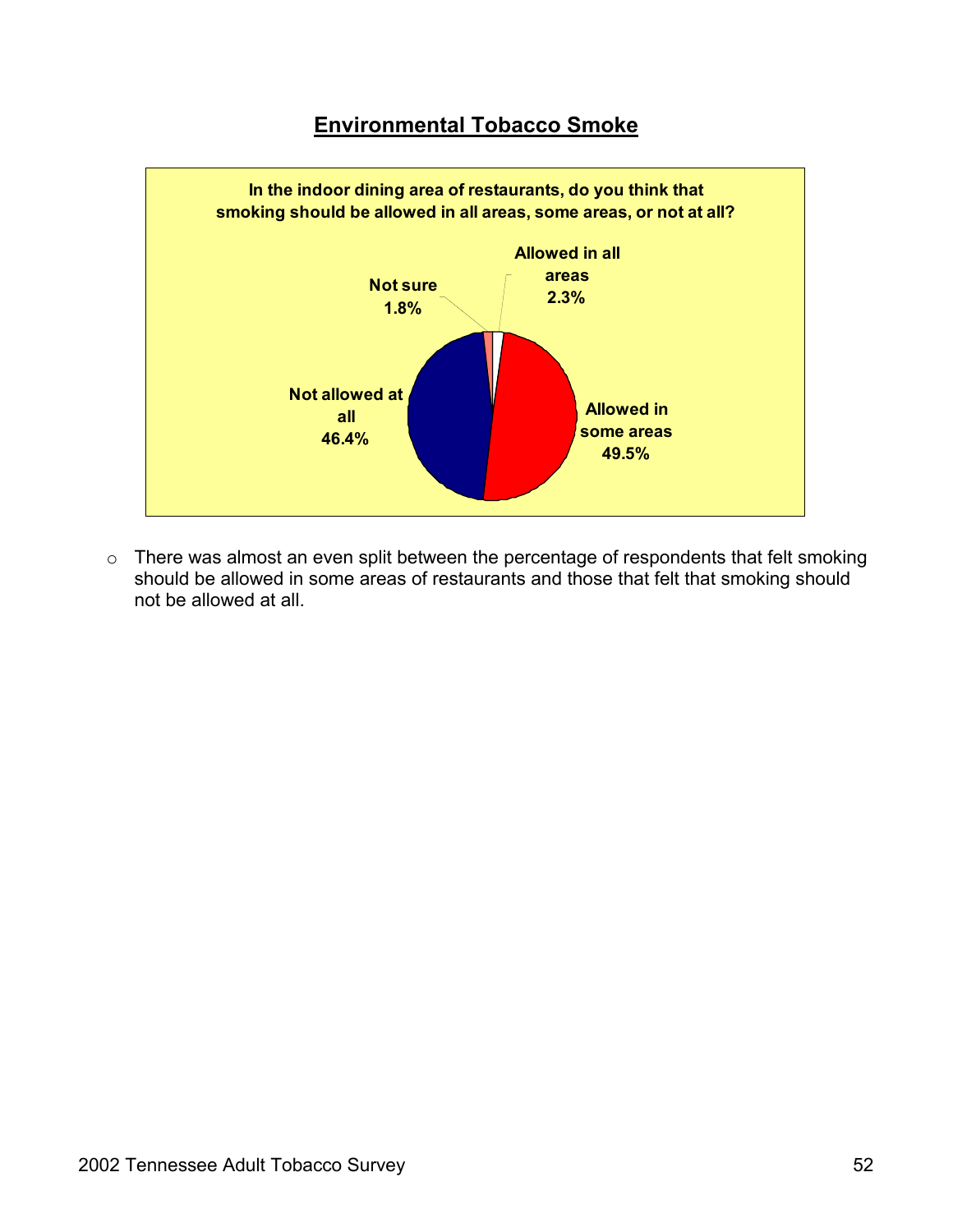

o There is more support for the ban of smoking in restaurants among both black and Hispanic populations. The support for a total tobacco ban in restaurants among the white population is not as strong.



o The gender differences concerning smoking in restaurants show significant gender preferences. Of males, 53% want some smoking areas to be allowed while only 45.8% of women support the same view.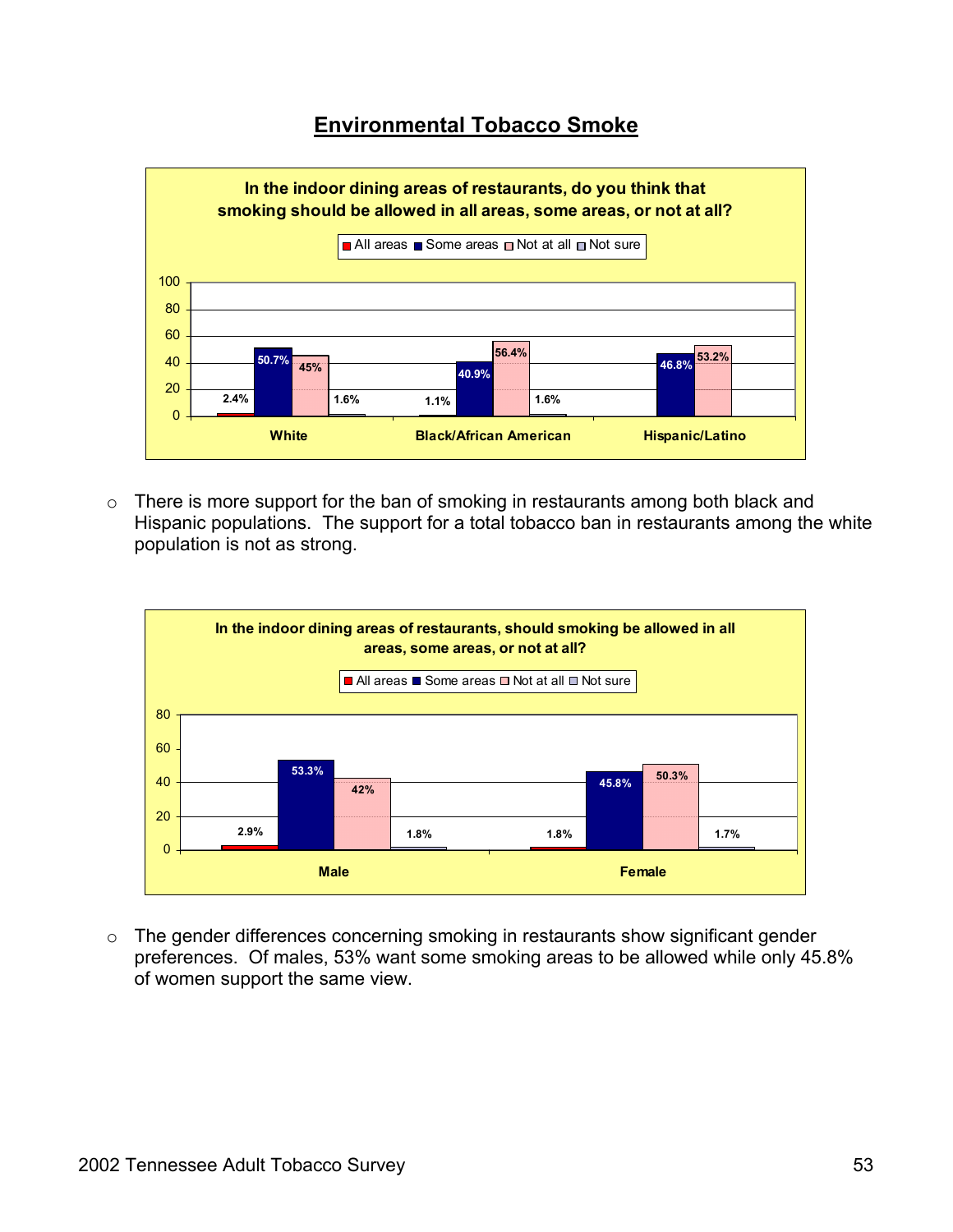

o A significant majority of respondents expressed the opinion that smoking should not be allowed at all in indoor shopping malls.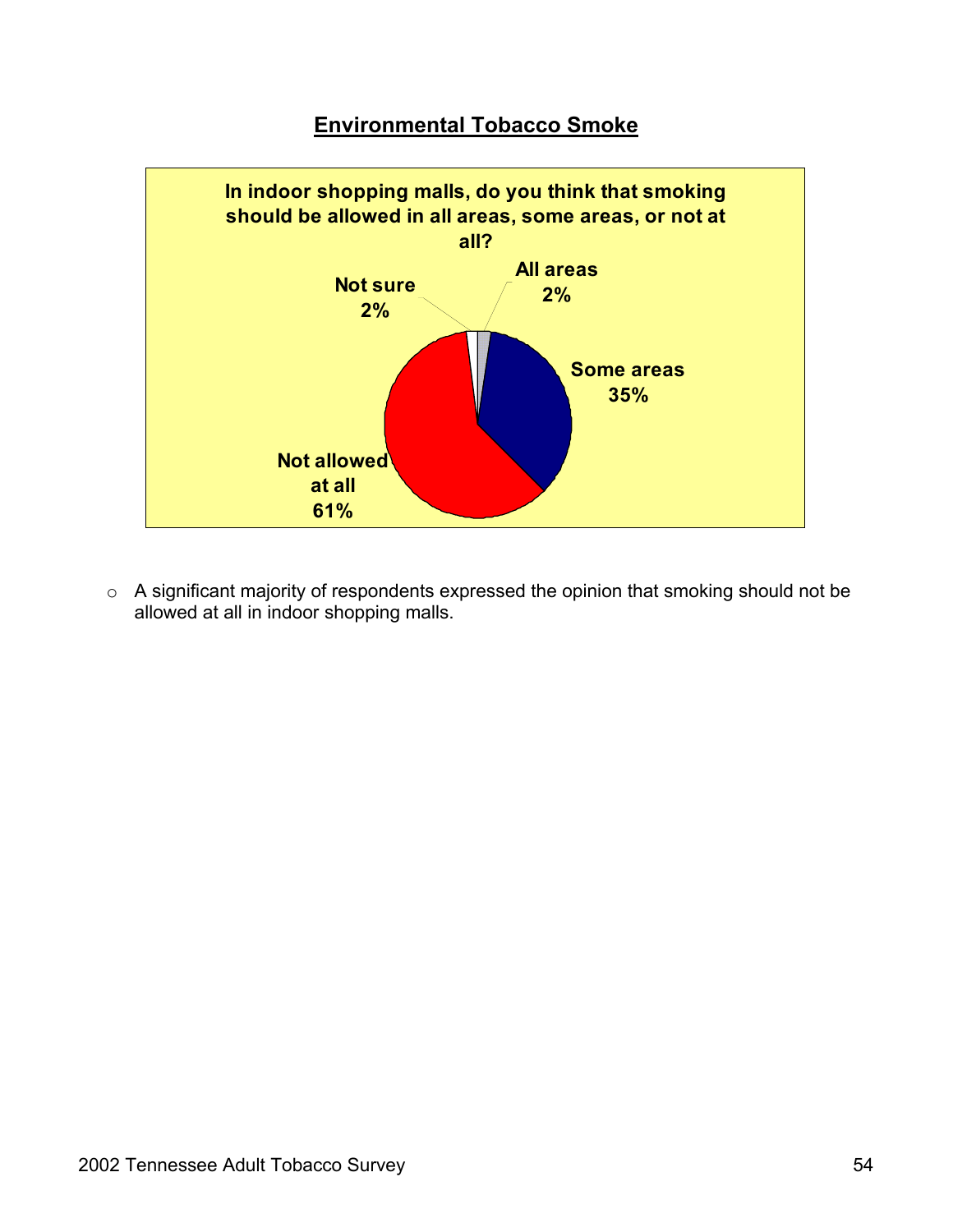

o More Hispanics expressed the opinion that smoking should not be allowed anywhere in indoor shopping malls.



o There were no significant differences between males and females regarding allowing smoking within indoor malls. A majority of both genders support anti-smoking policies for public malls.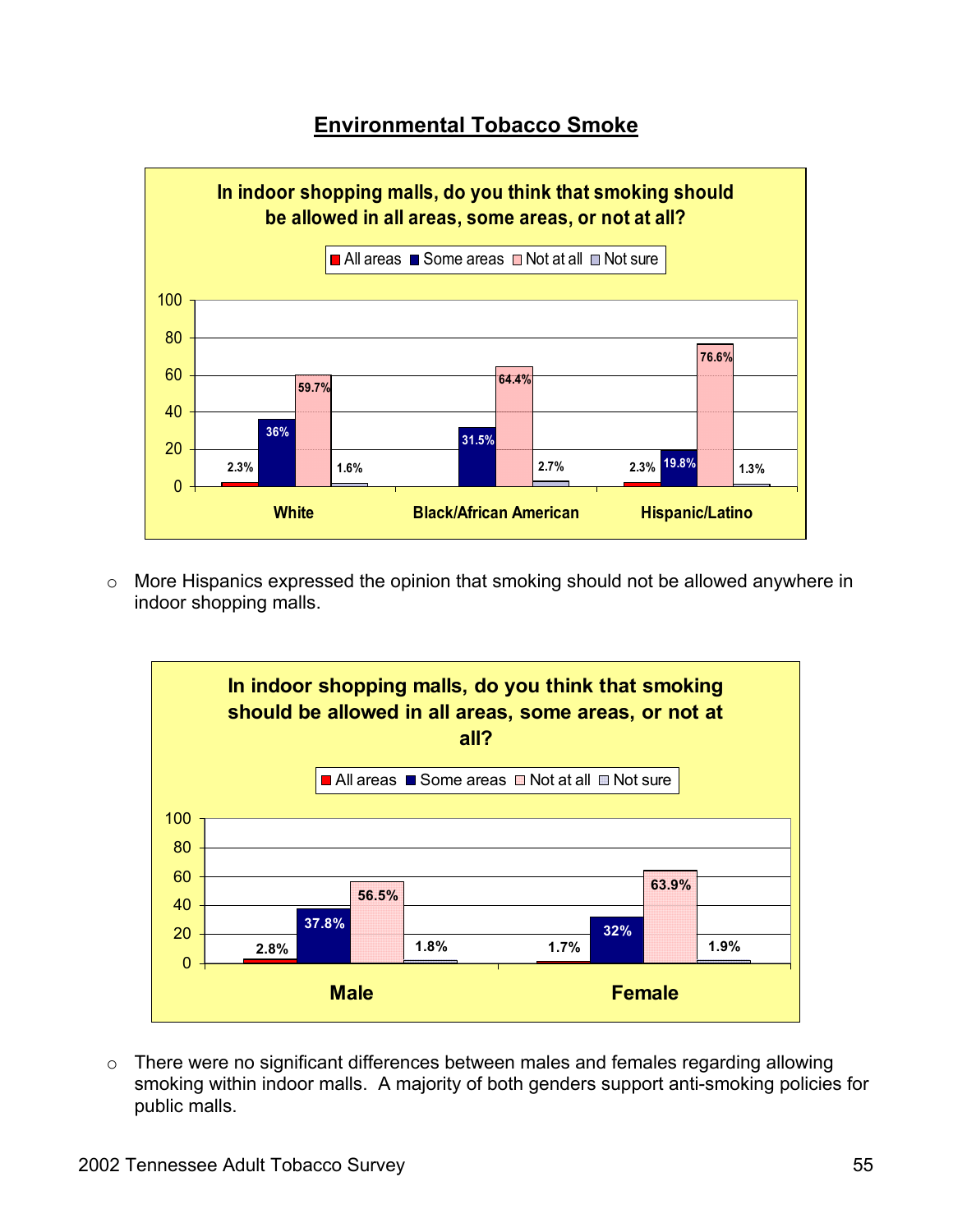

o Most people disagreed with the statement that there is little health benefit to quitting after having smoked a pack a day for more than 20 years. The concept that smoking has a negative impact on health and that smokers would benefit from cessation was clearly evident. Almost 77% of respondents reported positive health results would occur if they did not use tobacco.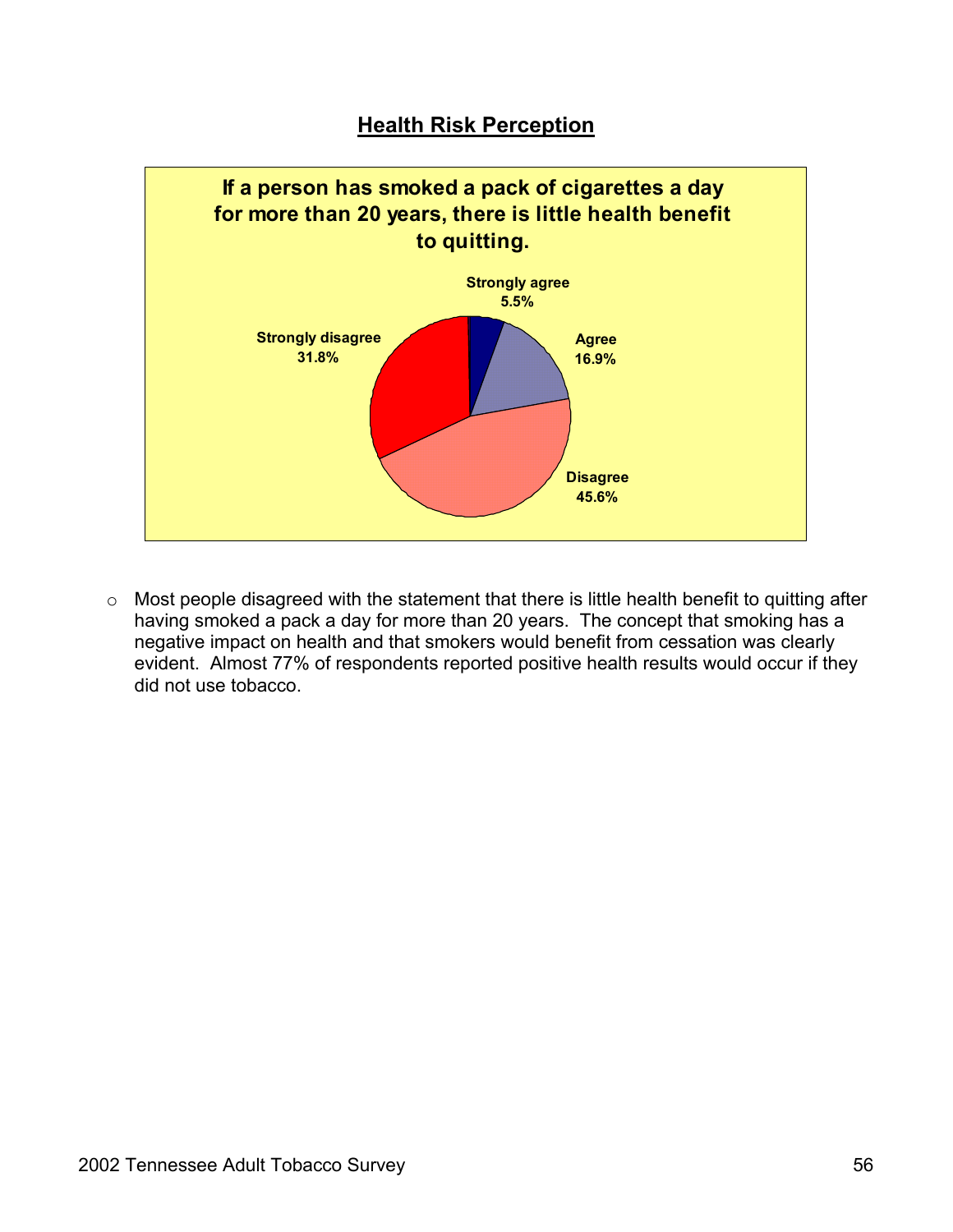

o There were no significant racial differences in the perception of risk improvement when an individual successfully quits smoking.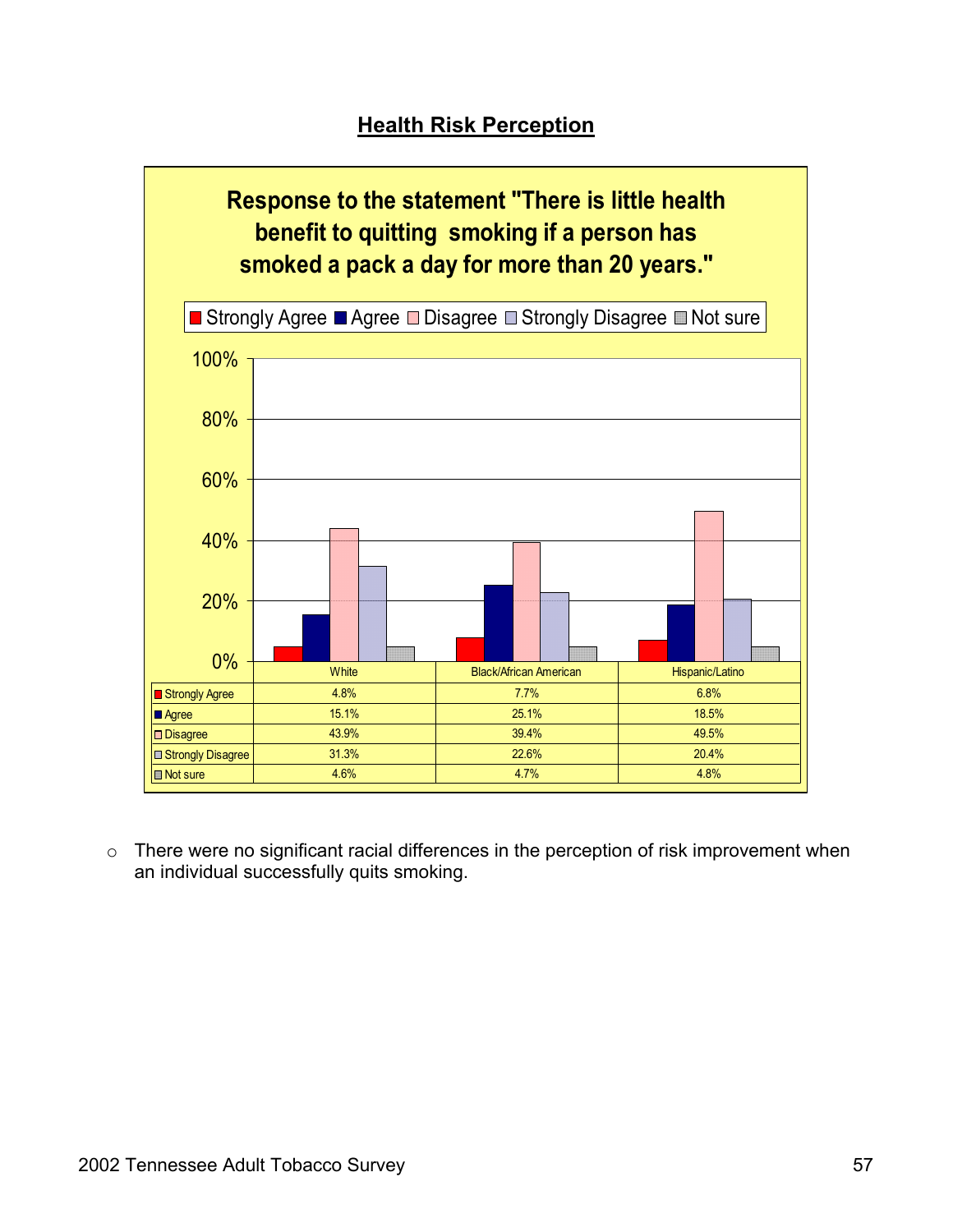

o There were no significant differences between the responses of males and females related to risk perception.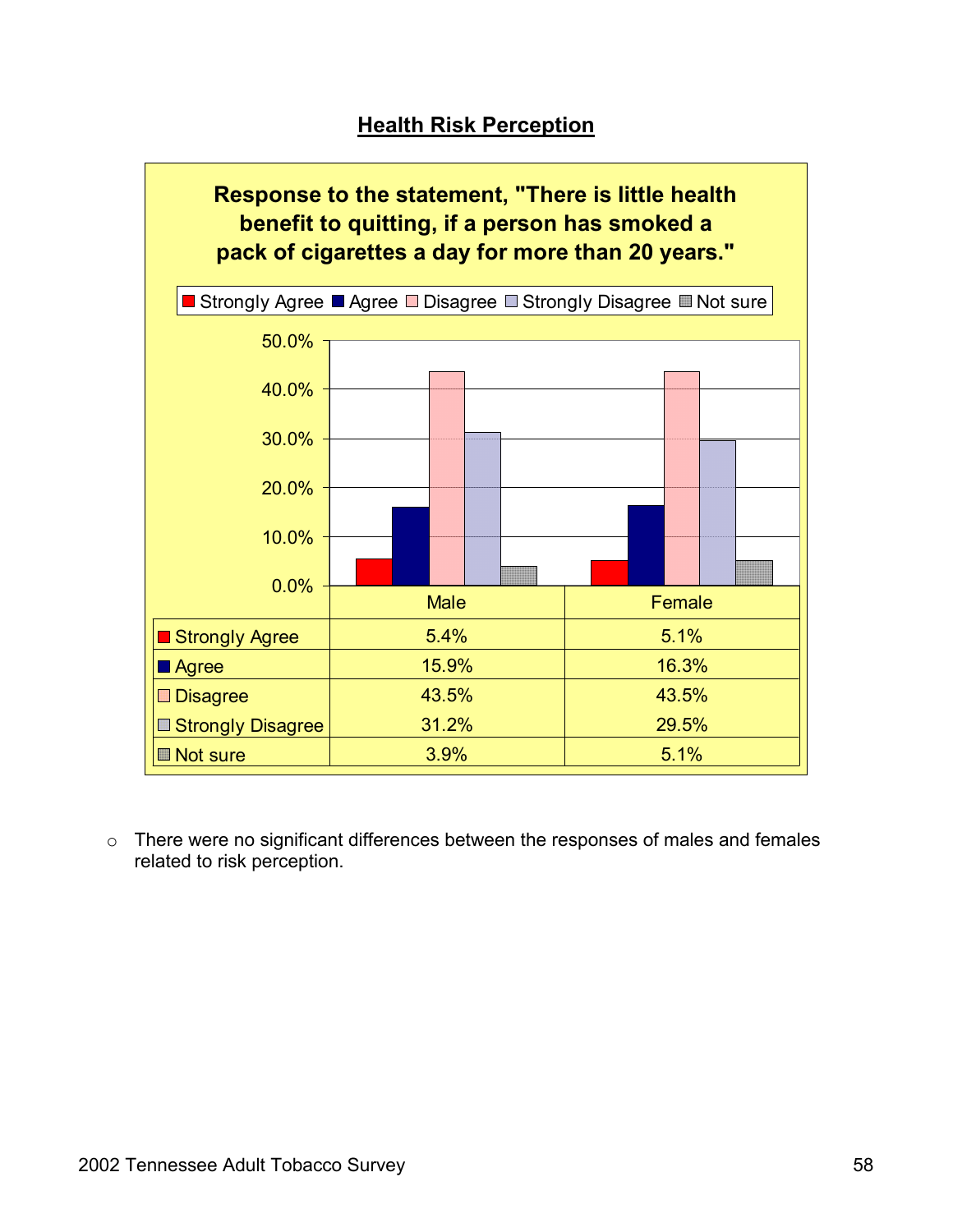



o A majority (91%) of respondents expressed the belief that second hand smoke was, to some degree, harmful to one's health. Tennesseans are aware of the health risks of environmental tobacco smoke.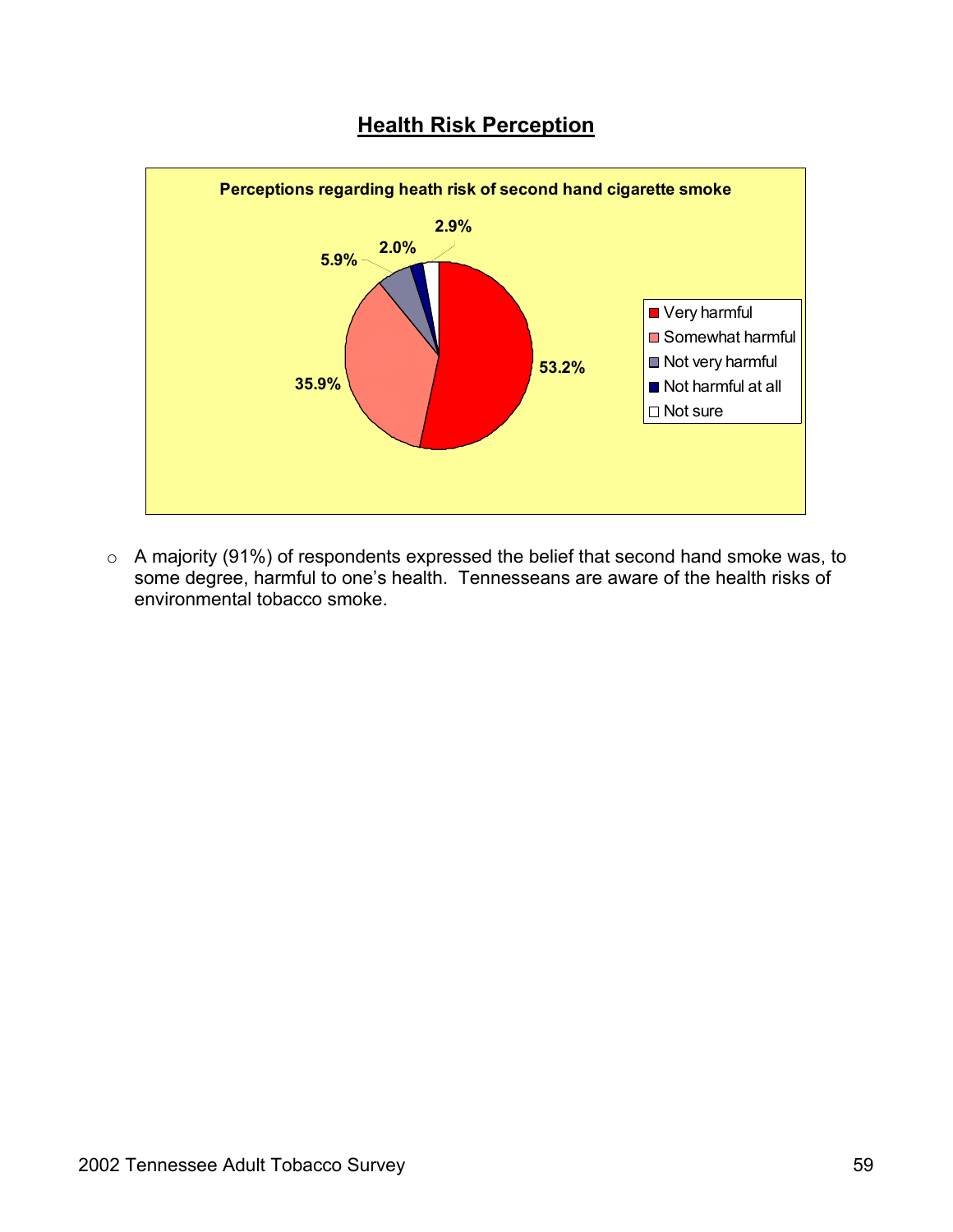

o There were no significant racial differences relative to risk perception from second hand smoke.



o Females were more likely to express the opinion that second hand smoke was harmful to one's health than were males.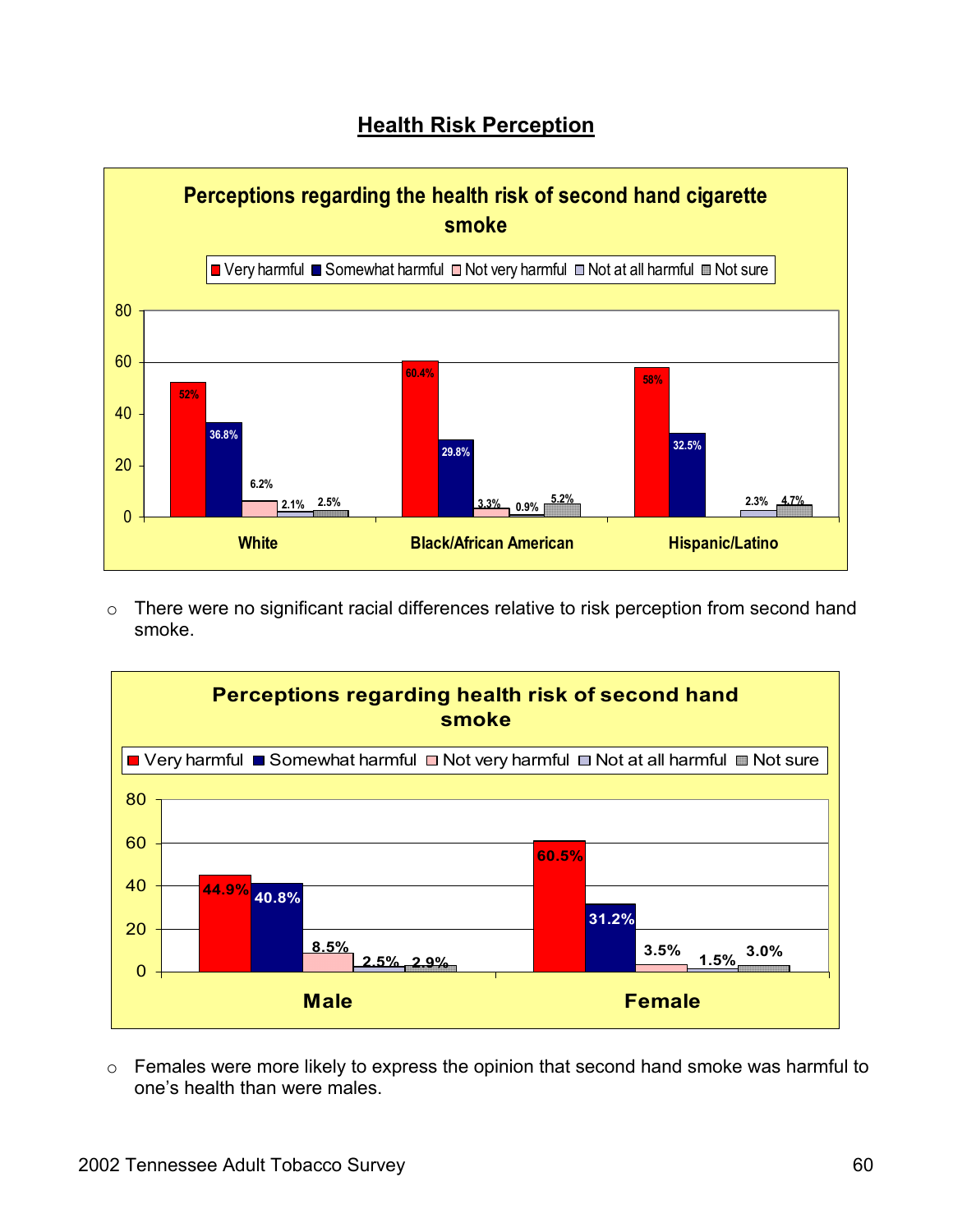

o The majority of respondents (73.3%) reported the belief that second hand smoke causes lung cancer in adults.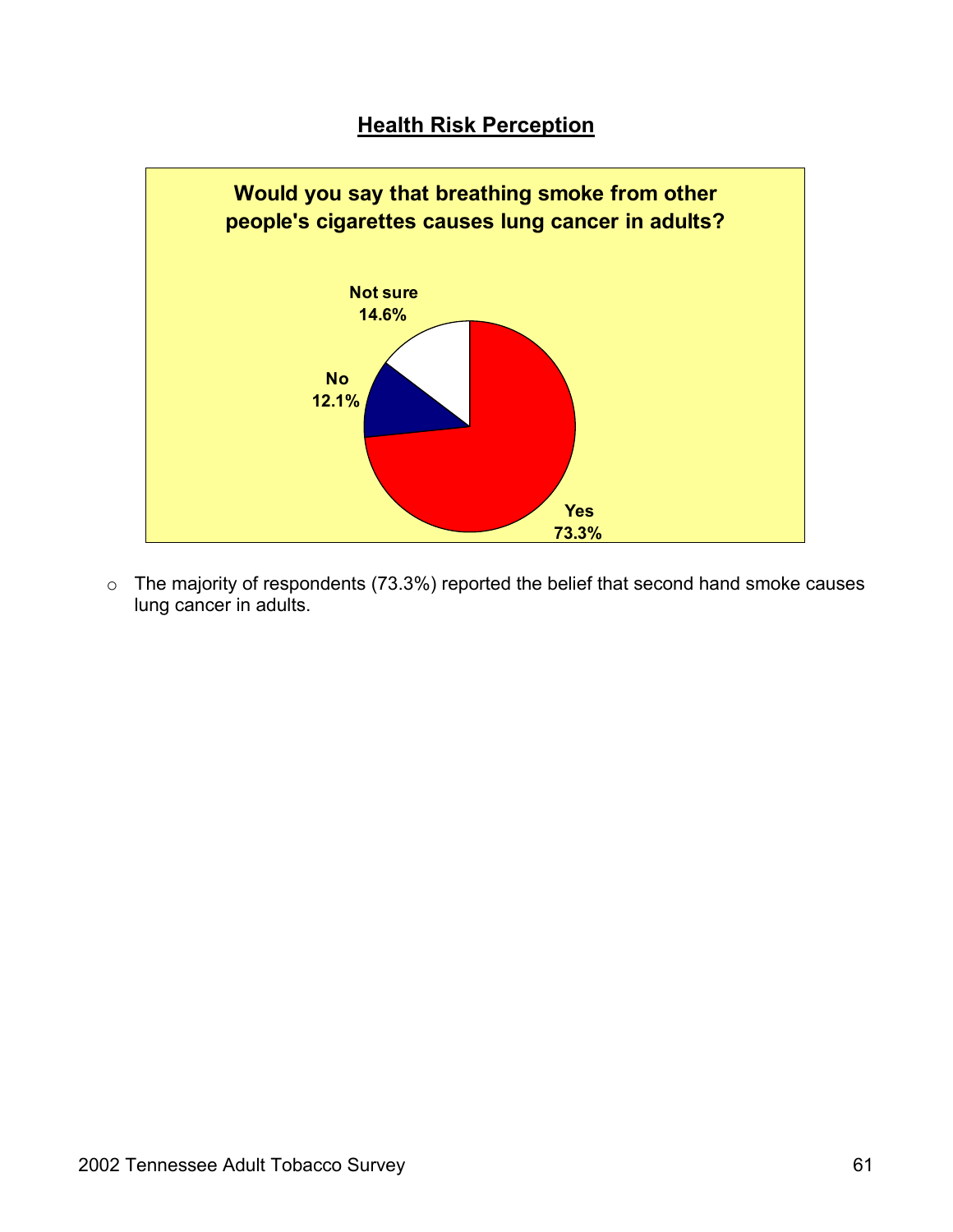

o There were no significant racial differences in risk perception related to the association of lung cancer and second hand smoke.



o There were no significant differences between males and females in risk perception related to the association of lung cancer and second hand smoke.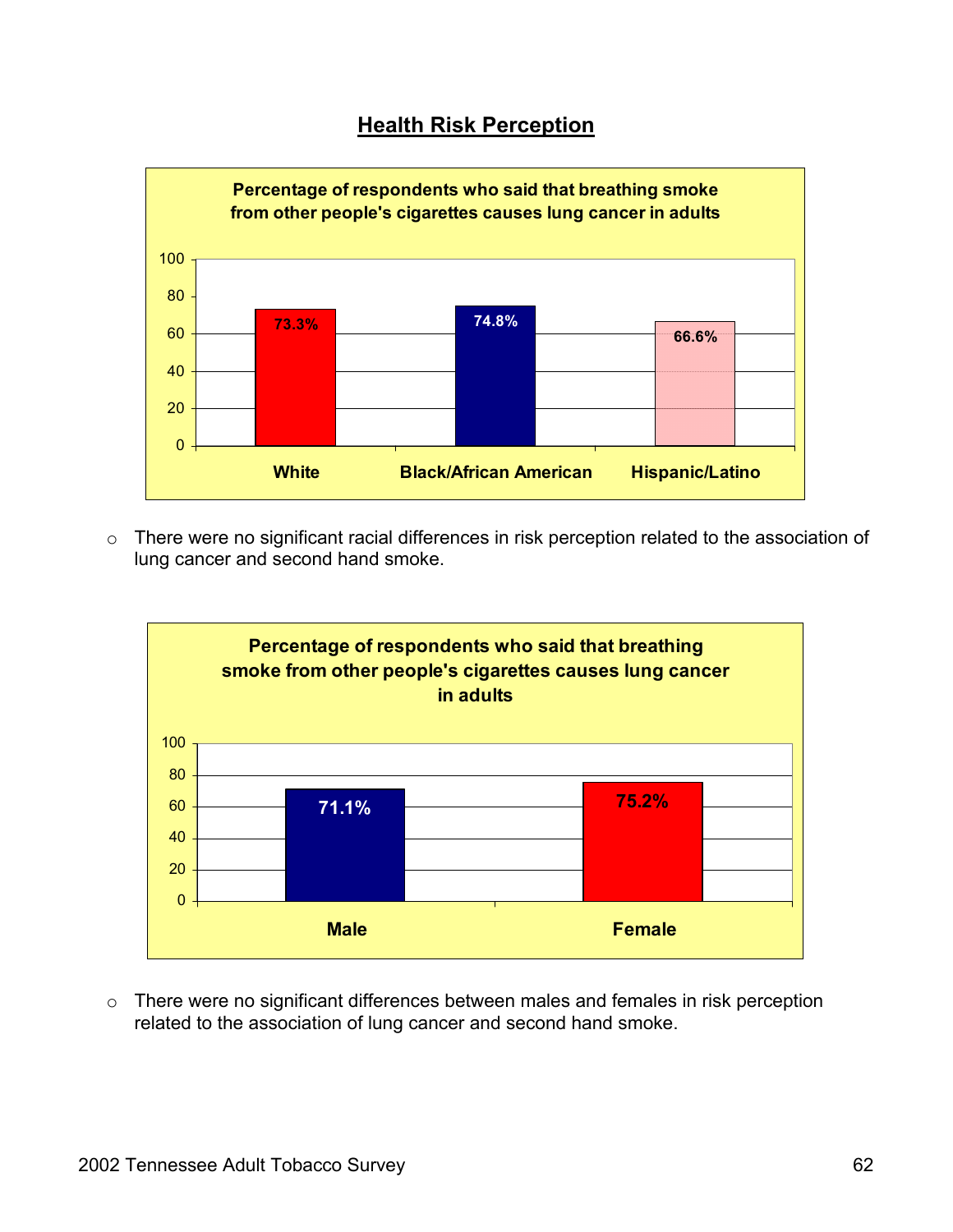

 $\circ$  The majority of respondents (62.3%) expressed the belief that second hand smoke causes heart disease in adults.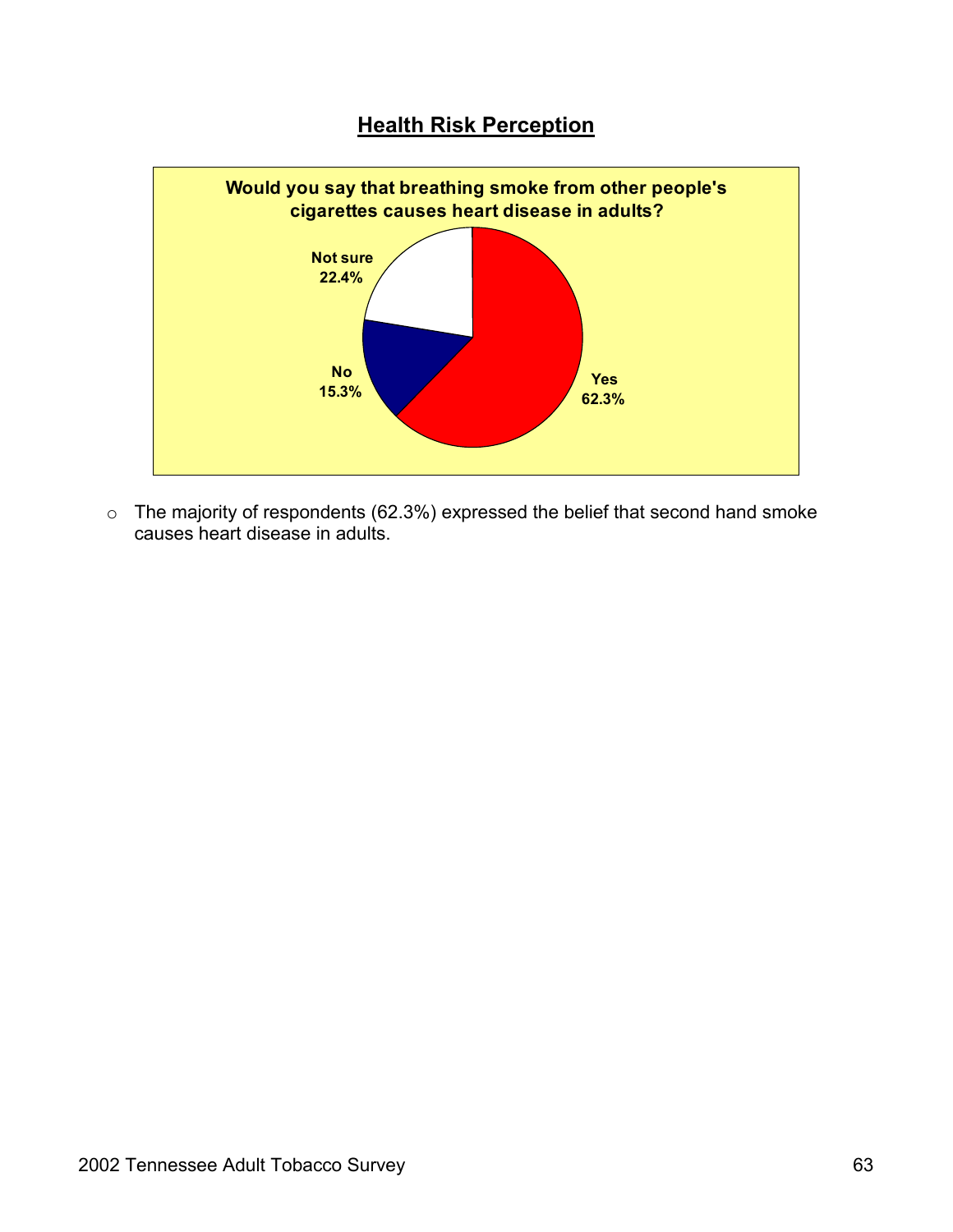

o There were no significant racial differences in the perception that heart disease and second hand smoke are causally associated.



o There were no significant differences in responses between males and females in the perception that heart disease and second hand smoke are causally associated.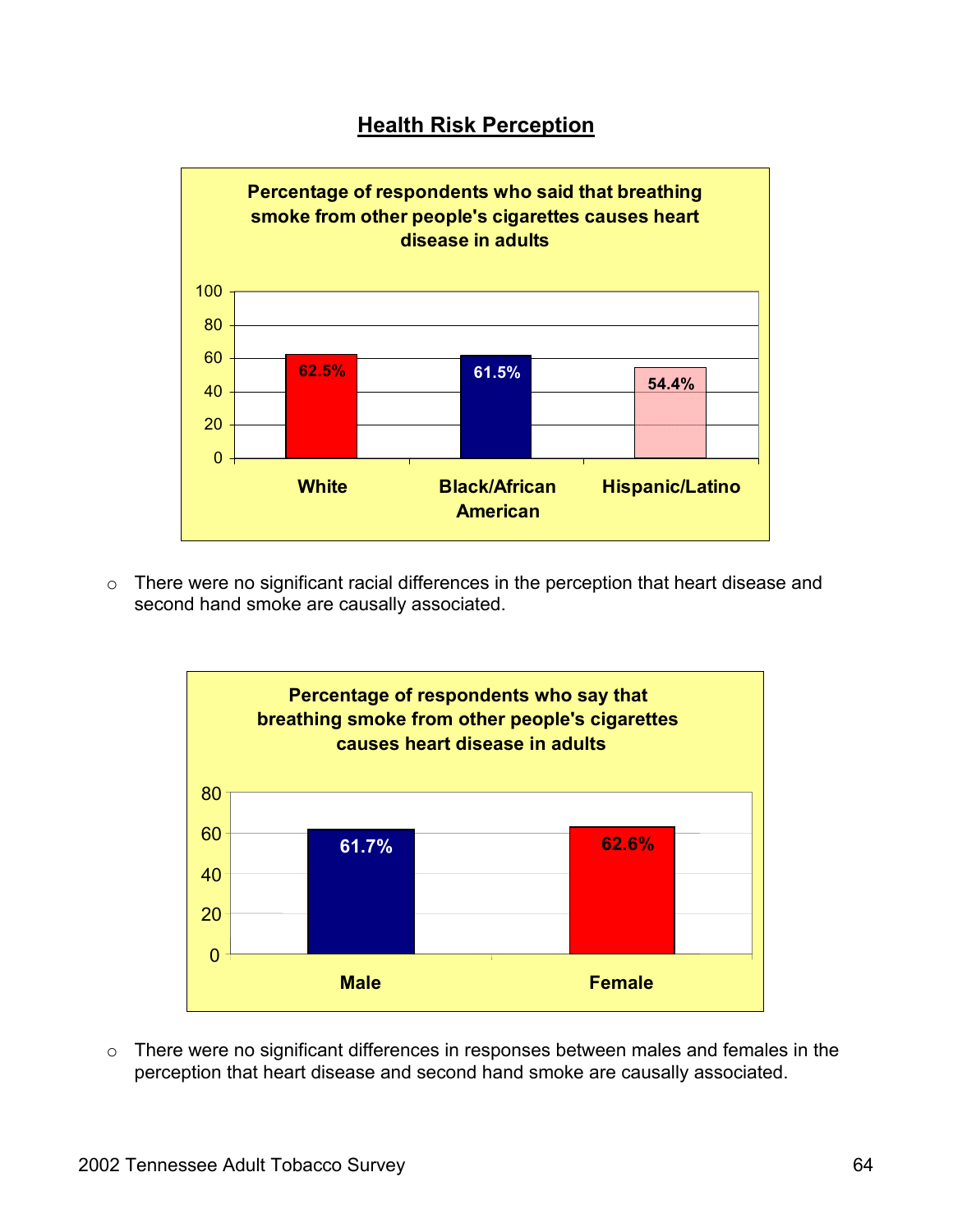

o Slightly over half of the respondents (50.2%) reported that they were not sure or unaware of the association between second hand smoke and colon cancer.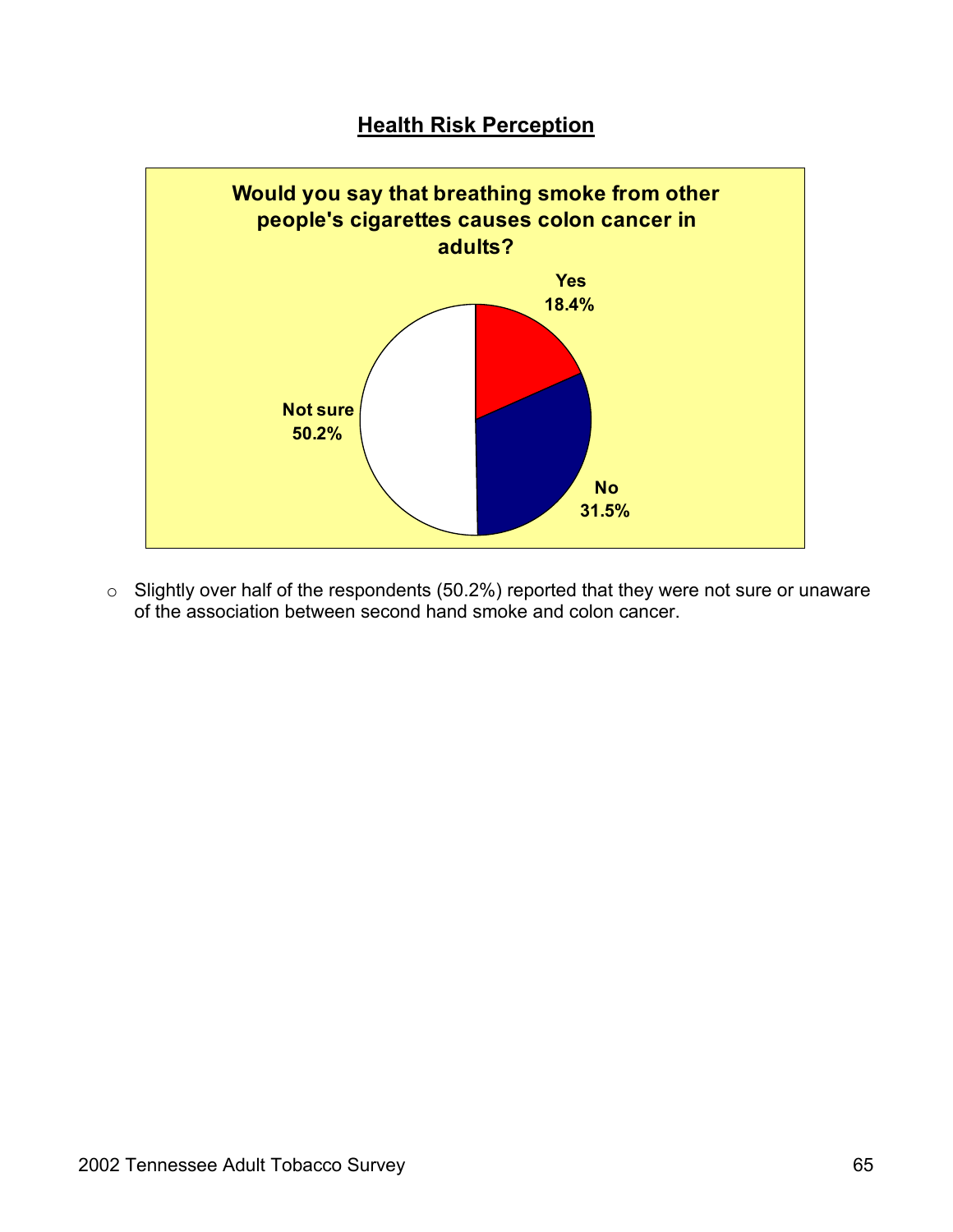

o Whites were less likely to report knowledge of the association between second hand smoke and colon cancer.



- o There was no difference in the responses of males and females regarding the perception of colon cancer risk associated with tobacco exposure.
- o Additional public health education messages may be needed to increase health awareness.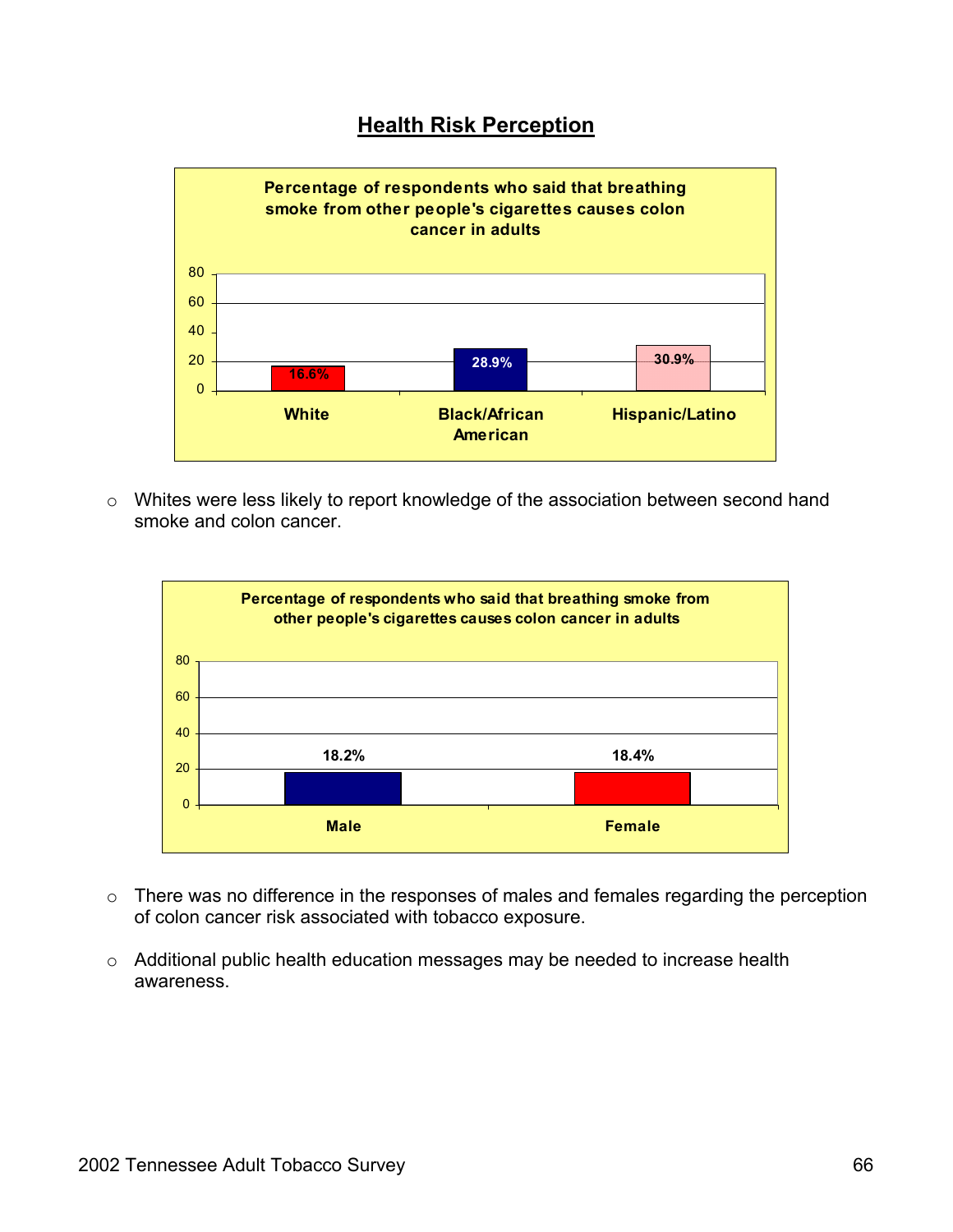

o The majority of respondents were aware of the association between second hand smoke and respiratory problems in children.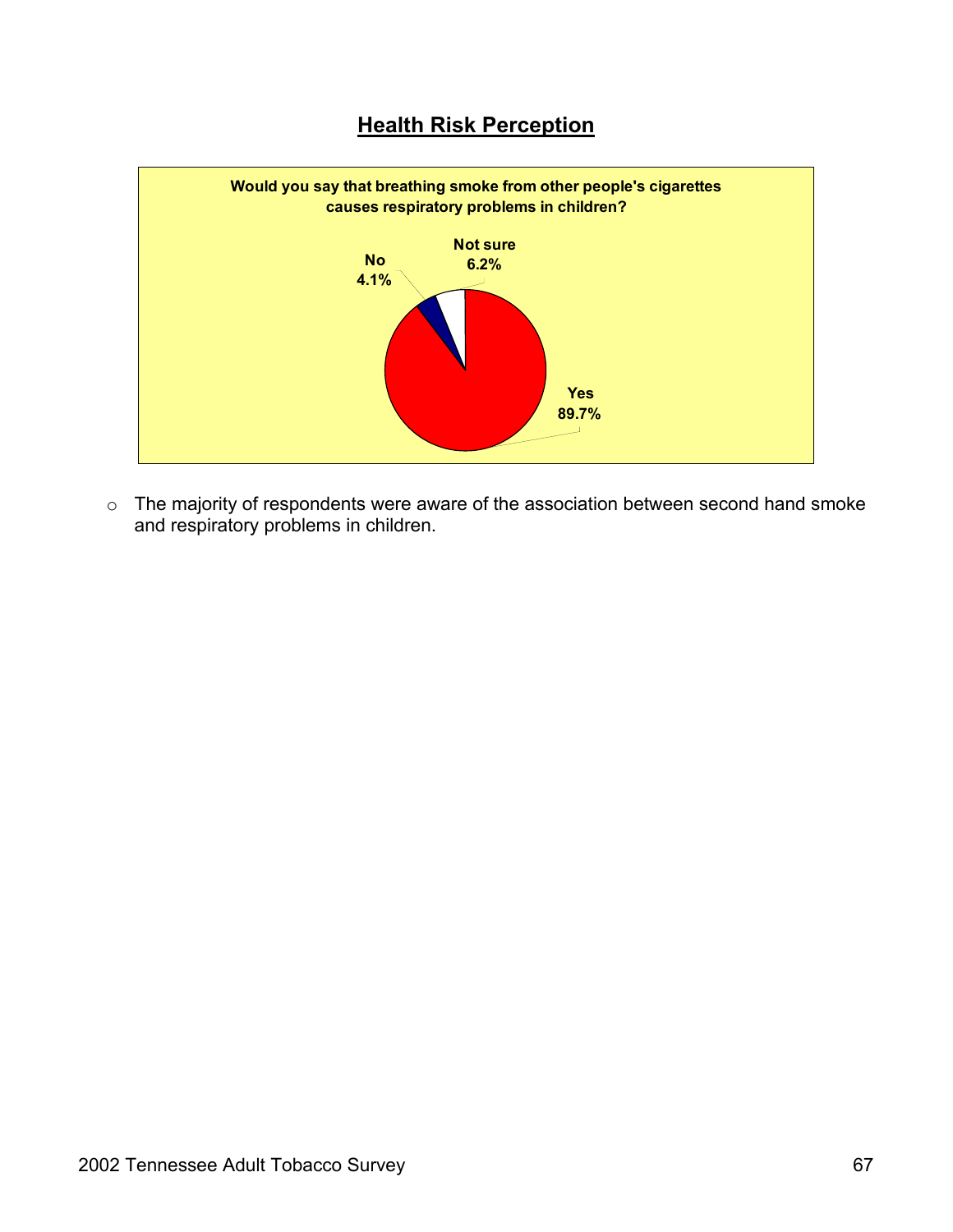

o There were no significant racial differences in the perception of health risk to children exposed to tobacco smoke.



o There were no significant differences in the responses of males and females in the perception of health risk to children exposed to tobacco smoke.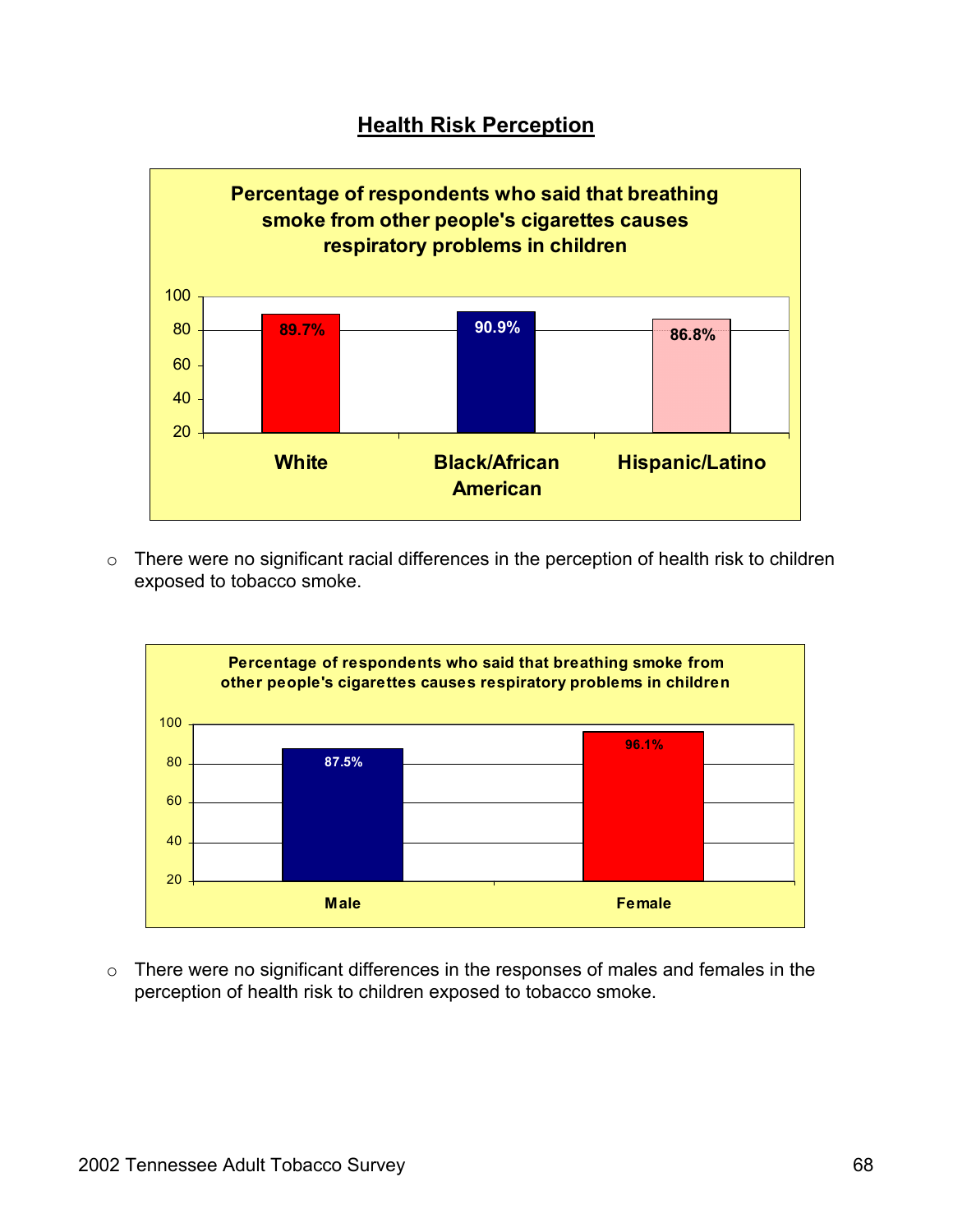

o Nearly half of the respondents were unaware of the association between second hand smoke and SIDS. This is an area that could be targeted for future public health education initiatives.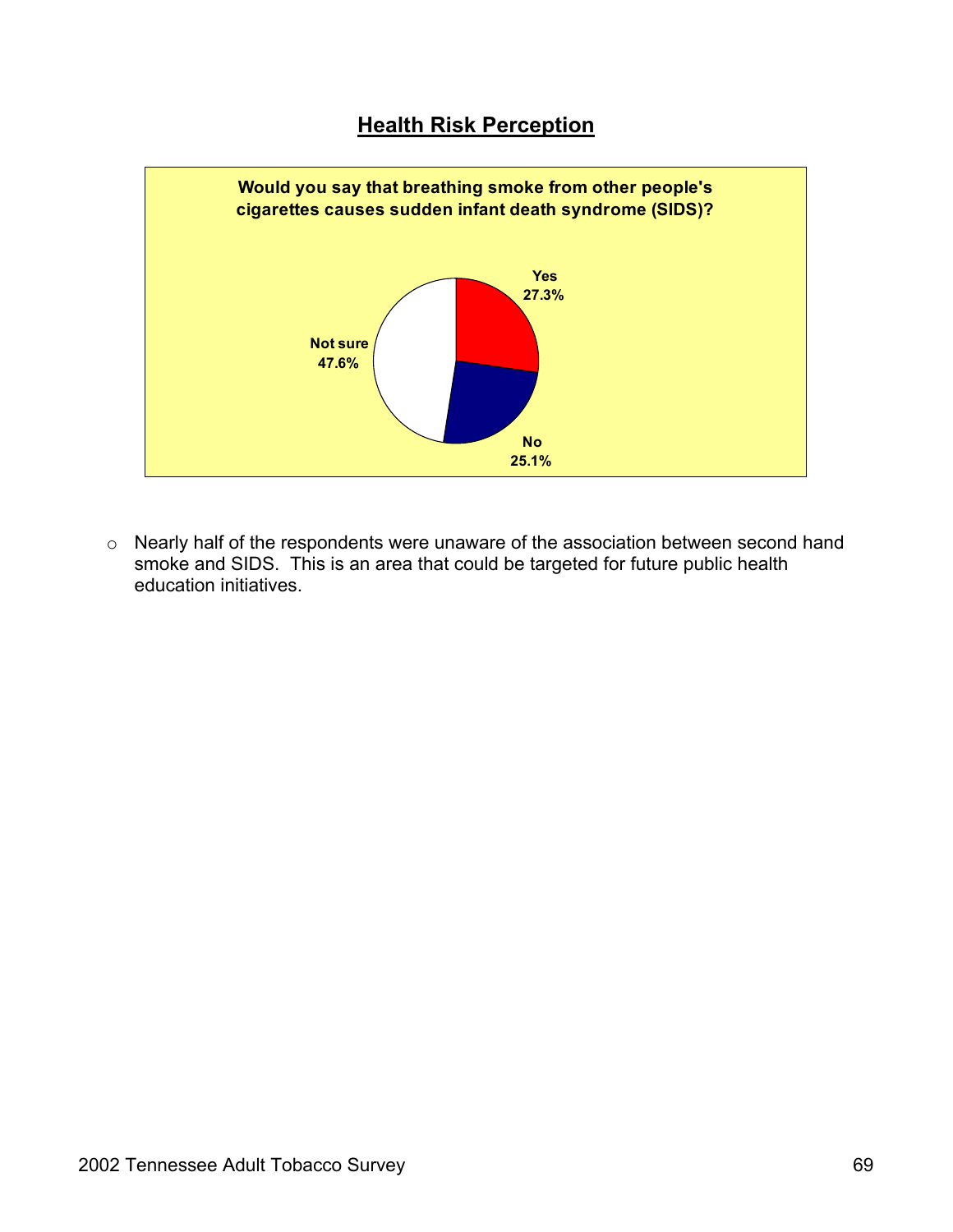

o White respondents were the least likely to report knowledge of the association between second hand smoke and SIDS.



o There was no significant difference in the responses of males and females related to knowledge of the association of SIDS to environmental tobacco smoke.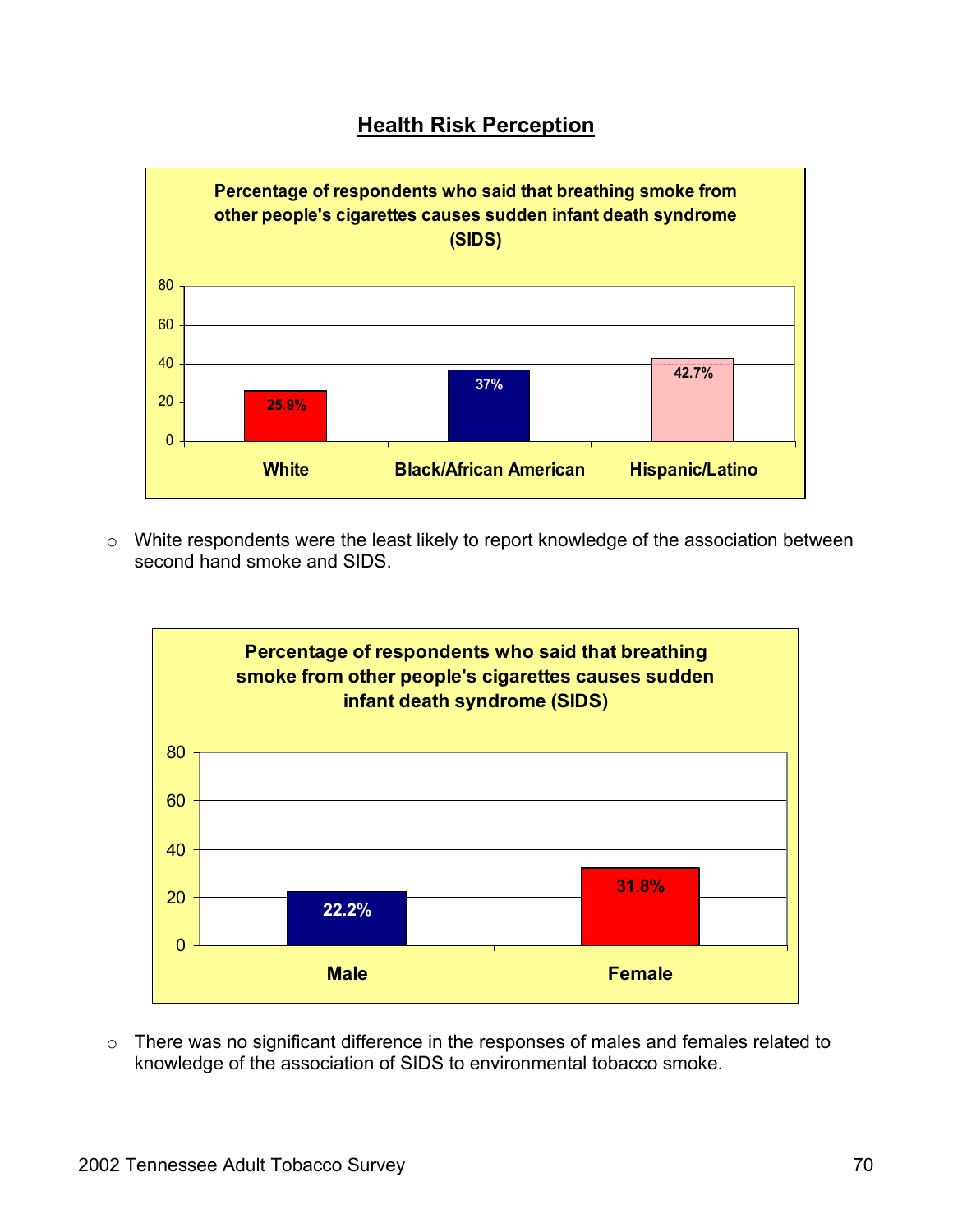# **Policy and Program Implications**

# **The 2002 Tennessee Adult Tobacco Survey has revealed that:**

- $\circ$  White women and men have higher tobacco use rates than either non-Hispanic Black or Hispanic citizens.
- o The smoking rate is higher in the under 45 age groups and most smokers have tried unsuccessfully to quit smoking at least one time within the previous year.
- $\circ$  Adults with less than a college degree are more at risk from tobacco use. Education is an effective tool to combat tobacco use prevalence.
- $\circ$  Over 50% of current smokers expressed a desire to quit within the next six months. Cessation efforts need to be supported with clinical and community intervention programming.
- $\circ$  Risk perception of tobacco related behaviors and most selected diseases is very high among all Tennessee population subgroups. Knowledge should be reinforced by increasing opportunity to reduce tobacco consumption.

# **Program and Policy Interventions:**

- $\circ$  There are five critical elements in the strategies to prevent and reduce tobacco use. These domains are educational, clinical, economic, regulatory, and social. A comprehensive approach encompassing all five is recommended to prevent and reduce adult tobacco use and create smoke free environments for non-smokers. Adults serve as important role models for youth tobacco norms and are pivotal in developing social and cultural norms.
- o Promote smoking prevention and cessation for all adults. Specific suggestions include:
	- Encourage health care providers to follow the *Clinical Practice Guideline for Treating Tobacco Use and Dependence*, including assessing tobacco use at each health care encounter, advising tobacco users to quit, and assisting tobacco users in finding cessation services (clinical domain).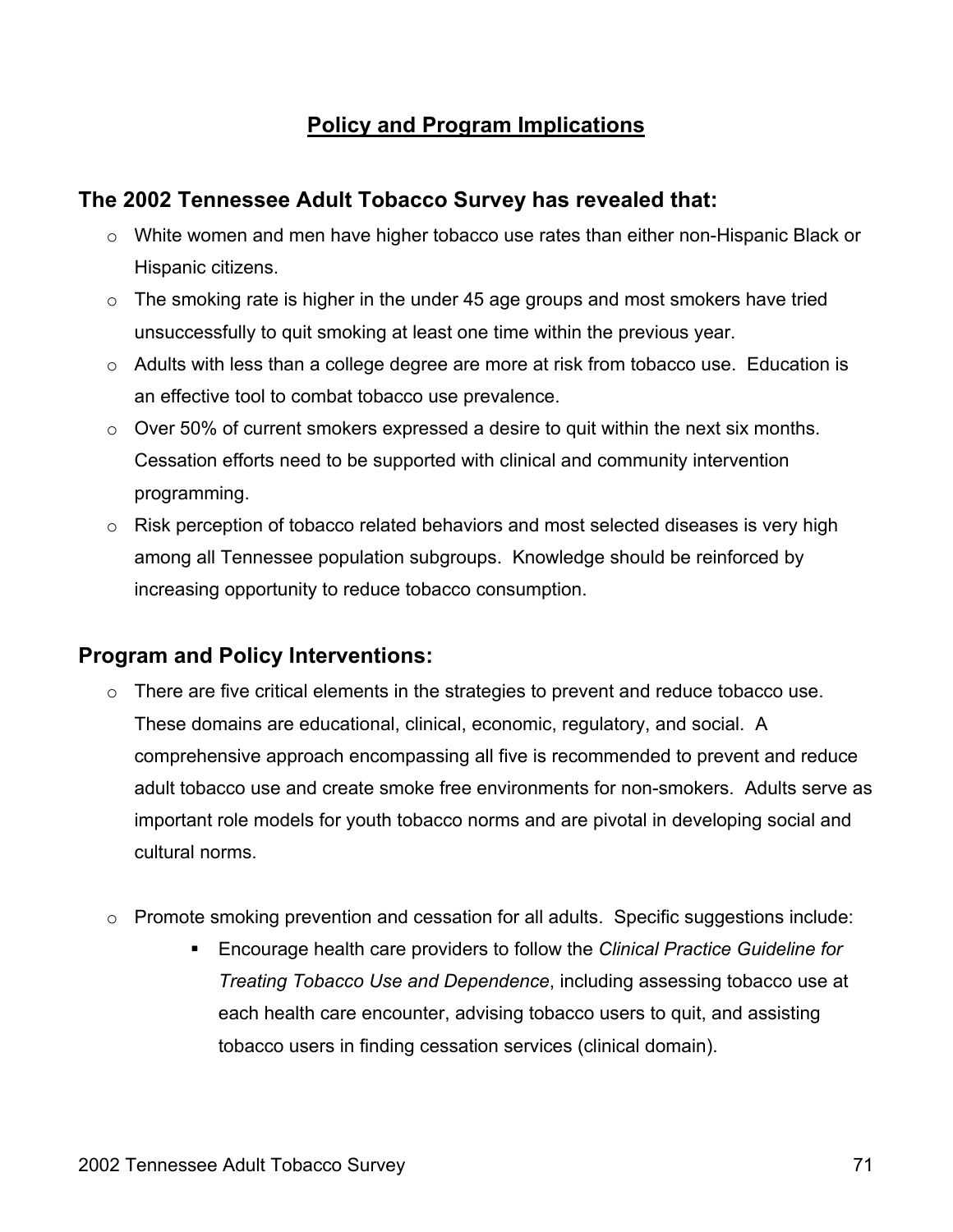- Establish workplace policies that prohibit smoking to reduce ETS for employees and customers who visit smoke-free workplaces. Creating a smoke-free environment is also likely to reduce daily consumption and/or increase cessation (regulatory domain).
- Create structured support for smoking cessation in the workplace to assist employees to quit smoking and to increase non-smoking norms among employees (social/comprehensive domain).
- **Provide and publicize community-based access to smoking cessation** programs such as quit lines and educational materials about the benefits of quitting to adults and their families (educational and social domains).
- Address tobacco use in the context of care for all health problems, including providing resources to cope effectively, to limit use of tobacco for coping (clinical and social domains).
- Create an aggressive tobacco cessation program that can be adapted by groups as an element of health care system change.

#### **Surveillance:**

- o Track tobacco use among 18-29 year-olds in order to assess the effects of current anti-tobacco programs for youth who will be entering young adulthood in the coming years.
- o Track use of forms of tobacco other than cigarettes.
- o Continue surveillance efforts to develop longitudinal baselines for secular trend analysis in all age groups.

#### **Research:**

- o Identify factors that explain race/ethnic differences in attitudes about tobacco and tobacco use including social norms about tobacco use and exposure to ETS.
- o Assess cohort differences in tobacco use.
- o Examine the precursors of tobacco use among adults choosing to start smoking.
- $\circ$  Examine differences in tobacco use and attitudes in rural versus urban populations.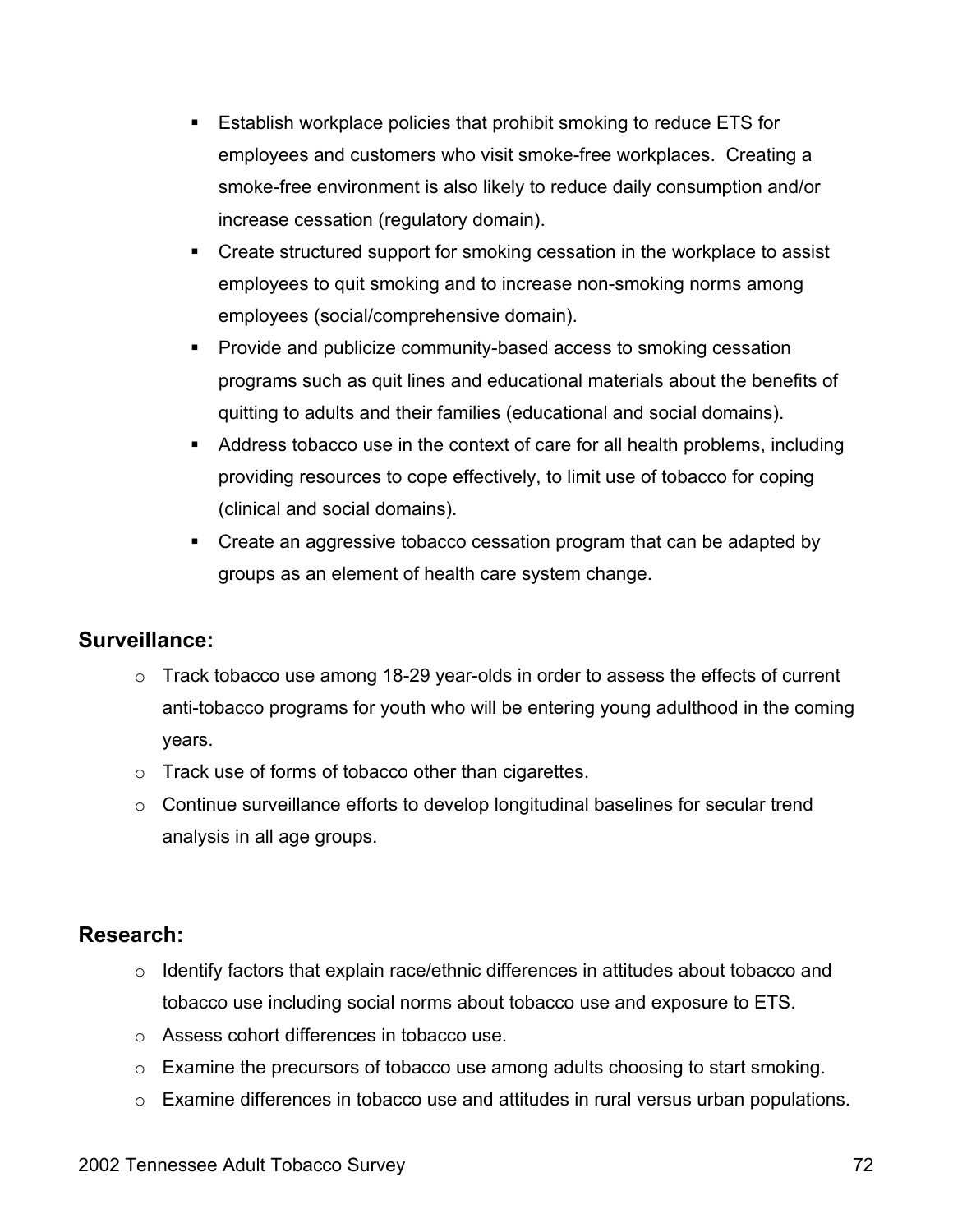- o Measure the relationship between cigarette smoking, other forms of tobacco use, and substance abuse.
- o Explore whether tobacco use is associated with other negative health behaviors in order to approach multiple risk factors simultaneously in health promotion campaigns, if indicated.
- o Examine the issues of adult role modeling as an influence in social norms and youth tobacco decisions.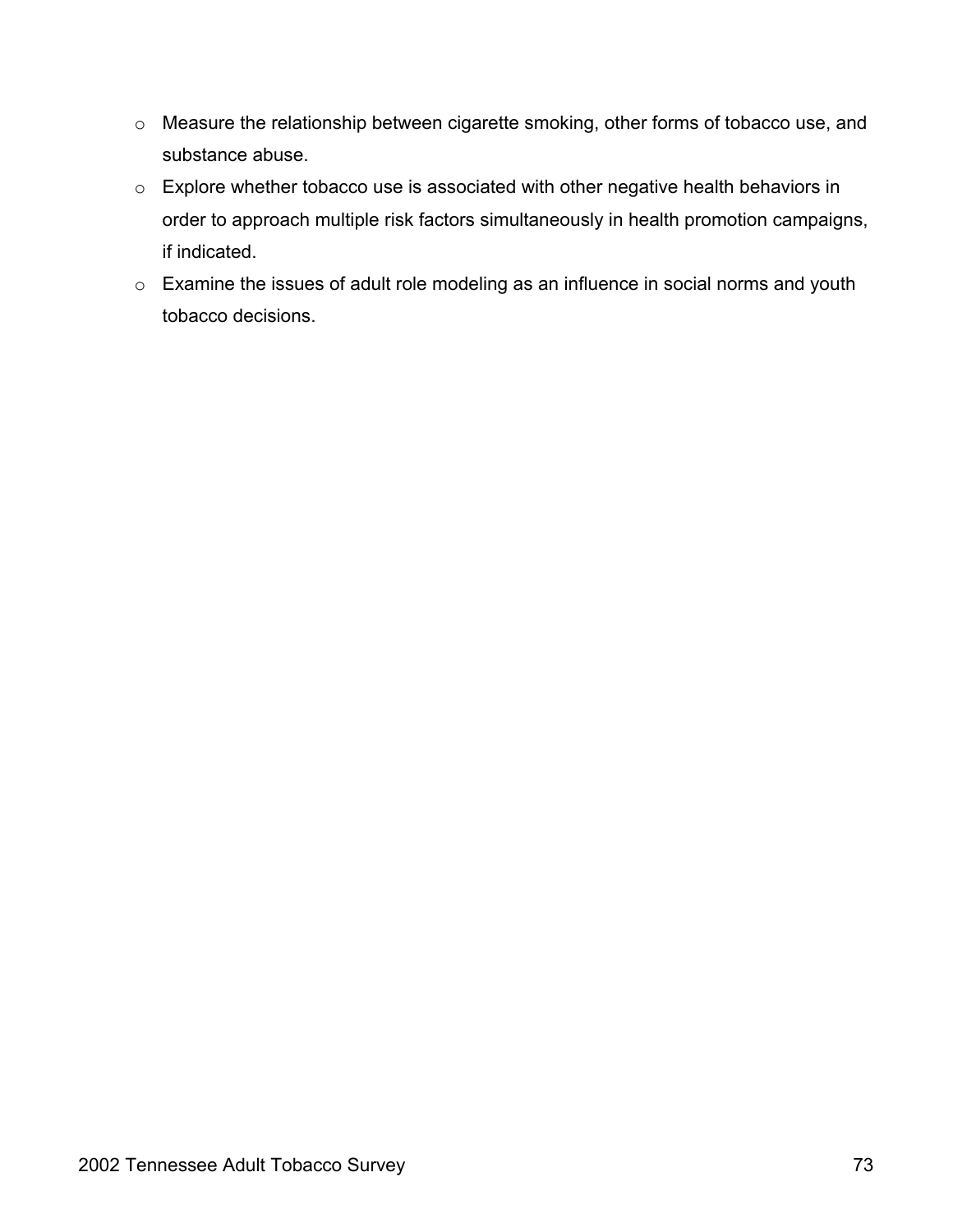## **Glossary**

Cigarette Smoking Status - Classified into "current" (has ever smoked at least 100 cigarettes and now smokes everyday or some days), "former" (has smoked at least 100 cigarettes but currently does not smoke at all) or "never" (has smoked fewer than 100 cigarettes in their lifetime) for descriptive prevalence data.

Ever Smoker - Defined as adults who have smoked at least 100 cigarettes in their entire lifetime.

Current Smoker - Those defined as smokers who currently still smoke everyday or some days.

Former Smoker - A person whom has smoked 100 cigarettes in their lifetime, but does not currently smoke.

Percentage of Daily Smokers and Occasional Smoker - Calculated among all current smokers from the question "Do you now smoke cigarettes everyday, some days or not at all?" Those who report "everyday" are classified as daily/regular smokers and those who report "some days" are classified as occasional smokers.

Number of Cigarettes Smoked Per Day - Asked of daily smokers ("On the average, about how many cigarettes a day do you now smoke?") and of the occasional smokers ("On the average, when you smoked during the past 30 days, about how many cigarettes did you smoke a day?"). Comparisons were made only for the number of cigarettes smoked for daily smokers, comparing those who smoke fewer than 20 cigarettes daily and those who smoke 20 or more per day.

Quit Attempt - Refers to one's endeavor to stop smoking for a day or longer

Time Since Quitting Smoking Daily - Calculated for former smokers who had ever smoked daily using responses to the question "About how long has it been since you last smoked cigarettes regularly, that is, daily?".

Quit Advice - Current smokers are asked if they were advised to quit smoking by a "doctor or other health professional." Responses are compared for those who were advised more than one year ago and for those who were advised in the past 12 months. The prevalence of current smokers who have ever received advice to quit smoking is also reported.

Whether Quit Attempt Was Made - Asked of current, daily cigarette smokers. The question asks whether the respondent had quit smoking for 24 hours or more in the last 12 months.